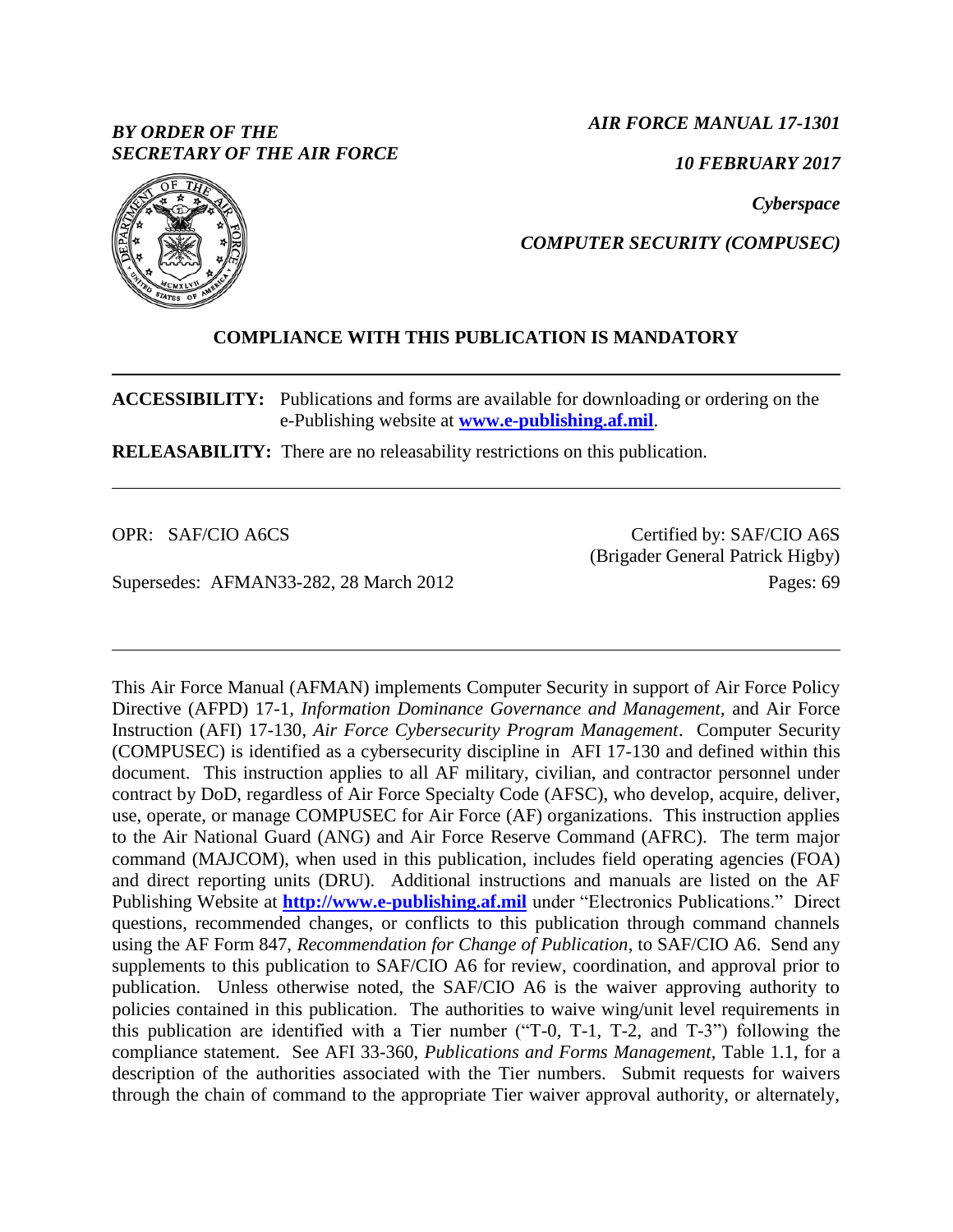to the Publication OPR for non-tiered compliance items. Ensure that all records created as a result of processes prescribed in this publication are maintained in accordance with (IAW) AFMAN 33-363, *Management of Records*, and disposed IAW AF Records Disposition Schedule (RDS) located in the Air Force Records Information Management System (AFRIMS). The use of the name or mark of any specific manufacturer, commercial product, commodity, or service in this publication does not imply endorsement by the AF.

### *SUMMARY OF CHANGES*

This document is substantially changed, updating Public Key Infrastructure (PKI) policy, incident management, and access control as a result of a DoD and AF policy directive updates. Review this manual in its entirety.

|      | <b>Chapter 1- INTRODUCTION</b>                                                                                                   | 6              |
|------|----------------------------------------------------------------------------------------------------------------------------------|----------------|
| 1.1. |                                                                                                                                  | 6              |
| 1.2. |                                                                                                                                  | 6              |
| 1.3. |                                                                                                                                  | 6              |
|      | <b>Chapter 2-ROLES AND RESPONSIBILITIES</b>                                                                                      | $\overline{7}$ |
| 2.1. |                                                                                                                                  | $\overline{7}$ |
| 2.2. | Air Force Life Cycle Management Center (AFLCMC), Cryptologic and<br>Cyber Systems Division, Responsive Cyber Acquisition Branch, | 7              |
| 2.3. |                                                                                                                                  | $\overline{7}$ |
| 2.4. |                                                                                                                                  | 8              |
| 2.5. |                                                                                                                                  | 8              |
| 2.6. |                                                                                                                                  | 9              |
| 2.7. |                                                                                                                                  | 9              |
|      | <b>Chapter 3-TRAINING AND RESOURCES</b>                                                                                          | 10             |
| 3.1. |                                                                                                                                  | 10             |
| 3.2. |                                                                                                                                  | 10             |
| 3.3. | Information Assurance Collaborative Environment (IACE).                                                                          | 11             |
| 3.4. | Methods and Procedures Technical Orders (MPTO)                                                                                   | 11             |
| 3.5. |                                                                                                                                  | 11             |
| 3.6. |                                                                                                                                  | 13             |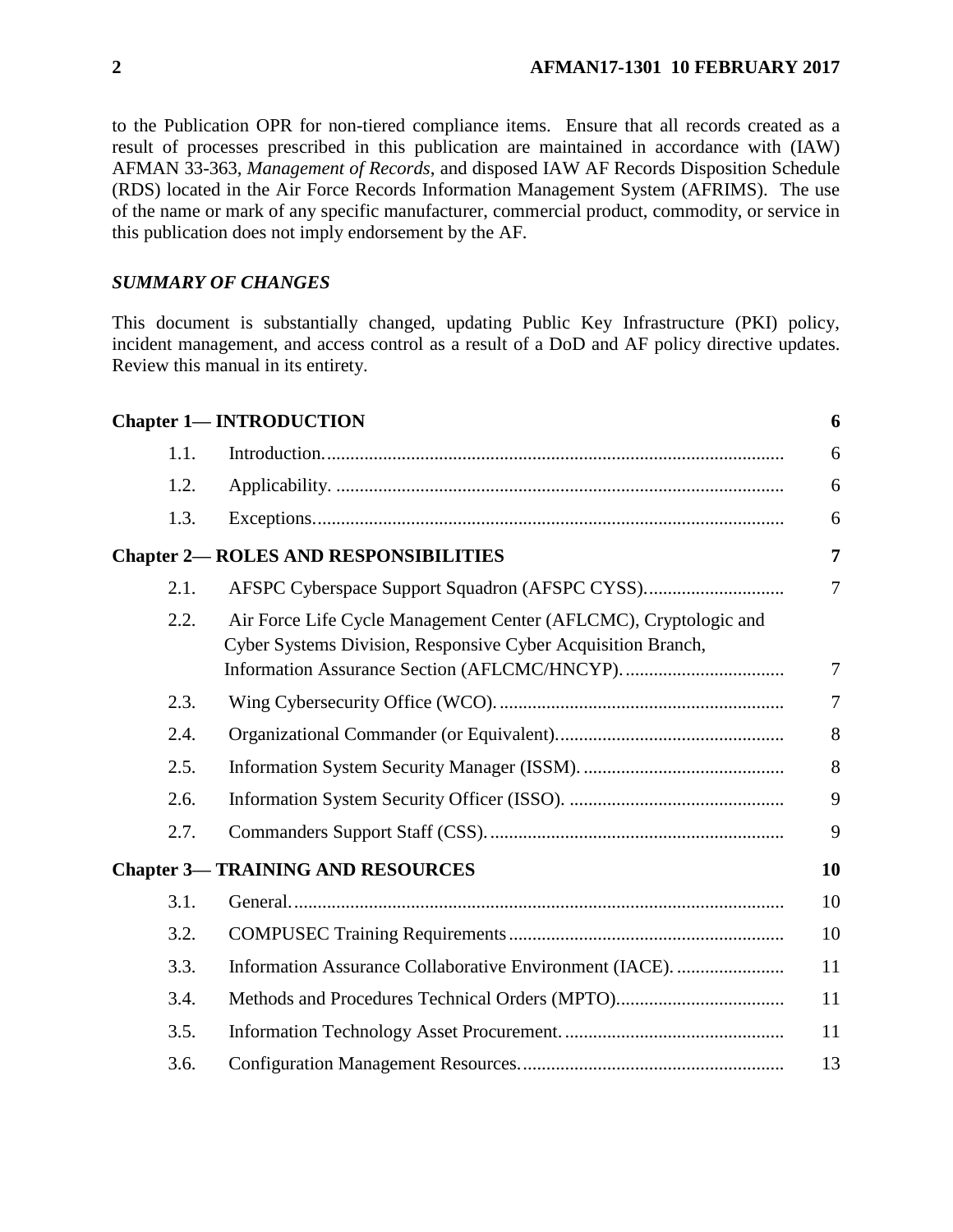# **AFMAN17-1301 10 FEBRUARY 2017**

|       | <b>Chapter 4— INFORMATION SYSTEM ACCESS CONTROL</b> |
|-------|-----------------------------------------------------|
| 4.1.  |                                                     |
| 4.2.  |                                                     |
| 4.3.  |                                                     |
| 4.4.  |                                                     |
| 4.5.  |                                                     |
| 4.6.  |                                                     |
|       | <b>Chapter 5— END POINT SECURITY</b>                |
| 5.1.  |                                                     |
| 5.2.  |                                                     |
| 5.3.  |                                                     |
| 5.4.  |                                                     |
| 5.5.  |                                                     |
| 5.6.  |                                                     |
| 5.7.  |                                                     |
| 5.8.  |                                                     |
| 5.9.  |                                                     |
| 5.10. |                                                     |
| 5.11. |                                                     |
| 5.12. |                                                     |
| 5.13. |                                                     |
|       |                                                     |
| 5.15. |                                                     |
| 5.16. |                                                     |
|       | <b>Chapter 6-REMANENCE SECURITY</b>                 |
| 6.1.  |                                                     |
| 6.2.  |                                                     |
| 6.3.  |                                                     |
| 6.4.  |                                                     |
| 6.5.  |                                                     |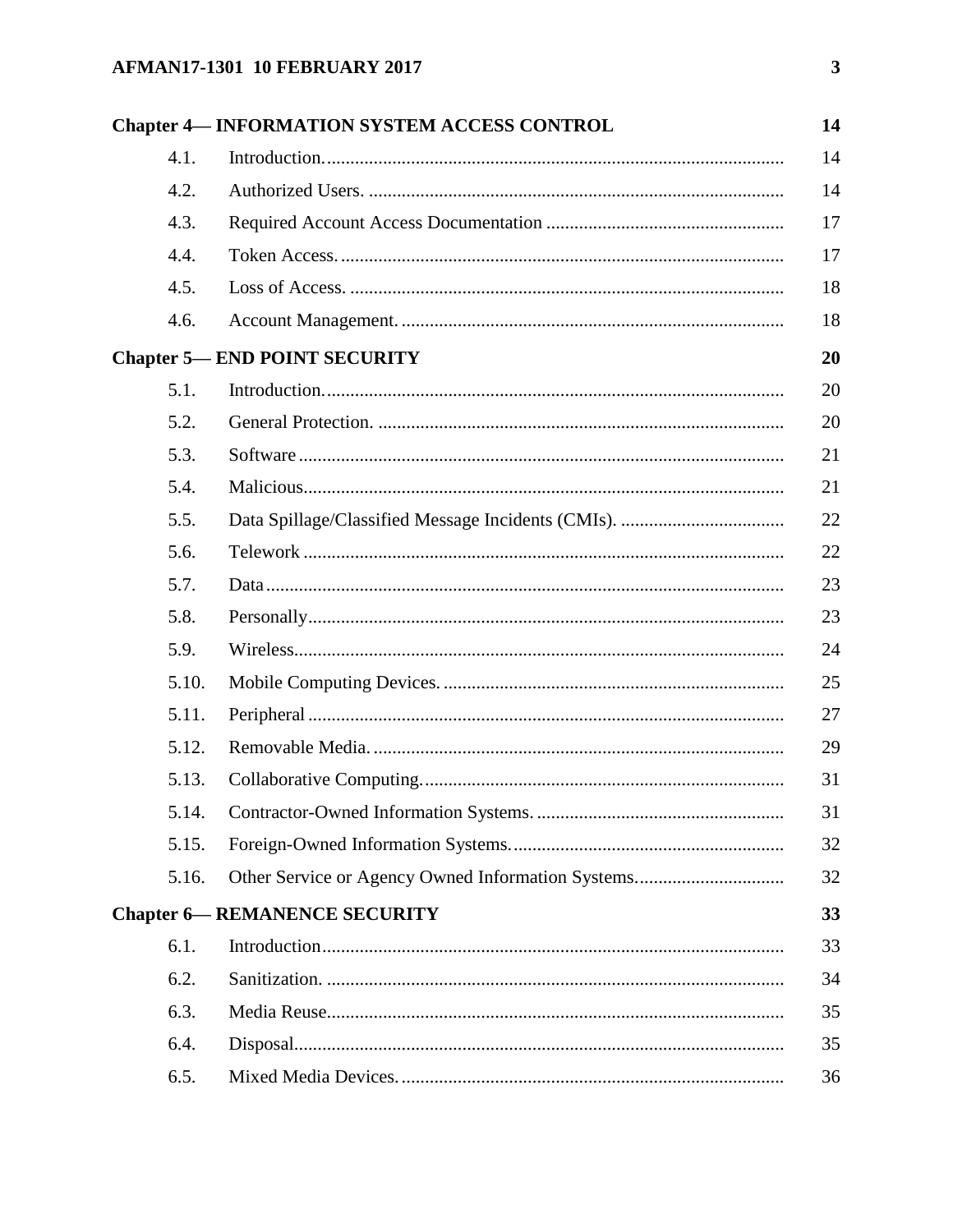|       | <b>Chapter 7- COMPUSEC ASSESSMENTS</b>     | 37 |
|-------|--------------------------------------------|----|
| 7.1.  |                                            | 37 |
| 7.2.  |                                            | 37 |
| 7.3.  |                                            | 37 |
| 7.4.  |                                            | 37 |
|       | <b>Chapter 8-PUBLIC KEY INFRASTRUCTURE</b> | 39 |
| 8.1.  |                                            | 39 |
| 8.2.  |                                            | 39 |
| 8.3.  |                                            | 39 |
| 8.4.  |                                            | 42 |
| 8.5.  |                                            | 45 |
| 8.6.  |                                            | 46 |
| 8.7.  |                                            | 46 |
| 8.8.  |                                            | 46 |
| 8.9.  |                                            | 46 |
| 8.10. |                                            | 47 |
| 8.11. |                                            | 47 |
| 8.12. |                                            | 47 |
| 8.13. |                                            | 48 |
| 8.14. |                                            | 49 |
| 8.15. |                                            | 49 |
| 8.16. |                                            | 49 |
| 8.17. |                                            | 49 |
| 8.18. |                                            | 50 |
| 8.19. |                                            | 50 |
| 8.20. |                                            | 50 |
| 8.21. |                                            | 50 |
| 8.22. |                                            | 50 |
| 8.23. |                                            | 51 |
| 8.24. |                                            | 51 |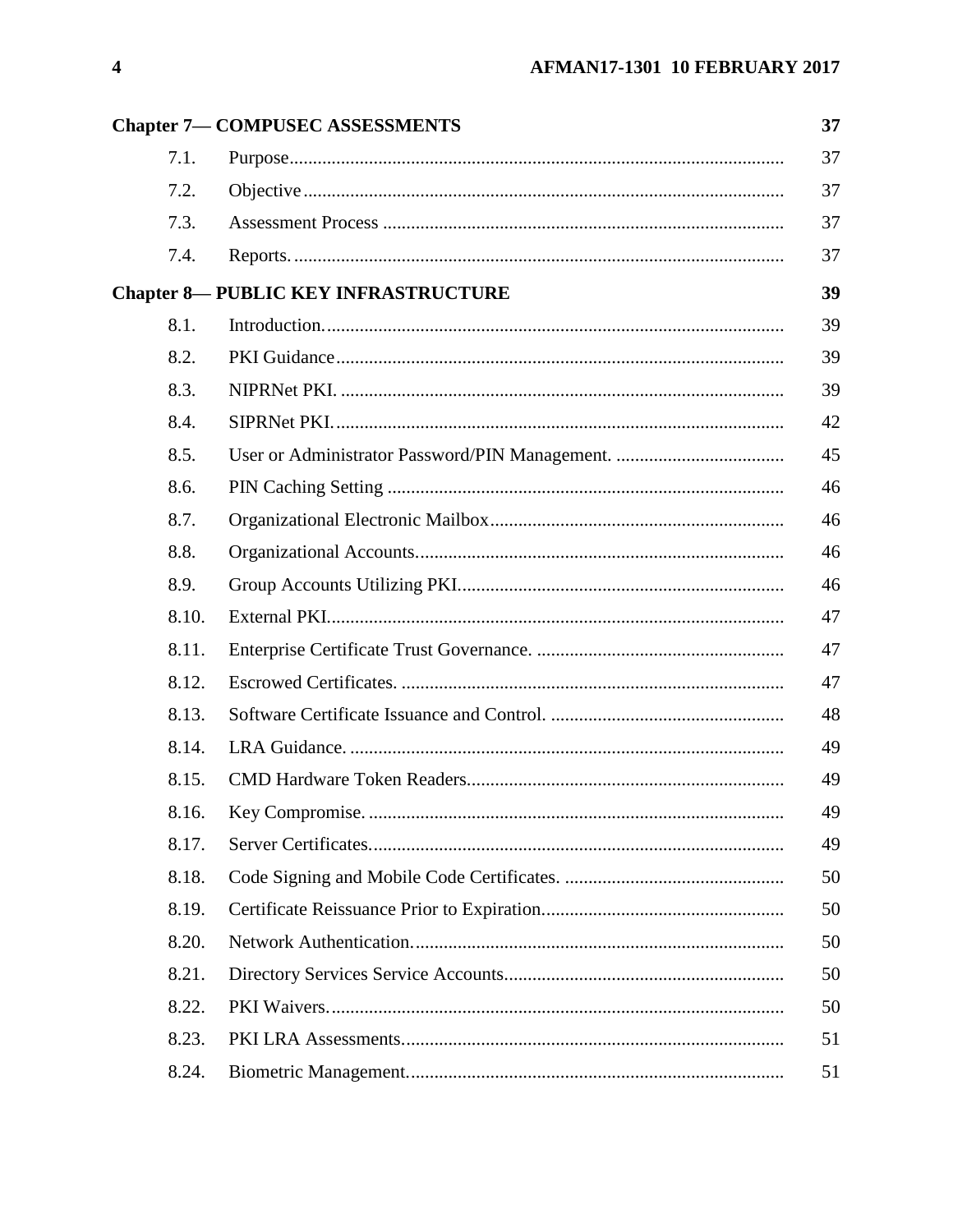# **Attachment 1— [GLOSSARY OF REFERENCES AND SUPPORTING](#page-51-0)  [INFORMATION](#page-51-0) [52](#page-51-0)**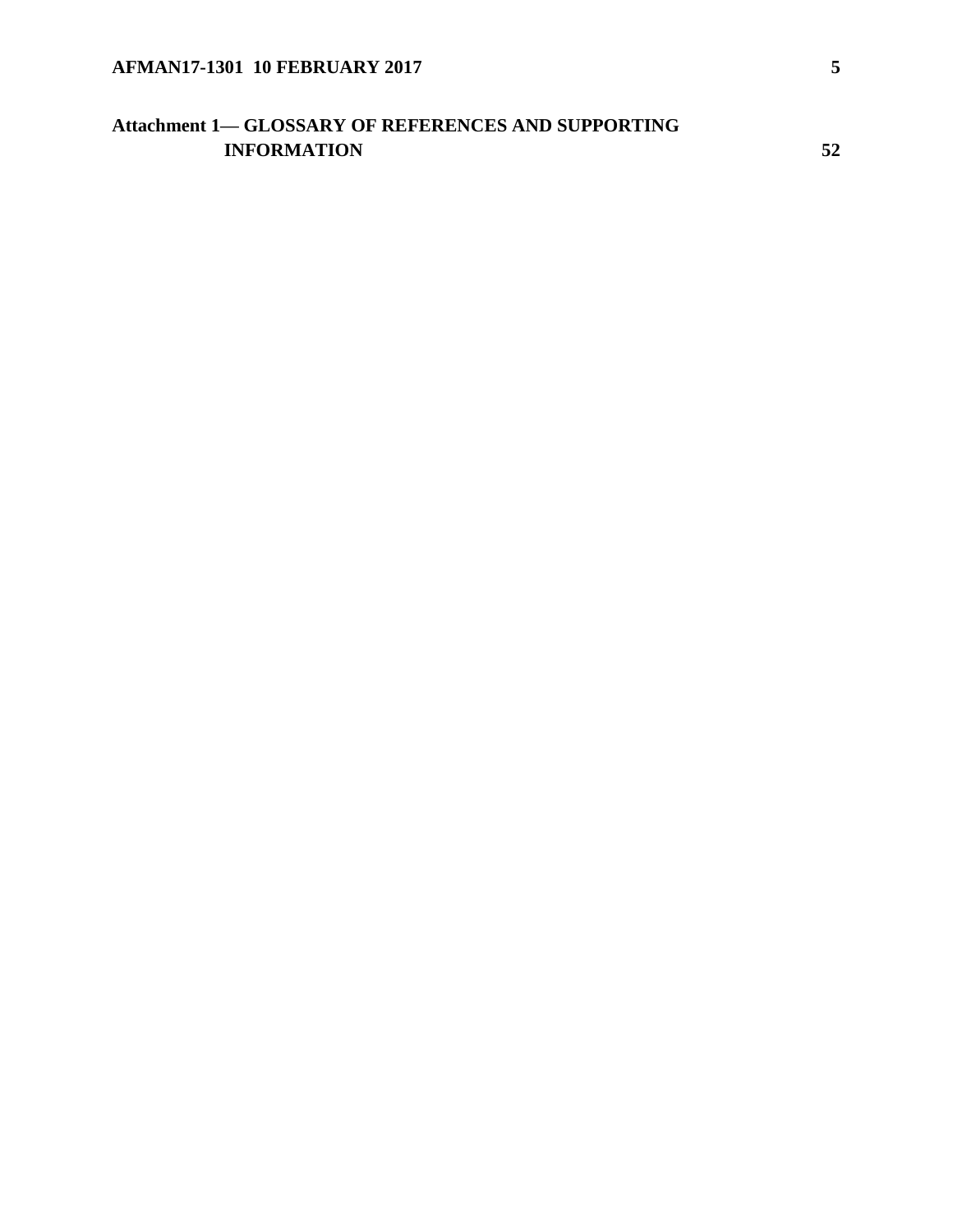# **Chapter 1**

# **INTRODUCTION**

<span id="page-5-1"></span><span id="page-5-0"></span>**1.1. Introduction.** Computer Security (COMPUSEC) is a cybersecurity discipline identified in AFI 17-130*.* Compliance ensures appropriate implementation of measures to protect all AF Information System (IS) resources and information.

The COMPUSEC objective is to employ countermeasures designed for the protection of confidentiality, integrity, availability, authentication, and non-repudiation of United States (US) government information processed by AF ISs.

<span id="page-5-2"></span>**1.2. Applicability.** This publication applies to all AF ISs and devices used to process, store, display, transmit, or protect AF information, regardless of classification or sensitivity, unless exempted.

1.2.1. This publication is binding on all military, civilian and contract employees, who develop, acquire, deliver, use, operate, or manage AF Information Technology (IT). This publication applies to all AF IT used to receive, process, store, display, transmit, or protect AF information, regardless of classification or sensitivity. AF IT includes but is not limited to ISs (major applications and enclaves), Platform Information Technology (PIT) and PIT systems, IT services (internal and external), standalone systems, and IT products (software, hardware, and applications).

1.2.2. More restrictive Federal, DoD, AF guidance take precedence over this publication.

1.2.3. This publication and implementation guidance identified within is not applicable to Special Access Programs or Intelligence Community (IC) ISs to include Sensitive Compartmented Information (SCI) ISs. Refer to the IC Directive (ICD) 503, *Intelligence Community Information Technology Systems Security Risk Management, Certification and Accreditation*, and AFI 16-701, *Management, Administration and Oversight of Special Access Programs*.

<span id="page-5-3"></span>**1.3. Exceptions.** Document exceptions and deviations to guidance in this publication affecting ISs as part of the applicable IS security authorization package, IAW AFI 17-101, *The Risk Management Framework (RMF) for Air Force Information Technology (IT)*. Submit modifications, exceptions, and deviations through the system/enclave change management process.

1.3.1. Process equipment acquisition waiver requests IAW AFMAN 17-1203, *Information Technology (IT) Asset Management (ITAM)*.

1.3.2. See AFI 17-100, *Air Force Information Technology (IT) Service Management*, for Commercial Internet Service Provider (CISP) waiver guidance.

1.3.3. See AFMAN 17-1303, *Cybersecurity Workforce Improvement Program,* for certification requirement waiver guidance.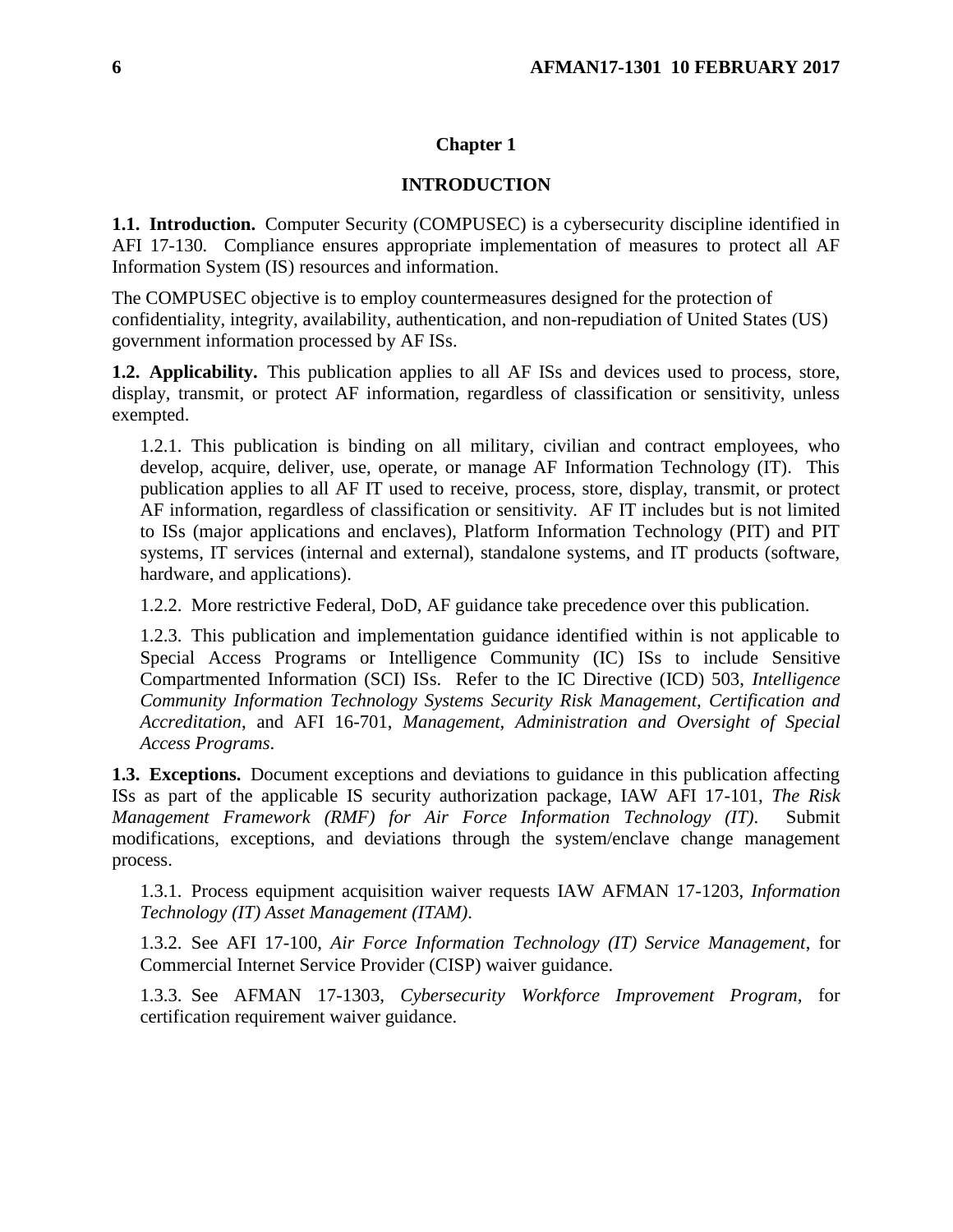#### **Chapter 2**

#### **ROLES AND RESPONSIBILITIES**

<span id="page-6-1"></span><span id="page-6-0"></span>**2.1. AFSPC Cyberspace Support Squadron (AFSPC CYSS).** Provides cyber networking expertise to HQ AFSPC for COMPUSEC activities and functions.

2.1.1. Provides COMPUSEC policy and technical subject matter expertise for the AF Enterprise.

2.1.2. Provides field support and program management for COMPUSEC to SAF CIO/A6, AFSPC, and all MAJCOMs/FOAs/DRUs. Supports SAF/CIO A6 and AFSPC cybersecurity initiatives. Reviews, evaluates, and interprets AF COMPUSEC doctrine, policy, and procedures. Develops/coordinates recommendations on implementation of the doctrine, policy, and procedures to AFSPC A2/3/6.

2.1.3. Coordinates with the AFSPC Cybersecurity Division as required and accomplishes other roles and responsibilities as directed by HQ AFSPC.

<span id="page-6-2"></span>**2.2. Air Force Life Cycle Management Center (AFLCMC), Cryptologic and Cyber Systems Division, Responsive Cyber Acquisition Branch, Information Assurance Section(AFLCMC/HNCYP).** AF Public Key Infrastructure (PKI) System Program Office (SPO). Manages the AF PKI and carries out tasks/actions as the SAF/CIO A6 PKI Management Authority (PMA) and/or the pertinent DoD organizations direct. This includes the implementation, operation, and sustainment of PKIs and all associated enabling efforts.

2.2.1. Identifies all PKI requirements to SAF/CIO A6.

2.2.2. Integrates PKI into existing ISs as identified in the PKI implementation and program plans. Ensures future IS programs are fully compatible and interoperable with the DoD PKI, as required by DoD and Air Force policy.

2.2.3. Assists the MAJCOMs and supported Combatant Commands (COCOMs) with PK Enablement (PKE) of systems.

2.2.4. Provides PKI Helpdesk and field support to the AF.

2.2.5. Develops and sustains new PKI capabilities for the Air Force and/or for DoD.

2.2.6. Maintains and enforces the integrity of the PKI and its use.

<span id="page-6-3"></span>**2.3. Wing Cybersecurity Office (WCO).** The WCO addresses all COMPUSEC requirements on the base, including those of tenant units (i.e., FOAs, DRUs, and other MAJCOM units), unless formal agreements exist IAW AFI 17-130. Personnel assigned to the WCO will:

2.3.1. Evaluate modifications, exceptions, and deviations to ISs for accuracy and completeness before forwarding to the appropriate agency; see **[Chapter](#page-5-0) 1**. **(T-1).**

2.3.2. Train designated representatives of the Commanders Support Staff (CSS) on Air Force Network (AFNet) account management and COMPUSEC administrative processes and procedures; conduct annual or "as needed" refresher training; see **[Chapter](#page-9-0) 3**. **(T-1).**

2.3.3. Consult with host or MAJCOM Foreign Disclosure Office (FDO) before authorizing Foreign National/Local National (FN/LN) access to ISs; see **[Chapter](#page-13-0) 4**. **(T-1).**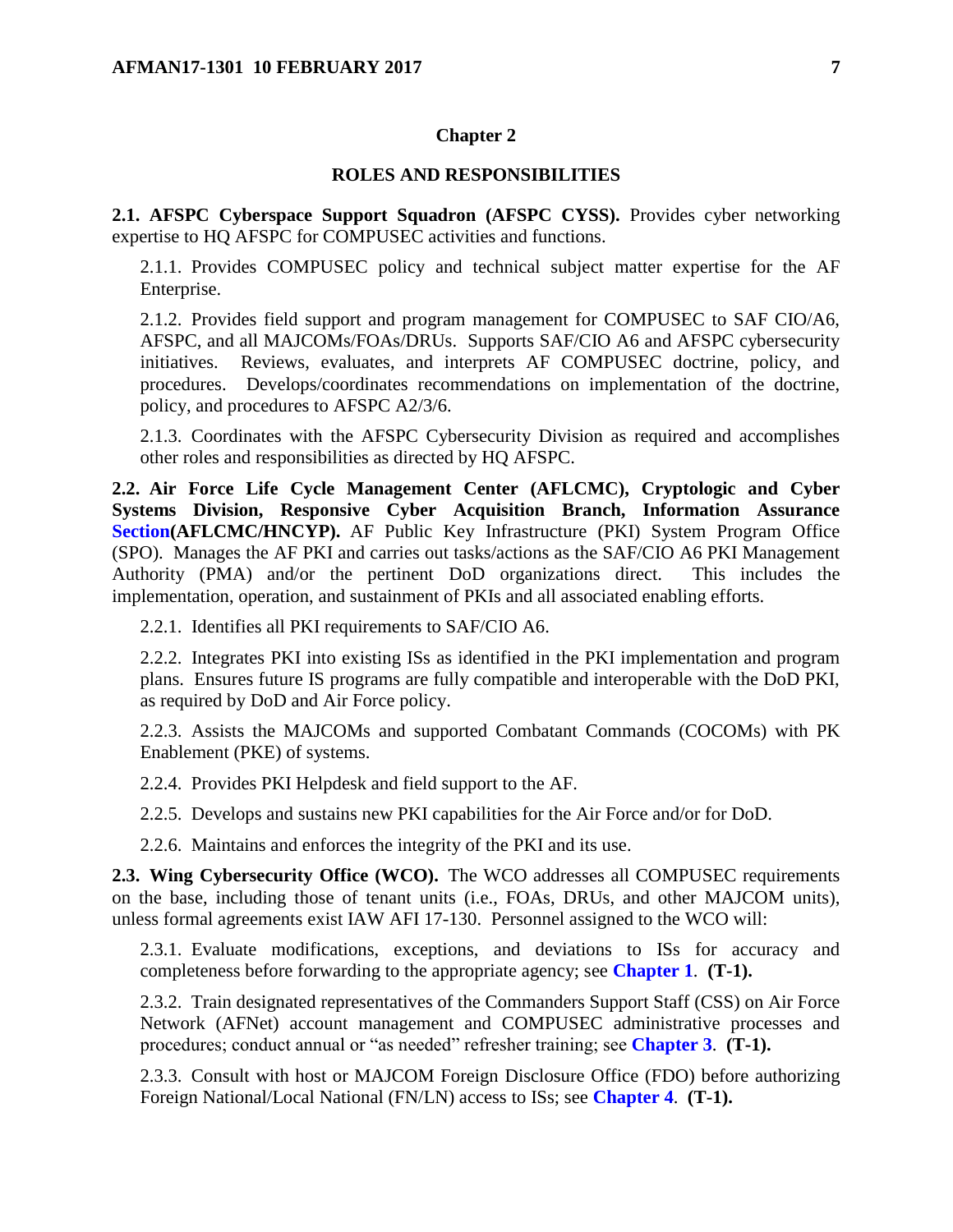2.3.4. Conduct COMPUSEC assessments; see **[Chapter](#page-36-0) 7**. **(T-1).**

2.3.5. Assist with assessment or analysis supporting Vulnerability Management; see **[Chapter](#page-9-0) 3** and AFI 17-100. **(T-1).**

2.3.6. Coordinate with the system/enclave ISSO/ISSM before deciding whether to sanitize media for reuse or disposal; see **[Chapter](#page-32-0) 6**. **(T-0).**

<span id="page-7-0"></span>**2.4. Organizational Commander (or Equivalent).** Maintains the COMPUSEC program IAW this publication, ensuring AF ISs operate effectively by protecting and maintaining the confidentiality, integrity, and availability of IS resources and information processed throughout the system's life cycle. Organizational commanders will:

2.4.1. Suspend access to unclassified and classified ISs when actions threaten or damage AF ISs; see **[Chapter](#page-13-0) 4**. **(T-0).**

2.4.2. Ensure proper procedures are followed in response to classified information spillages affecting AF ISs; see **[Chapter](#page-19-0) 5**. **(T-0).**

2.4.3. Review all approved removable media waivers semi-annually to ensure continuous validation of mission requirements; see **[Chapter](#page-19-0) 5**. **(T-0).**

2.4.4. Endorse follow-up COMPUSEC assessment reports validating the status of open findings; see **[Chapter](#page-36-0) 7**. **(T-1).**

<span id="page-7-1"></span>**2.5. Information System Security Manager (ISSM).** An ISSM (formerly an Information Assurance Manager [IAM]) is responsible for the cybersecurity of a program, organization, system, or enclave and provides direction to the Information System Security Officer (ISSO) (formerly a system Information Assurance Officer [IAO]). Duties of the ISSM are outlined in DoDI 8500.01, *Cybersecurity,* AFI 17-130, and AFI 17-101. ISSMs will:

2.5.1. Obtain required training and maintain applicable cybersecurity workforce certification; see **[Chapter](#page-9-0) 3**. **(T-0).**

2.5.2. Perform risk identification and assessment activities supporting the change management activities for the system/enclave; see **[Chapter](#page-9-0) 3**. **(T-0).**

2.5.3. Maintain approval and inventory documentation for Authorizing Official (AO) authorized personally-owned hardware and software; see **[Chapter](#page-19-0) 5**. **(T-1).**

2.5.4. Process removable media waivers; see **[Chapter](#page-19-0) 5**. **(T-1).**

2.5.5. Protect collaborative computing devices used in classified environments; see **[Chapter](#page-19-0) [5](#page-19-0)**. **(T-0).**

2.5.6. Participate in remanence security (REMSEC) risk management processes; see **[Chapter](#page-32-0) 6**. **(T-1).**

2.5.7. Conduct annual unit/organization COMPUSEC self-assessments using the AFMAN 17-1301 COMPUSEC Self-Assessment Communicator (SAC) located in the AF Inspector General (IG) Management Internal Control Toolset (MICT). **(T-1).**

2.5.8. Assist with AFMAN 17-1301 COMPUSEC SAC review and remediation activities; see **[Chapter](#page-36-0) 7**. **(T-1).**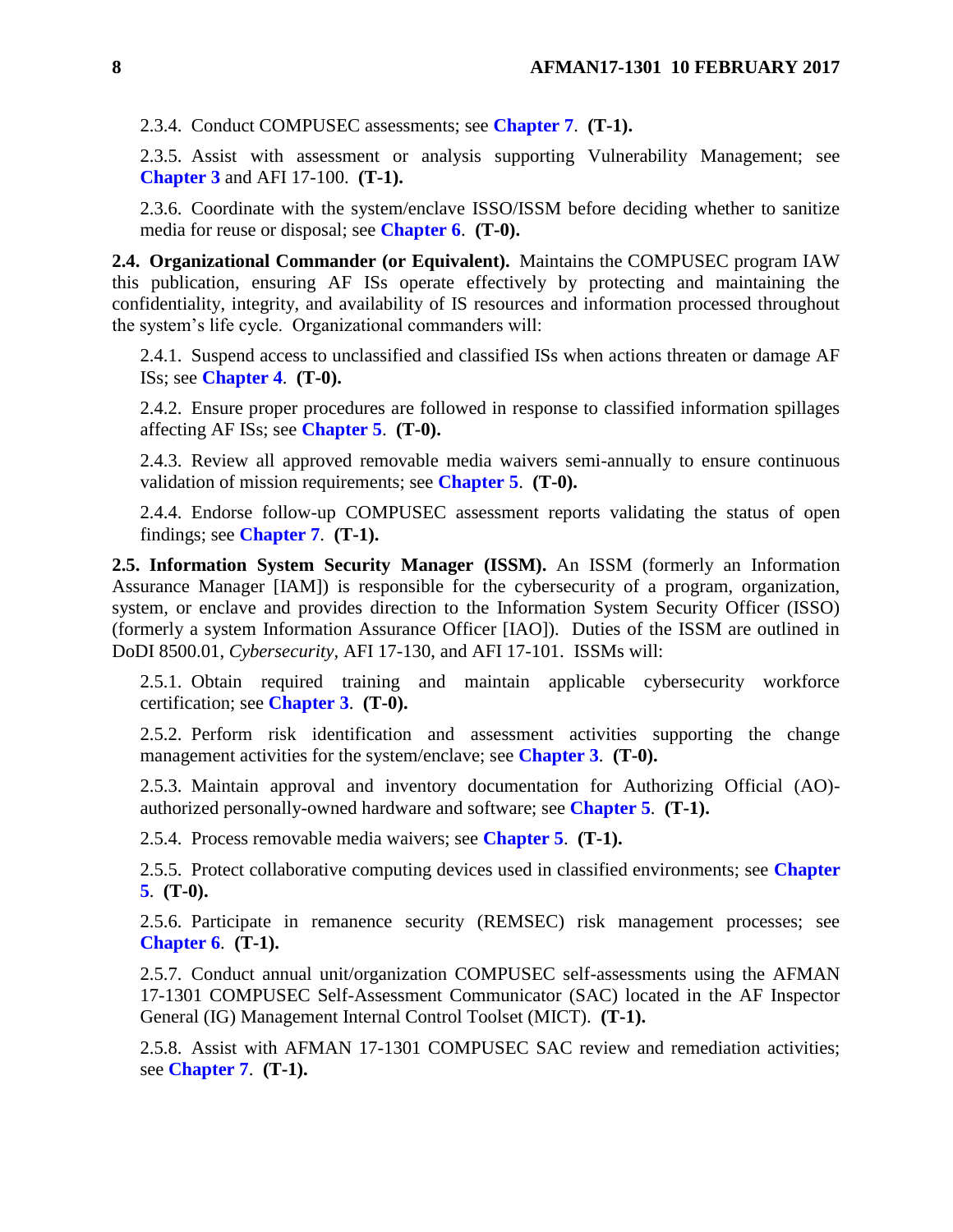2.5.9. FNs/LNs are not authorized to hold ISSM positions IAW DoD 8570.01-M, *IA Workforce Improvement Program*. **(T-0).**

<span id="page-8-0"></span>**2.6. Information System Security Officer (ISSO).** An ISSO (formerly a system IAO) is responsible for the technical implementation of a cybersecurity program. When circumstances warrant, a single individual may fulfill both the ISSM and the ISSO roles. DoDI 8500.01, AFI 17-130, and AFI 17-101 outline the duties of the ISSO. ISSOs will:

2.6.1. Provide protection from threats through implementation of technical and physical security mechanisms; see **[Chapter](#page-19-0) 5**. **(T-0).**

2.6.2. Maintain approval and inventory documentation for AO-authorized personally-owned hardware and software; see **[Chapter](#page-19-0) 5**. **(T-1).**

2.6.3. Participate in REMSEC risk management processes; see **[Chapter](#page-32-0) 6**. **(T-1).**

2.6.4. Execute procedures that identify the residual risk and risk tolerance; see **[Chapter](#page-32-0) 6**. **(T-0).**

2.6.5. Conduct annual COMPUSEC self-assessments using the AFMAN 17-1301 COMPUSEC SAC located in the IG MICT; see **[Chapter](#page-36-0) 7**. **(T-1).**

2.6.6. Assist with AFMAN 17-1301 COMPUSEC SAC review and remediation activities; see **[Chapter](#page-36-0) 7**. **(T-1).**

2.6.7. FNs/LNs are not authorized to hold ISSO positions IAW DoDI 8500.01. **(T-0).**

<span id="page-8-1"></span>**2.7. Commanders Support Staff (CSS).** Organizations implement and enforce AFNet account management and COMPUSEC administrative processes and procedures using the guidance within this instruction IAW AFI 17-130. Personnel performing administrative cybersecurity functions will:

2.7.1. Verify user compliance with annual CyberAwareness Challenge training; see **[Chapter](#page-13-0) [4](#page-13-0)**. **(T-0).**

2.7.2. Maintain AFNet network access documentation; see **[Chapter](#page-13-0) 4**. **(T-0).**

2.7.3. Assist the WCO with administrative cybersecurity functions (administrative tasking orders, in/out-processing checklists, distribute user training materials, etc.); see **[Chapter](#page-19-0) 5**. **(T-0).**

2.7.4. Conduct annual unit/organization self-assessments using the AFMAN 17-1301 COMPUSEC SAC located in the IG MICT; see **[Chapter](#page-36-0) 7**. **(T-1).**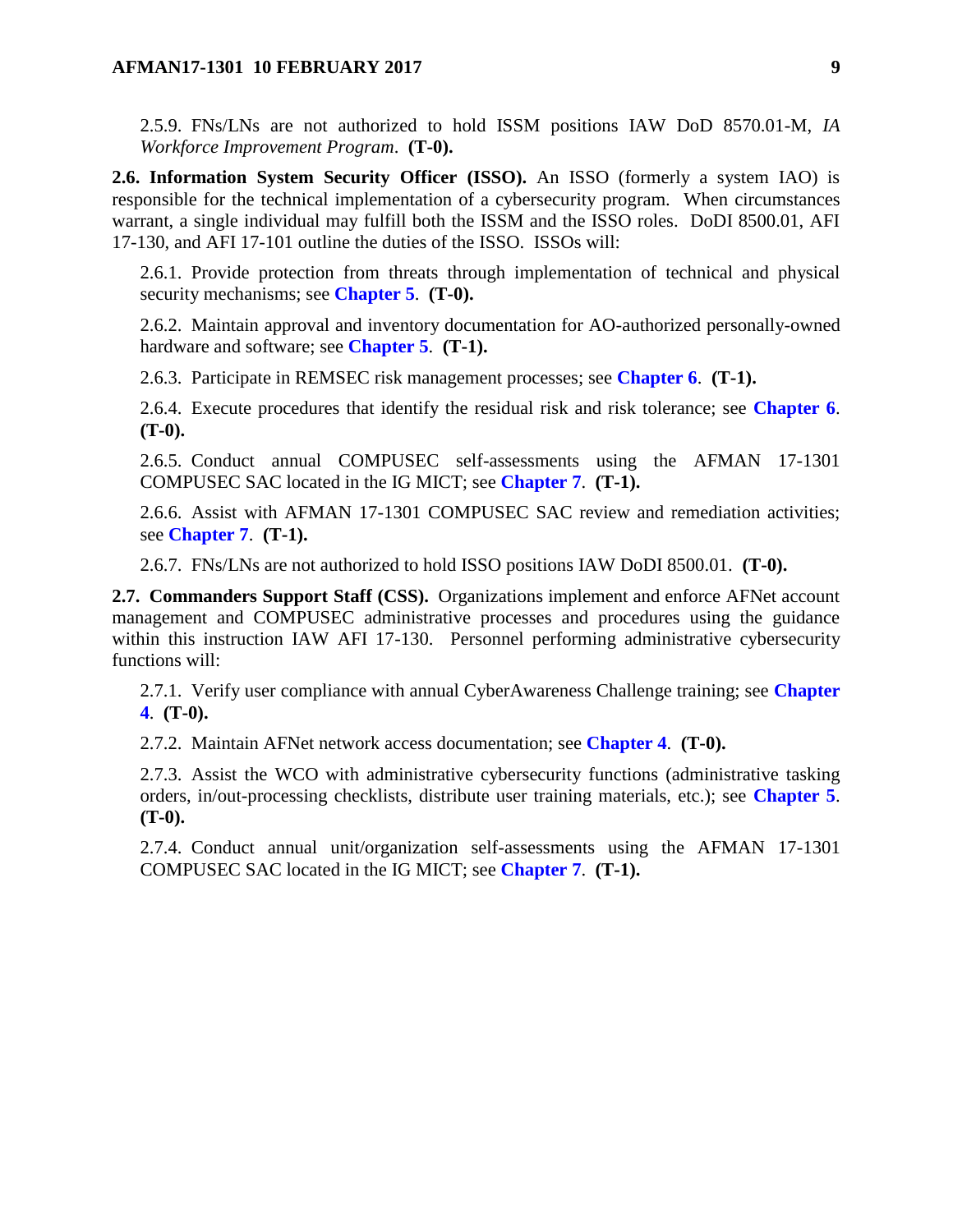# **Chapter 3**

# **TRAINING AND RESOURCES**

<span id="page-9-1"></span><span id="page-9-0"></span>**3.1. General.** COMPUSEC includes all measures to safeguard ISs and information against sabotage, tampering, denial of service, espionage, fraud, misappropriation, misuse, or release to unauthorized persons. Successful implementation of COMPUSEC requires adequate training and proper application of cybersecurity/IA resources.

# <span id="page-9-2"></span>**3.2. COMPUSEC Training Requirements**

3.2.1. Military personnel in the 3D0X3 career field attend technical school training in the following courses. Upon successful completion of the final course, trainees are awarded a 3 skill level and a DoD 8570.01-M certification as an IA Management (IAM) Level I/IA Technical (IAT) Level II. . Current course identification, status, length, and prerequisite information may be found at the Education and Training Course Announcements website at **<https://etca.randolph.af.mil/default1.asp>** under "AETC."

3.2.1.1. E3AQR3D033, *IT Fundamentals Basic*, at Keesler AFB.

3.2.1.2. E3AQR3D033, *Cyber Surety*, at Keesler AFB.

3.2.1.3. E3ABR3D033, *Cyber Surety Security+ Certification*, at Keesler AFB.

3.2.2. All civilian, military, and contractor personnel performing ISSM duties:

3.2.2.1. Attend the Air Education and Training Command (AETC)**-** formal training course E3AZR3D053, *Information System Security Manager (ISSM)* at Keesler AFB within 6 months of assuming ISSM duties.

3.2.2.2. Complete the Air Force Qualification Training Package (AFQTP) 3D0X3- 211RA, *Information Assurance Manager Handbook*. Use the AFQTP:

3.2.2.2.1. As an interim training measure while an individual waits for a class date for the ISSM course.

3.2.2.2.2. As refresher training for individuals that have ISSM experience but have not performed duties as an ISSM within 3 years.

3.2.2.2.3. Contractor personnel may substitute the AFQTP when contract limitations do not allow ISSM course attendance.

3.2.2.3. Follow the Cybersecurity workforce security certification requirements relative to the function, category (technical or managerial), and level of the position as specified in AFMAN 17-1303, DoD Directive (DoDD) 8140.01, *Cyberspace Workforce Management,* and DoD 8570.01-M, *Information Assurance Workforce Improvement Program*. Additional training and/or certifications may be necessary depending on specific requirements of the ISSM position. More information on DoD-approved 8570 baseline certifications is available in an extension to Appendix 3 of DoD 8570.01-M on the Defense Information Systems Agency (DISA) Information Assurance Support Environment (IASE) website (**<http://iase.disa.mil/iawip/Pages/iabaseline.aspx>**).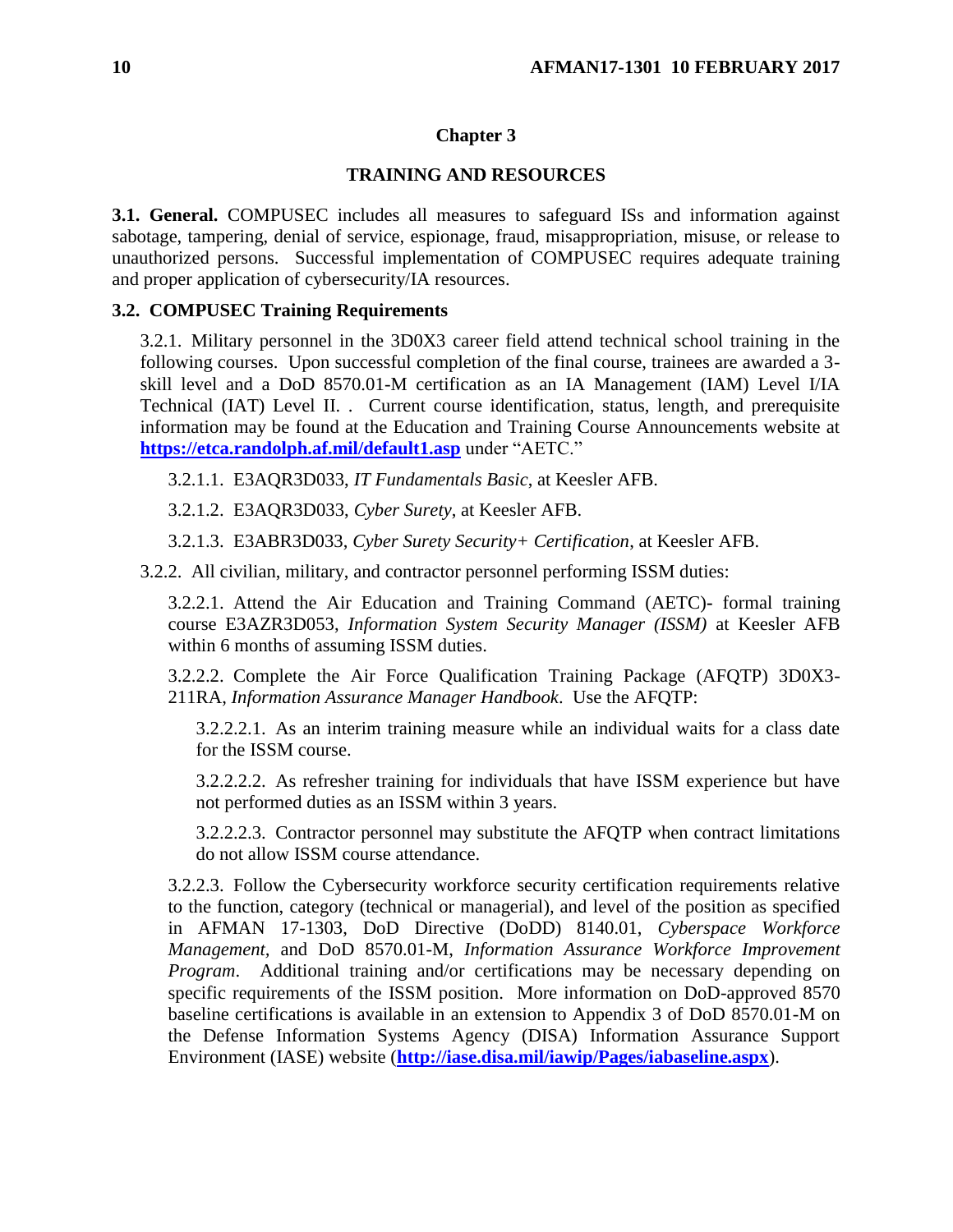3.2.3. Cybersecurity Workforce. Training and certification of cybersecurity personnel depend upon the types of tasks assigned by the organizational commander. Determine the tasks performed and consult DoD 8570.01-M and AFMAN 17-1303 for training and certification requirements.

3.2.3.1. Cybersecurity Workforce categories are IAT and IAM. Specialties are Computer Network Defense Service Providers (CND-SPs) and IA System Architects and Engineers (IASAEs).

3.2.3.2. Cybersecurity Workforce personnel performing IAT/IAM level tasks require the appropriate certifications.

3.2.4. CSS Training. The WCO provides direction, oversight, and annual training for designated representatives of the CSS. The WCO locally develops the CSS cybersecurity training programs and includes the following COMPUSEC-specific items:

3.2.4.1. Authorized users, access requirements, and access documentation.

3.2.4.2. Account management and trouble reporting functions (including IAO Express/Enterprise Service Desk [ESD]).

3.2.4.3. SIPRNet token recovery actions.

<span id="page-10-0"></span>**3.3. Information Assurance Collaborative Environment (IACE).** The AF IACE serves as the primary cybersecurity/IA support resource for WCO and managers, providing a collaborative one-stop-shop for cybersecurity/IA ideas, questions, discussions, and hosts dynamic content for information sharing (**<https://cs.eis.af.mil/sites/10060>**).

For classified content, the IACE- Secret Internet Protocol Router Network (SIPRNet) (IACE-S) is available at http://intelshare.intelink.sgov.gov/sites/af\_cybersecurity/SitePages/Home.aspx.

<span id="page-10-1"></span>**3.4. Methods and Procedures Technical Orders (MPTO).** MPTOs provide procedural guidance to the cybersecurity workforce to implement and manage methods and processes pertaining to COMPUSEC policy. Specific COMPUSEC-related MPTOs are MPTO 00-33B-5004, *Access Control for Information Systems;* MPTO 00-33B-5006, *End Point Security for Information Systems;* and MPTO 00-33B-5008, *Remanence Security for Information Systems.*  Obtain MPTOs via the organizational Technical Order Distribution Account (TODA) on Enhanced Technical Information Management System (ETIMS) **<https://www.my.af.mil/etims/ETIMS/index.jsp>**).

<span id="page-10-2"></span>**3.5. Information Technology Asset Procurement.** Comply with evaluation and validation requirements in DoDI 8500.01 for all IT services, hardware, firmware, software components, or products incorporated into DoD ISs.

3.5.1. Follow the guidance in AFMAN 17-1203 and the AF Information Technology Commodity Council (ITCC) guidance available on the AF Portal or AFWAY (**<https://www.afway.af.mil/>**) for procurement activities of all IT hardware, cellular, and peripheral devices (e.g., desktops, laptops, servers, commercial mobile devices [CMDs], multifunction devices [MFDs] printers, scanners, and wireless peripheral devices).

3.5.2. Comply with the evaluation and validation requirements of Committee on National Security Systems Policy (CNSSP) 11, *National Policy Governing the Acquisition of*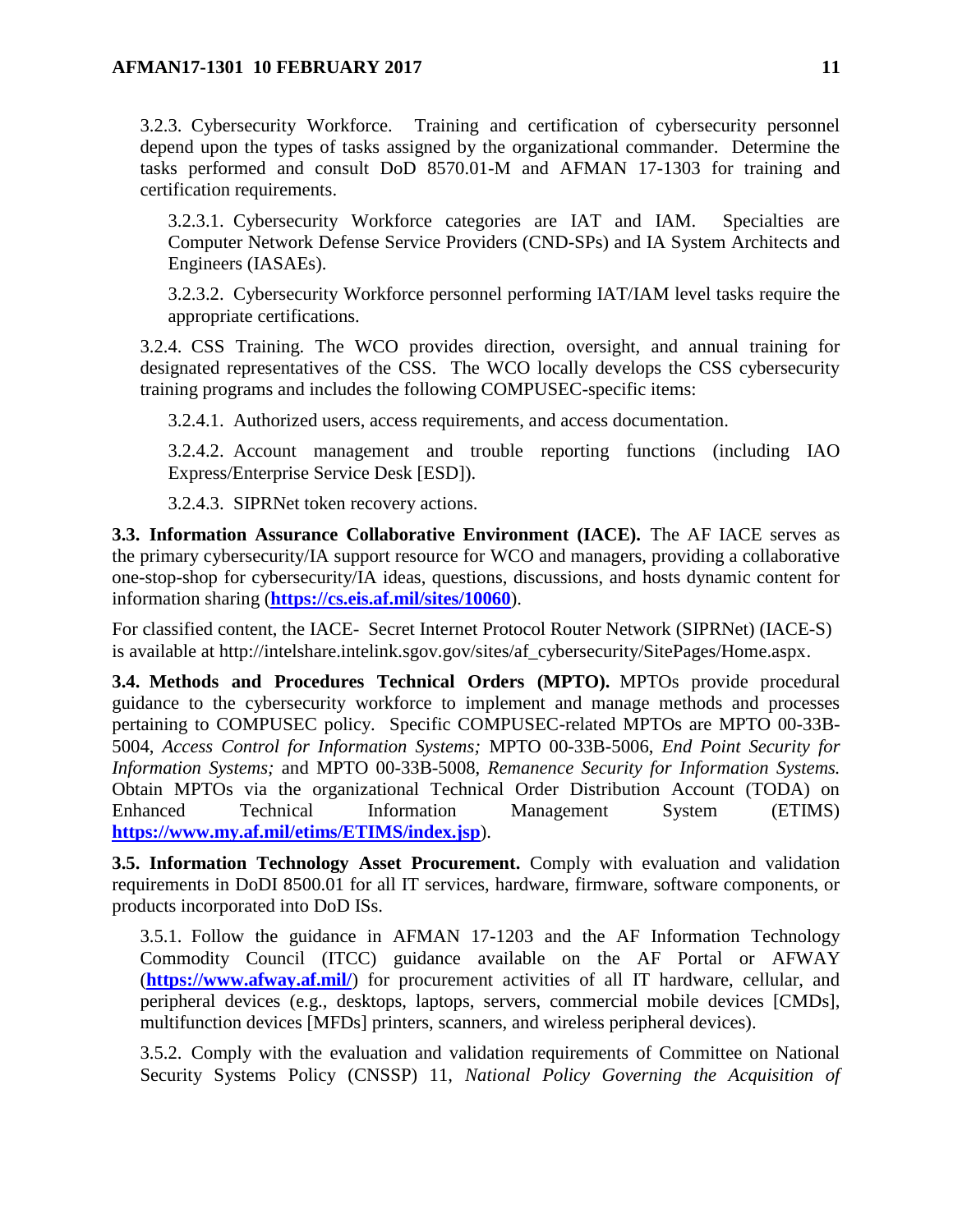*Information Assurance (IA) and IA-Enabled Information Technology Products*, for all IA and IA-enabled products.

3.5.3. Life Cycle Management. Procure products and adopt risk-based program management IAW AFI 63-101/20-101, *Integrated Life Cycle Management.*

3.5.4. Unified Capabilities (UC). Modernizing IT capabilities while aligning with joint solutions remain two of the AF's key goals. AFMAN 17-1202, *Collaboration Services and Voice Systems Management,* and DoDI 8100.04, *DoD Unified Capabilities (UC),* provide guidance related to Voice and Video over Internet Protocol (VVoIP), Video Teleconferencing (VTC), and interoperability.

3.5.4.1. In accordance with DoDI 8100.04, use/obtain UC products certified by the DISA Joint Interoperability Test Command (JITC), JITC certifies interoperability and the UCimplementing DoD component AO or the DISA Certifying Authority (CA) certifies for Cybersecurity under RMF. Approved products are listed on the DISA UC Approved Products List (APL) (**<https://aplits.disa.mil/processAPList.action>**) and should be added to the enclave security authorization package and assessed for Cybersecurity through the RMF process.

3.5.4.2. As a general rule, Section 508-compatible Voice over Internet Protocol (VoIP) devices are not listed on the DISA UC APL unless the vendor has included the assistive technology (AT) end device as part of the VoIP system's evaluation package. Organizations may request that the vendor add the product to the current UC APL certification package and request a "desktop review" from the DISA Unified Capabilities Certification Office (UCCO). The DISA UCCO (Email: **[disa.meade.ns.list.unified](mailto:disa.meade.ns.list.unified-capabilities-certification-office@mail.mil)[capabilities-certification-office@mail.mil](mailto:disa.meade.ns.list.unified-capabilities-certification-office@mail.mil)**) has a listing of all product representatives. This review ensures the product operates with the current fielded VoIP system. If the vendor is unable or unwilling to add the AT product to the UC APL certification, identify compliance with AFMAN 17-1202 in the enclave/IS security authorization package.

3.5.4.3. All Air Force VTC suites are transitioning off the Integrated Services Digital Network (ISDN)-based Defense Information System Network (DISN) Video Service-Global (DVS-G) to Global Video Services (GVS), IAW Maintenance Tasking Order (MTO) 2014-295-001. AF organizations should not expend funds on the upgrade, replacement, and acquisition of voice, video, and/or data services equipment outside of the GVS program.

3.5.5. Cloud Services. Acquire and implement private and/or public cloud computing services in support of the Air Force Information Network (AFIN) IAW AFI 17-100.

3.5.6. Foreign produced products. Under Title 10, United States Code (U.S.C.), Section 2533a (*Requirement to Buy Certain Articles from American Sources; Exceptions*) and reflected in Federal Acquisition Regulation (FAR) Subpart 25.1, *Buy American – Supplies, 25.103 Exceptions*, and Defense Federal Acquisition Regulation Supplement (DFARS) Part 225 – *Foreign Acquisition, Subpart 225.1*, *Buy American – Supplies*, *225.103 Exceptions,* there are exceptions allowing the purchase of foreign-made commercial technology. For guidance go to **<https://www.acquisition.gov/>** to access the FAR and DFARS (under "Supplemental Regulations").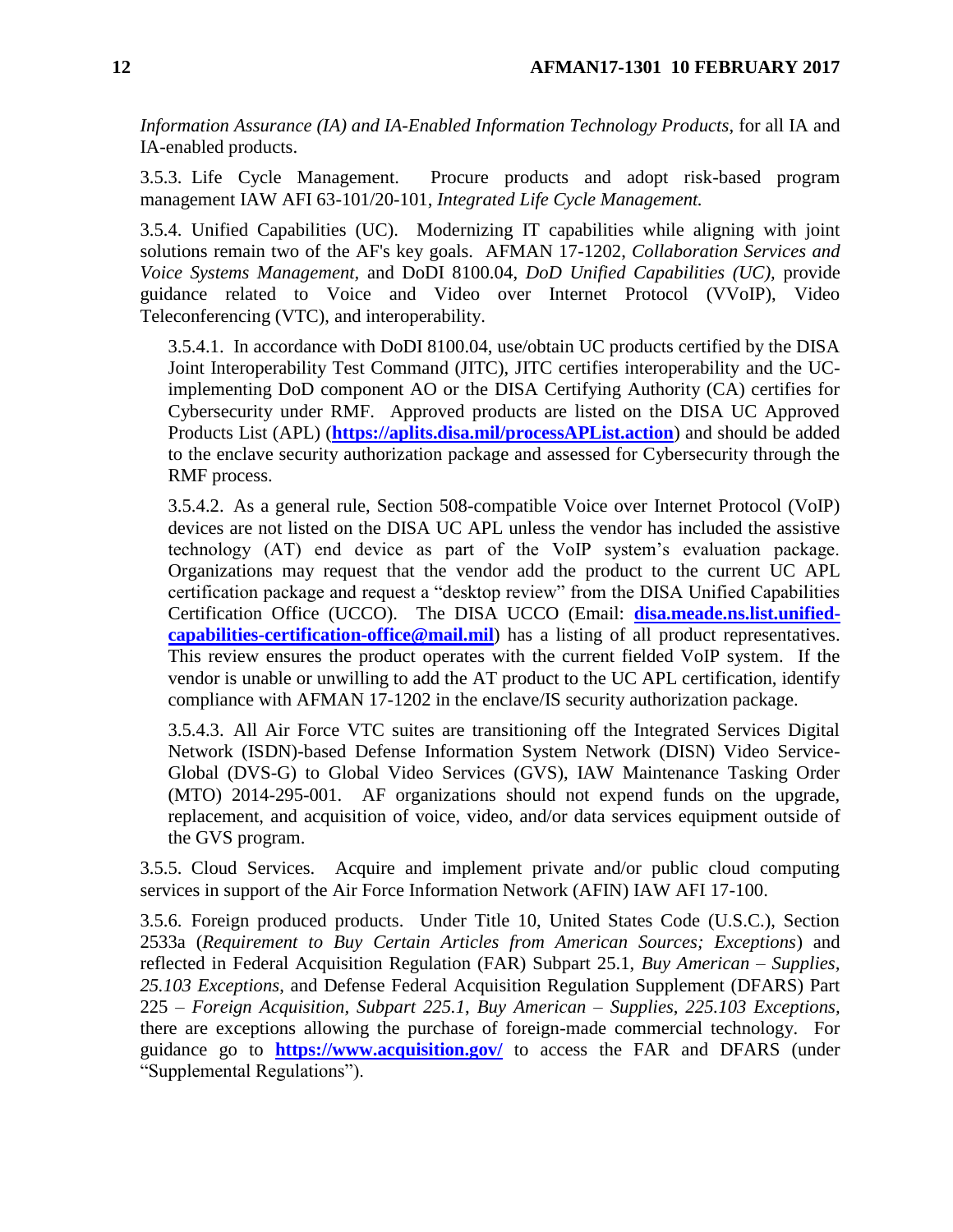3.5.6.1. Use an approved importer or through a World Trade Organization Government Procurement Agreement (WTO GPA) country. AFWay, ITCC, and General Services Administration (GSA) offer foreign-made products secured from an approved importer or WTO GPA.

3.5.6.2. Countries barred from providing products and services are listed on the "Domestic Preference Restrictions" table available at the *Defense Procurement and Acquisition Policy* website under the "Restrictions on Purchasing from Non-U.S. Sources" area

(**[http://www.acq.osd.mil/dpap/cpic/ic/restrictions\\_on\\_purchases\\_from\\_non](http://www.acq.osd.mil/dpap/cpic/ic/restrictions_on_purchases_from_non-us_sources.html)[us\\_sources.html](http://www.acq.osd.mil/dpap/cpic/ic/restrictions_on_purchases_from_non-us_sources.html)**).

<span id="page-12-0"></span>**3.6. Configuration Management Resources.** Securely configure and implement all IT products. Cybersecurity/IA reference documents, such as National Institute of Standards and Technology (NIST) Special Publications (SP), DISA Security Technical Implementation Guides (STIGs), DISA Security Requirements Guides (SRGs), National Security Agency (NSA) Security Configuration Guides, AF Technical Orders (TOs), and other specialized publications are used for the security configuration and implementation guidance. Apply these reference documents IAW DoDI 85xx.xx series, AFI 33-xxx series, and AFI 17-xxx series publications to establish and maintain a minimum baseline security configuration and posture. Document all configuration changes with the enclave/system ISSM in the IS security authorization package IAW AFI 17-101 and the system change management process.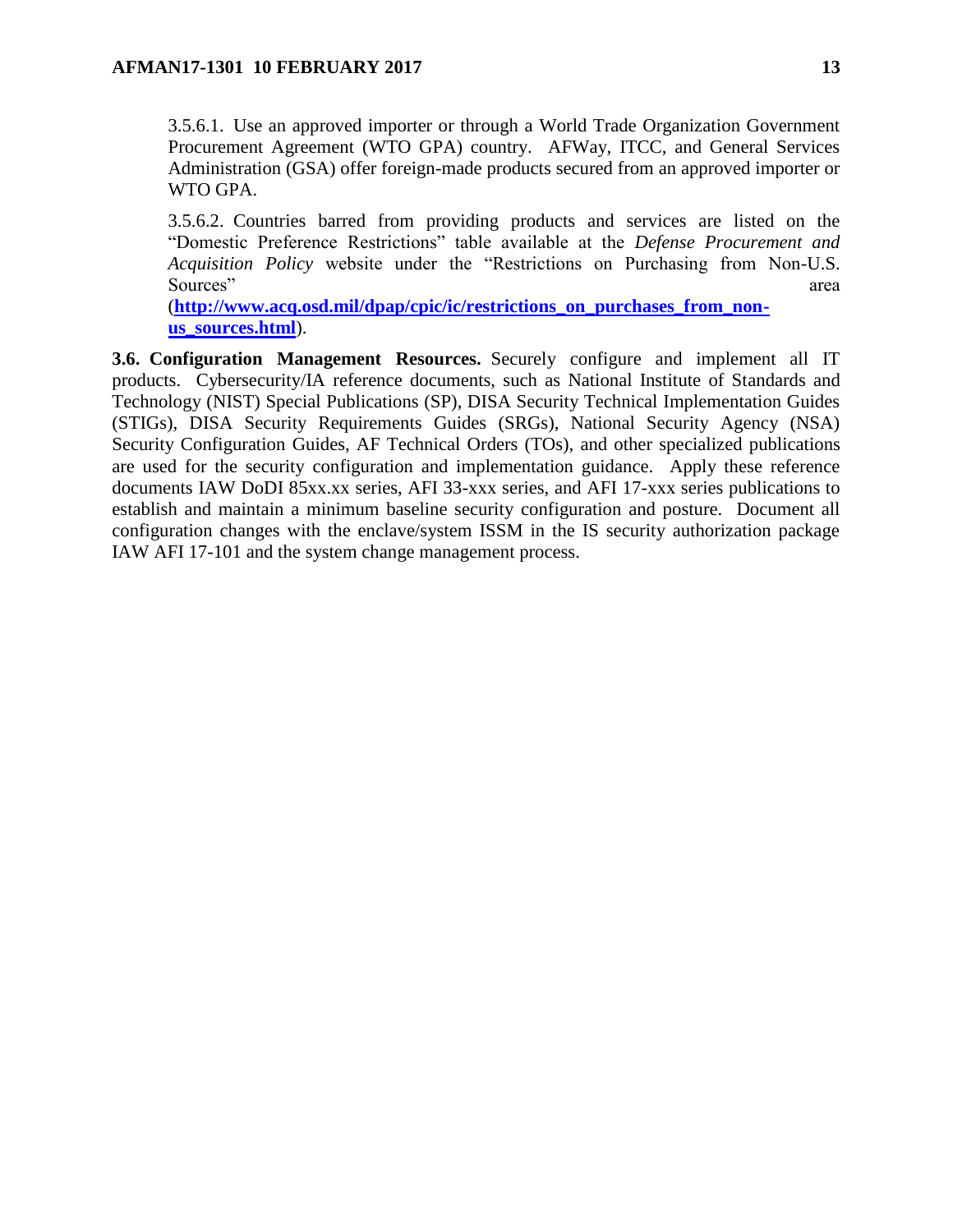#### **Chapter 4**

#### **INFORMATION SYSTEM ACCESS CONTROL**

<span id="page-13-1"></span><span id="page-13-0"></span>**4.1. Introduction.** AF ISs connect to the DoD Information Network (DoDIN) subnetworks (e.g., SIPRNet, Non-classified Internet Protocol Router Network [NIPRNet], GVS, etc.) IAW Chairman of the Joint Chiefs of Staff Instruction (CJCSI) 6211.02, *Defense Information Systems Network (DISN) Responsibilities*. Every individual who has access to standalone systems, specialized/functional ISs, enterprise ISs, and/or mission systems is an IS user.

4.1.1. Access to AF ISs is a revocable privilege and is granted to individuals based on need to know and IAW National Security Telecommunications and Information Systems Security Policy (NSTISSP) No. 200, *National Policy on Controlled Access Protection;* DoD 5200.2- R, *Personnel Security Program*; and CJCSI 6510.01, *Information Assurance (IA) and Support to Computer Network Defense (CND)*. Follow procedural guidance in MPTO 00- 33B-5004*.*

4.1.2. The Information System Owner (ISO) ensures methods are in place to verify user access requests before granting IS access. Address delegation of authority for specific system/enclave access in the system authorization package.

<span id="page-13-2"></span>**4.2. Authorized Users.** An authorized user is any appropriately cleared individual required to access a DoD IS to carry out or assist in a lawful and authorized governmental function. Configure authorized user account creation and administration using role-based access schemes; see AFMAN 17-1201, *User Responsibilities and Guidance for Information Systems.* Consult AFI 31-501, *Personnel Security Program Management,* for investigation requirements for access to an Automated Information System (AIS) position, as outlined in DoD 5200.2-R, Appendix 10.

4.2.1. All authorized users (e.g., military, civilian, contractor, temporary employees, volunteers, interns, key spouses, and American Red Cross personnel) will complete CyberAwareness Challenge training prior to being granted access to an IS. **(T-0).** Users annually re-accomplish CyberAwareness Challenge training; organizations maintain compliance IAW DoD 8570.01-M. Authorized user access to unclassified and classified ISs based on the assigned duties and the Automated Data Processing (ADP) position categories identified in DoD 5200.2-R, Appendix 10: Category ADP-III (also referred to as IT-III) are nonsensitive positions.

4.2.1.1. CyberAwareness Challenge training is located on the Advanced Distributed Learning Service (ADLS) accessible via the AF Portal.

4.2.1.2. A publically accessible version of the CyberAwareness Challenge training is located on the DISA website (**[http://iase.disa.mil](http://iase.disa.mil/)**). Users without an ADLS account may substitute this training for initial network access.

4.2.1.3. When a user requires a new/modification to his/her account (due to change of station or assignment, Temporary Duty [TDY], etc.), the gaining CSS verifies the user meets access requirements before granting access to the IS. Users are not required to retake the CyberAwareness Challenge training provided the user has a valid and current (within a year) course completion record. Verification of completion may be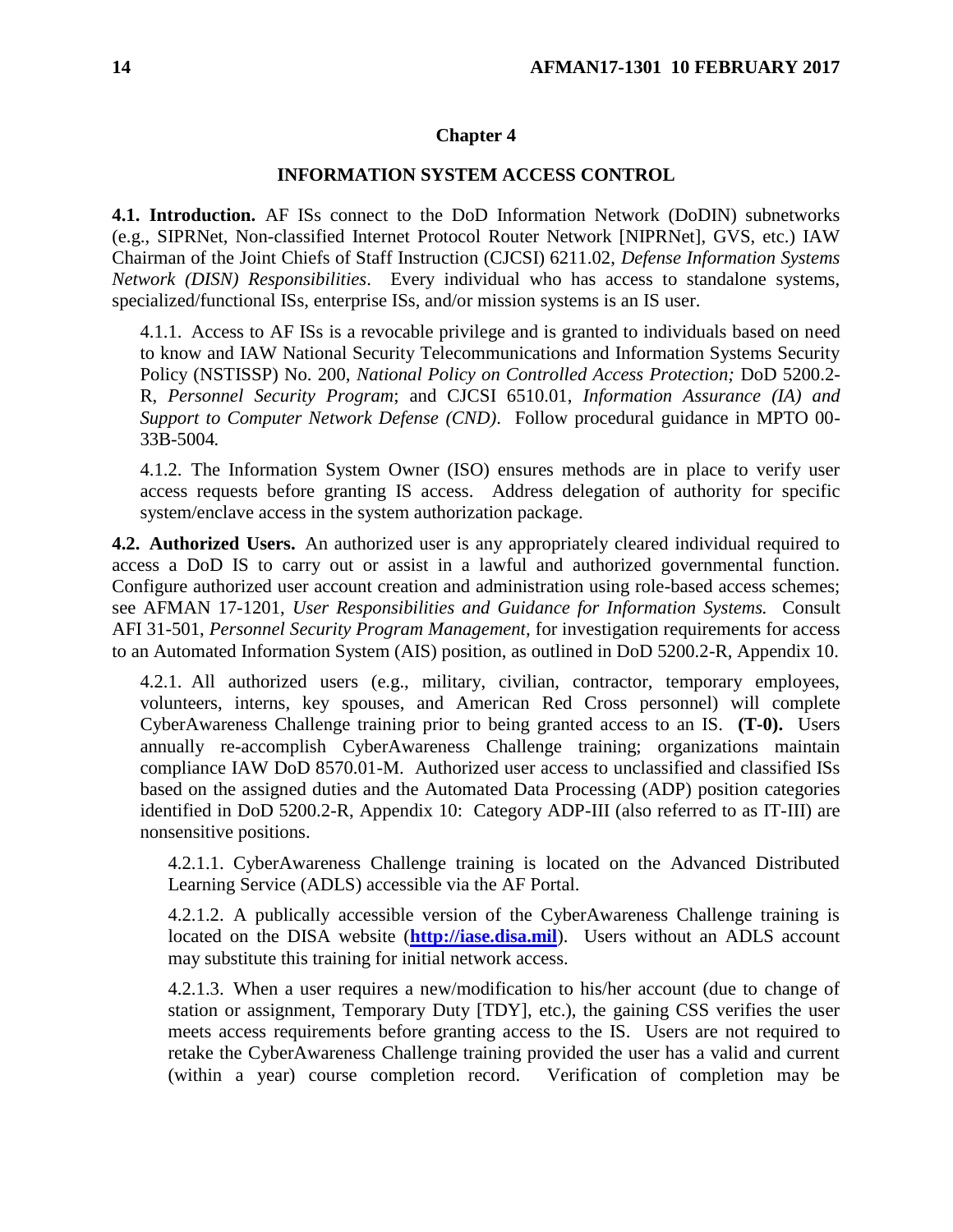accomplished using the printed or electronic copy of CyberAwareness Challenge training certificate from DISA or ADLS or confirmation by the CSS.

4.2.1.4. System access by authorized users requires PKI access methods as specified in DoDI 8520.03, *Identity Authentication for Information Systems,* and CJCSI 6510.01.

4.2.2. Privileged User. Grant privileged access to unclassified and classified ISs based on the assigned duties and the ADP position categories identified in DoD 5200.2-R, Appendix 10: Category ADP-I (also referred to as IT-I) are Privileged positions and Category ADP-II (also referred to as IT-II) are Limited Privileged positions.

4.2.2.1. Administrative and privileged accounts require PKI user authentication IAW United States Cyber Command (USCYBERCOM) Tasking Order (TASKORD) 2015- 0102, *Implementation and Reporting of DoD Public Key Infrastructure (PKI) System Administrator and Privileged User Authentication*.

4.2.2.2. Privileged users should meet all the requirements of an authorized user as specified in AFMAN 17-1303 and paragraph 4.2.1.

4.2.2.3. Privileged users are established and administered with a role-based access scheme IAW the system policy and **[Chapter](#page-9-0) 3** of DoD 5200.2-R and AFMAN 17-1303.

4.2.2.4. System access requires PKI access methods as specified in DoDI 8520.03 and CJCSI 6510.01.

4.2.2.5. Privileged users access only data, control information, software, hardware, and firmware that they are authorized access and fulfills the "need to know" requirement.

4.2.2.6. To maintain separation of duties and least privilege, users maintain separate accounts, a user account for day-to-day or "non-privileged" functions, and a privileged account for administrative functions IAW DoD 8570.01-M.

4.2.2.7. Prohibit sharing of privileged user accounts and credentials between users.

4.2.2.8. Configure privileged user remote access IAW the applicable DISA STIGs (i.e., Enclave, Operating System, Remote Access, Directory Services Domain, etc.) and the selected security controls within the RMF package.

4.2.2.9. Privileged users are position-certified IAW DoD 8570.01-M and qualified IAW AFMAN 17-1303.

4.2.2.10. Privileged users complete an *Information System Privileged Access Agreement and Acknowledgement of Responsibilities* IAW DoD 8570.01-M (Appendix 4).

4.2.3. Foreign Nationals/Local Nationals. A FN/LN user is anyone who is not a US citizen or permanent resident, IAW Title 8, Code of Federal Regulations, *Aliens and Nationality*.

4.2.3.1. The MAJCOM FDO determines authorized and privileged "need to know" for the administrative access and control of information, software, hardware and firmware to include controlled unclassified information (CUI) and classified information, IAW DoD Manual (DoDM) 5200.01, Volume 4, DoD *Information Security Program: Controlled Unclassified Information (CUI).*

4.2.3.1.1. WCOs consult the Host or MAJCOM FDO and applicable ISSM before authorizing access by FN/LN users to ISs processing, storing, or transmitting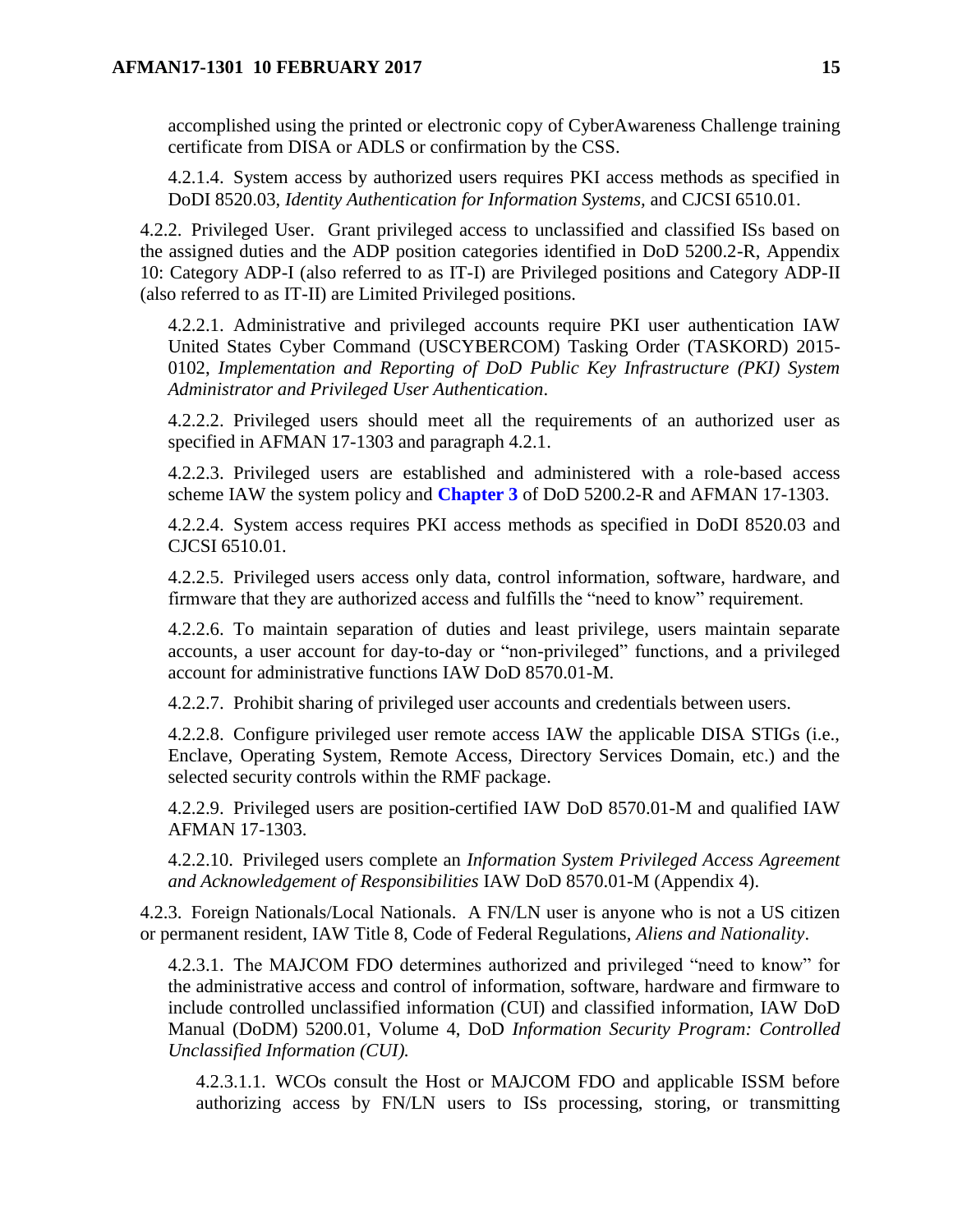classified and CUI. Note: Specific FN/LN access guidance can be found in the following publications: MPTO 00-33A-1301, *Foreign National NIPRNet Access Core Services*; MPTO 00-33B-5004; MPTO 00-33B-5006; MPTO 00-33A-1202, *Air Force Network Account Management*; MPTO 00-33D-2001*, AFNET Enterprise Services Naming Conventions*; AFI 16-107, *Military Personnel Exchange Program*; AFI 16-201, *Air Force Foreign Disclosure and Technology Transfer Program*; DoDD 5230.25, *Withholding of Unclassified Technical Data from Public Disclosure*; DoDD 5400.7, *DoD Freedom of Information Act (FOIA) Program*; DoD 5400.7- R\_AFMAN 33-302, *Freedom of Information Act Program*; AFI 33-332, *Air Force Privacy and Civil Liberties Program*; DoDD 5230.11, *Disclosure of Classified Military Information to Foreign Governments and International Organizations*; and DoDD 5230.20, *Visits and Assignments of Foreign Nationals*.

4.2.3.1.2. Pursuant to applicable host-nation agreements, FN/LN privileged users are certified to baseline computing environment (CE) IAW DoD 8570.01-M. If privileged access is required to an IS, restrict FN/LN user access to IAT I/II level positions and only under the immediate supervision of a US citizen. Furthermore, document access in the IS security assessment package.

4.2.3.1.3. At the discretion of the ISO, FN/LN system access requires PKI access methods as specified in **[Chapter](#page-38-0) 8**.

4.2.3.1.4. Sanitize or configure classified ISs to restrict access by FN/LNs to only classified information authorized for disclosure to the FN/LNs government or coalition, as necessary to fulfill the terms of their assignments IAW applicable host MAJCOM FDO requirements.

4.2.3.1.5. Other Considerations. Non-US citizens who are permanent legal residents are required to meet the same requirements of any US citizen for access to the unclassified network or system, as outlined in paragraph 4.2.1.

4.2.3.2. Before authorizing FN/LN access to unclassified ISs, the ISO ensures compliance with the IS access requirements in MPTO 00-33A-1301*.*

4.2.4. Group Accounts. The Enterprise AO (or applicable AO if entirely within their boundary) is the approving authority for group accounts and may require a Defense Information Assurance Security Accreditation Working Group (DSAWG) waiver IAW CJCSI 6510.01 and DoDI 8520.02, *Public Key Infrastructure (PKI) and Public Key (PK) Enabling*. Document authorization in the system/enclave authorization package.

4.2.4.1. Requests for group accounts using individual/unique authentication should be submitted via email to AFSPC CYSS/CYZ PKI (**[afspc.cyss.cys.2@us.af.mil](mailto:afspc.cyss.cys.2@us.af.mil)**).

4.2.4.2. Group accounts that do not use an individual/unique authenticator require DSAWG approval. To submit requests to the DSAWG for approval, contact AFSPC CYSS/CYZ PKI (**[afspc.cyss.cys.2@us.af.mil](mailto:afspc.cyss.cys.2@us.af.mil)**).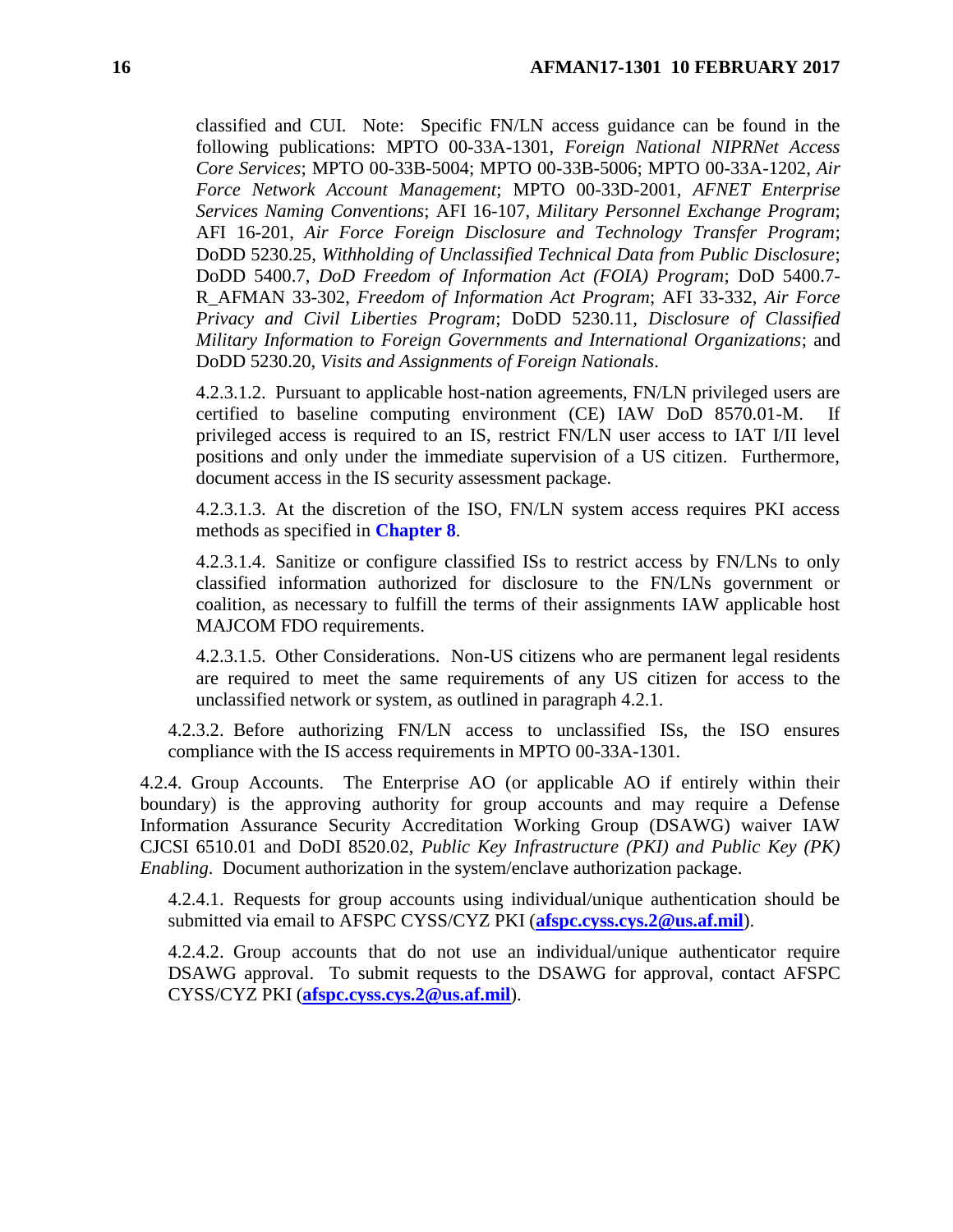4.2.5. Temporary and Volunteer Accounts. Grant only unclassified IS access to temporary employees and volunteer personnel in support of their assigned duties.

4.2.5.1. A volunteer is any individual (including key spouses) authorized to be DoD volunteers as defined in DoDI 1100.21, *Voluntary Services in the Department of Defense*. Restrict volunteers to ADP-III/IT-III level positions IAW DoDI 5200.2-R, Appendix 10.

4.2.5.2. Temporary employees and volunteers are required to meet the requirements as specified in paragraph 4.2.1.

4.2.5.3. Temporary employees and volunteers require PKI access as outlined in **[Chapter](#page-38-0) 8**.

### <span id="page-16-0"></span>**4.3. Required Account Access Documentation**

4.3.1. When required by the ISO for IS access, the CSS or ISSO ensures the DD Form 2875, *System Authorization Access Request (SAAR),* is completed and signed. Document access requests, Annual Information Awareness (CyberAwareness Challenge) training completion, and justification for access and clearance/background investigation verification as referenced by DoD 5200.2-R and AFI 31-501*.* DD Form 2875 signatures can be "wet" or digitally signed. Do not combine multiple system access requests on the same DD Form 2875.

4.3.1.1. CSSs/ISSOs, in coordination with the organizational security manager, verify user background investigation requirements IAW DoD 5200.2-R.

4.3.1.2. The ISSO/ISSM (referred to as the "Information Assurance Officer" on the DD Form 2875) retains the DD Form 2875 IAW instructions outlined on the form for non-AFNet ISs. The CSS retains the DD Form 2875 according to the instructions on the form for AFNet ISs.

4.3.1.2.1. Original DD Form 2875s for unprivileged AFNet accounts may be transferred when duty assignments change; the gaining unit's CSS may use local methods to update duty information in the "IAO Express" tool and shared drive access requirements. The losing unit's CSS ensures termination of shared drive access prior to users out-processing. Changes to privileged account access requirements require a new DD Form 2875.

4.3.1.2.2. Re-accomplish DD Form 2875s for AFNet-SIPRNet (AFNet-S) accounts when access requirements change.

4.3.2. In accordance with AFMAN 17-1201, users of all authorized IS devices (to include Mobile Computing Devices) sign the standardized AF Form 4394, *Air Force User Agreement Statement-Notice and Consent Provision,* prior to initial IS access. For wireless devices, users complete the standardized AF Form 4433, *US Air Force Unclassified Wireless Mobile Device User Agreement.* Maintain copies of signed AF Forms 4433 within the CSS.

4.3.3. Access to classified ISs also requires a Standard Form (SF) 312, *Nondisclosure Agreement,* IAW AFI 16-1404, *Air Force Information Security Program.* 

<span id="page-16-1"></span>**4.4. Token Access.** IAW DoDI 8520.02 and DoDI 8520.03, users authenticating to DoD networks require the use of a hardware token. Follow guidance in **[Chapter](#page-38-0) 8** to obtain a hardware token prior to being granted access to AFNet and AFNet-S Directory Services Domains and authenticating to NIPRNet or SIPRNet PK-Enabled websites.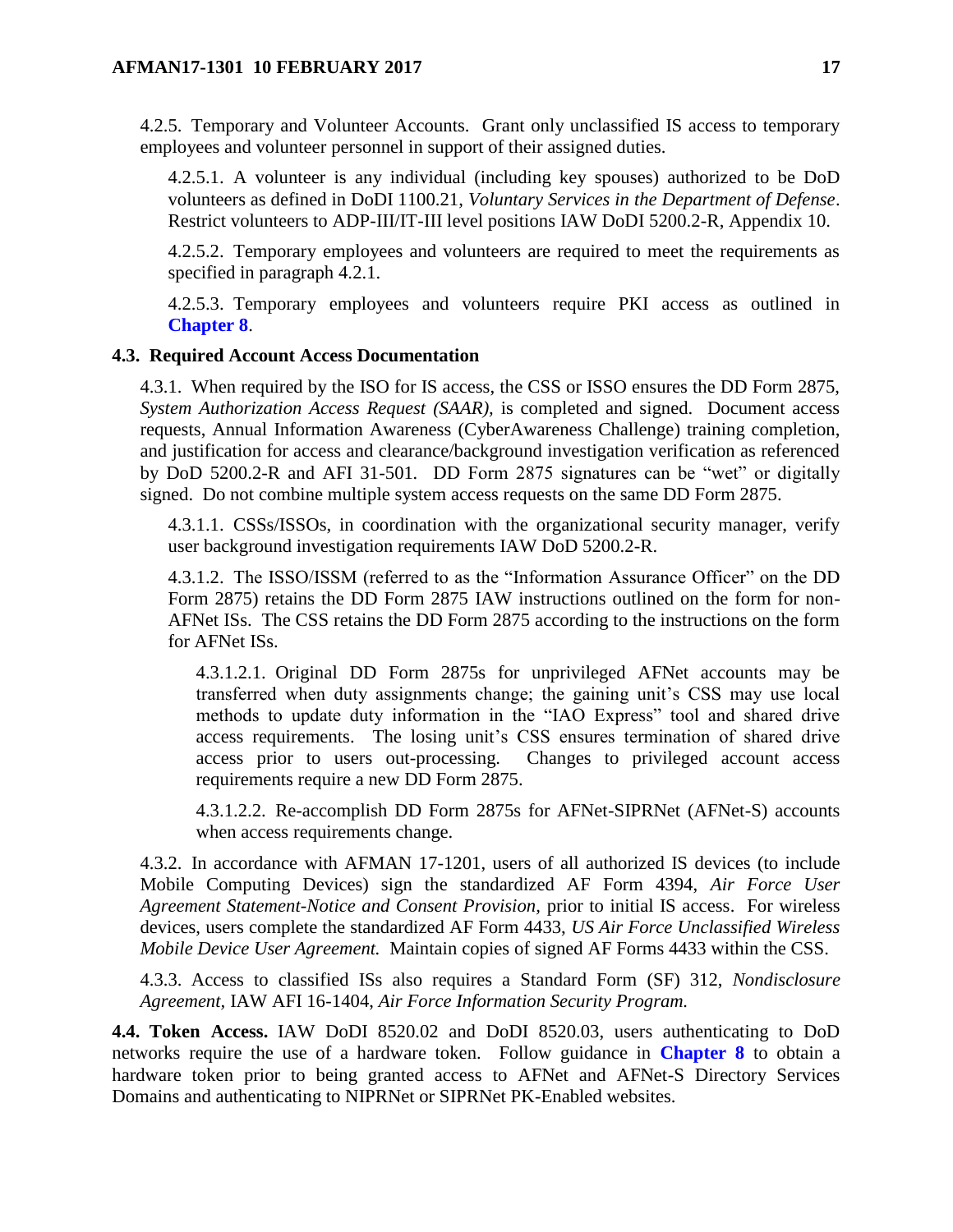<span id="page-17-0"></span>**4.5. Loss of Access.** Access to an AF IS is a privilege and continued access is contingent on personnel actions, changes in need to know, or operational necessity; see AFMAN 17-1201. The ISO has the authority to re-instate users who have lost access.

4.5.1. Specific procedural information for account disabling is located in MPTO 00-33B-5004.

4.5.2. Failure to complete annual CyberAwareness Challenge training results in immediate suspension of access to unclassified and classified ISs.

4.5.3. Actions that threaten or damage AF ISs may result in immediate suspension of access to unclassified and classified ISs IAW CJCSI 6510.01 and DoD 5200.2-R. Deliberate inappropriate use of user accounts or systems may result in administrative disciplinary action IAW AFMAN 17-1201.

4.5.3.1. If an individual's clearance is suspended, denied, or revoked, immediately suspend access to classified ISs. Commanders should review circumstances surrounding the suspension, denial, or revocation to determine if continued access to unclassified systems is warranted and if revocation of the hardware token is required. Commanders may provide recommendations regarding user access to the ISO.

4.5.3.2. If an individual violates the IS terms of use, commanders should consider suspending access pending re-accomplishment of CyberAwareness Challenge training. Additional restrictions on reinstatements for classified ISs are determined locally and should follow the guidelines of DoD 5200.2-R.

<span id="page-17-1"></span>**4.6. Account Management.** AF direction is to use PKI-based identification and authentication IAW DoDI 8520.02, DoDI 8520.03 and the USCYBERCOM Communications Tasking Order (CTO) 07-015, *Public Key Infrastructure (PKI) Implementation, Phase 2* (**<https://www.cybercom.mil/J3/orders/Pages/CTOs.aspx>**). Manage all user accounts using applicable system configuration guidance; follow TOs published by AFSPC (e.g., MPTO 00- 33B-5004, MPTO 00-33A-1202 [for AFNet accounts], and the applicable DISA STIGs [enclave, application security, operating system, database, etc.]).

4.6.1. ISSM/ISSOs implement automated IS controls to check and disable IS user accounts that have been dormant more than 30 days IAW CJCSI 6510.01.

4.6.1.1. AF CIO Exception: Disable National Guard and Reserve member IS user accounts only after 90 days of inactivity.

4.6.1.2. Document system specific IS user account disabling requirements after periods of inactivity in the IS security authorization package.

4.6.1.3. ISSMs provide a monthly list of disabled SIPRNet accounts to the base Local Registration Authority (LRA) for SIPRNet hardware token recovery actions; see **[Chapter](#page-38-0) 8**.

4.6.2. Delete unnecessary (to include service accounts) and/or default accounts and change all factory default or user-generated passwords included in a newly acquired system (software or hardware) IAW the configuration information in the IS security authorization package before allowing any user access to the system.

4.6.2.1. Rename default accounts that cannot be deleted, IAW applicable DISA STIGs.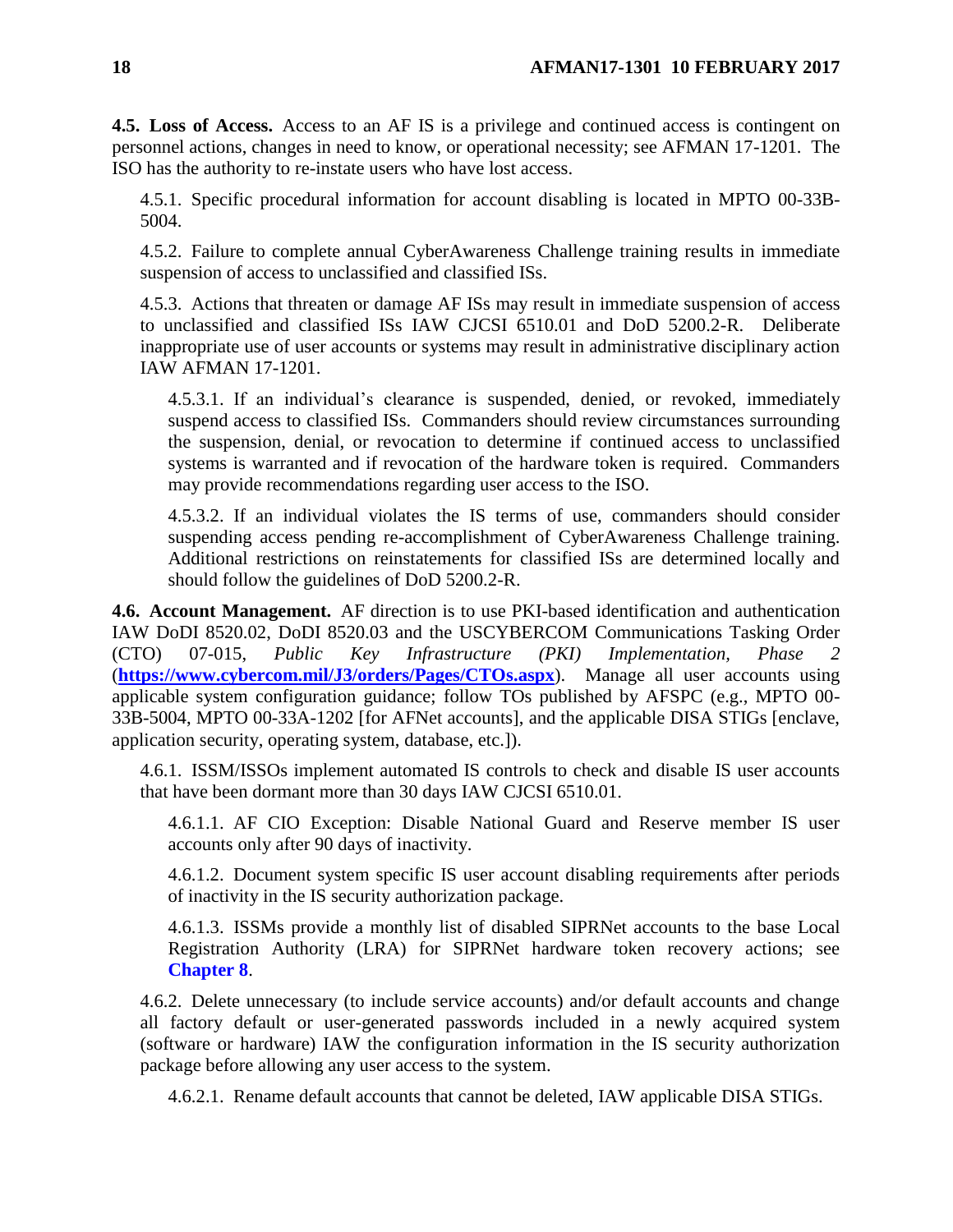4.6.2.2. Do not execute root-level access in IS applications.

4.6.2.3. Disable/deactivate user accounts (do not delete/deprovision) when users are unable to remotely access their accounts due to an extended absence or when a user is suspended from work, IS access is revoked for any reason, or the security clearance is suspended as specified in paragraph 4.5.3.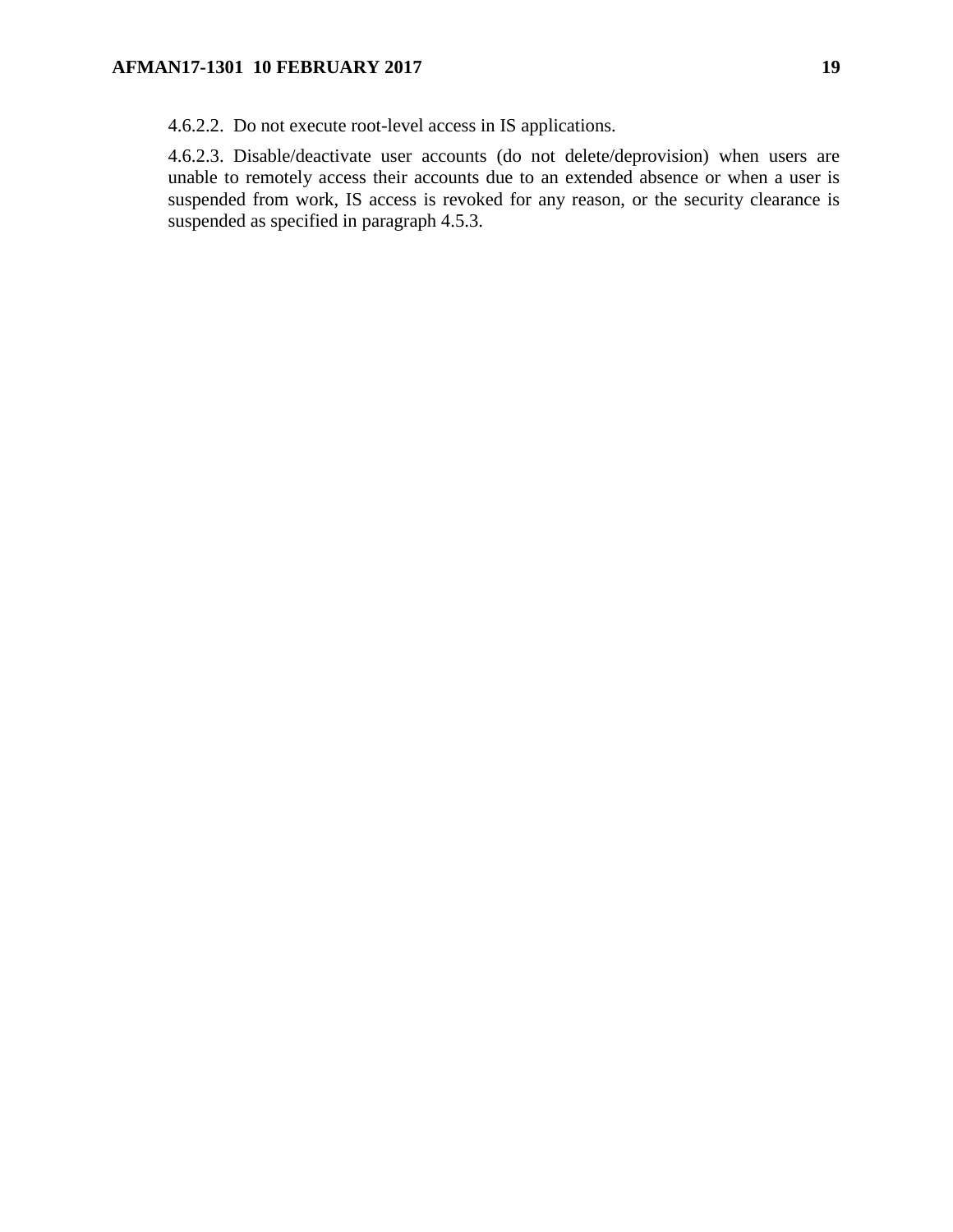# **Chapter 5**

# **END POINT SECURITY**

<span id="page-19-1"></span><span id="page-19-0"></span>**5.1. Introduction.** End point security provides the basis for overall protection of AF-controlled IT assets. Follow CJCSI 6510.01 on the use of DoD-provided, enterprise-wide automated tools/solutions (e.g., Host Based Security System [HBSS]) to ensure interoperability with DoD and AF provided enterprise-wide solutions for remediation of vulnerabilities for endpoint devices.

<span id="page-19-2"></span>**5.2. General Protection.** All authorized users should protect networked and/or standalone ISs against tampering, theft, and loss. Protect ISs from insider and outsider threats by controlling physical access to the facilities and data by implementing procedures identified in Joint, DoD, AF publications, and organizationally created procedures. See AFI 31-101, *Integrated Defense*, for physical access security guidance. End point security procedures are located in MPTO 00- 33B-5006.

5.2.1. Identify and authenticate users before gaining access to any government IS IAW guidance in **[Chapter](#page-13-0) 4**.

5.2.2. ISSM/ISSO provide protection from threats by ensuring proper configuration of technical security mechanisms and establishing physical controls for the removal and secure storage of information from unattended ISs (e.g., Common Access Card [CAC] removal lock feature, keyboard locks, secure screen savers, add-on security software). This is done IAW the DISA Operating Systems STIGs and the system security plan (SSP) (found in the system authorization package in the Enterprise Mission Assurance Support Service [eMASS]). See NIST SP 800-53, Revision 4, *Security and Privacy Controls for Federal Information Systems and Organizations,* for more information about SSPs.

5.2.3. Treat devices released to or potentially accessed by unauthorized personnel (outside DoD control) as an untrusted device until IS security policy requirements are re-established and validated IAW the DISA *Removable Media Storage and External Connections* STIG.

5.2.4. Protect devices at the applicable security classification of the information stored in the device IAW CJCSI 6510.01 and this publication.

5.2.5. Protect display devices to prevent inadvertent viewing of classified and controlled or sensitive information by unauthorized users (e.g., away from windows, doorways, public areas); for more information see the DISA *Traditional Security Checklist*.

5.2.6. Control viewing of US-Only ISs and equipment by FNs/LNs IAW CJCSI 6510.01; see the DISA *Traditional Security Checklist*.

5.2.7. Ensure transmission of sensitive information is encrypted using NIST-certified cryptography at a minimum IAW CJCSI 6510.01.

5.2.8. Ensure the transmission of classified information is encrypted using NSA-approved cryptography IAW AFMAN 17-1302, *Communications Security (COMSEC) Operations,* and CJCSI 6510.01.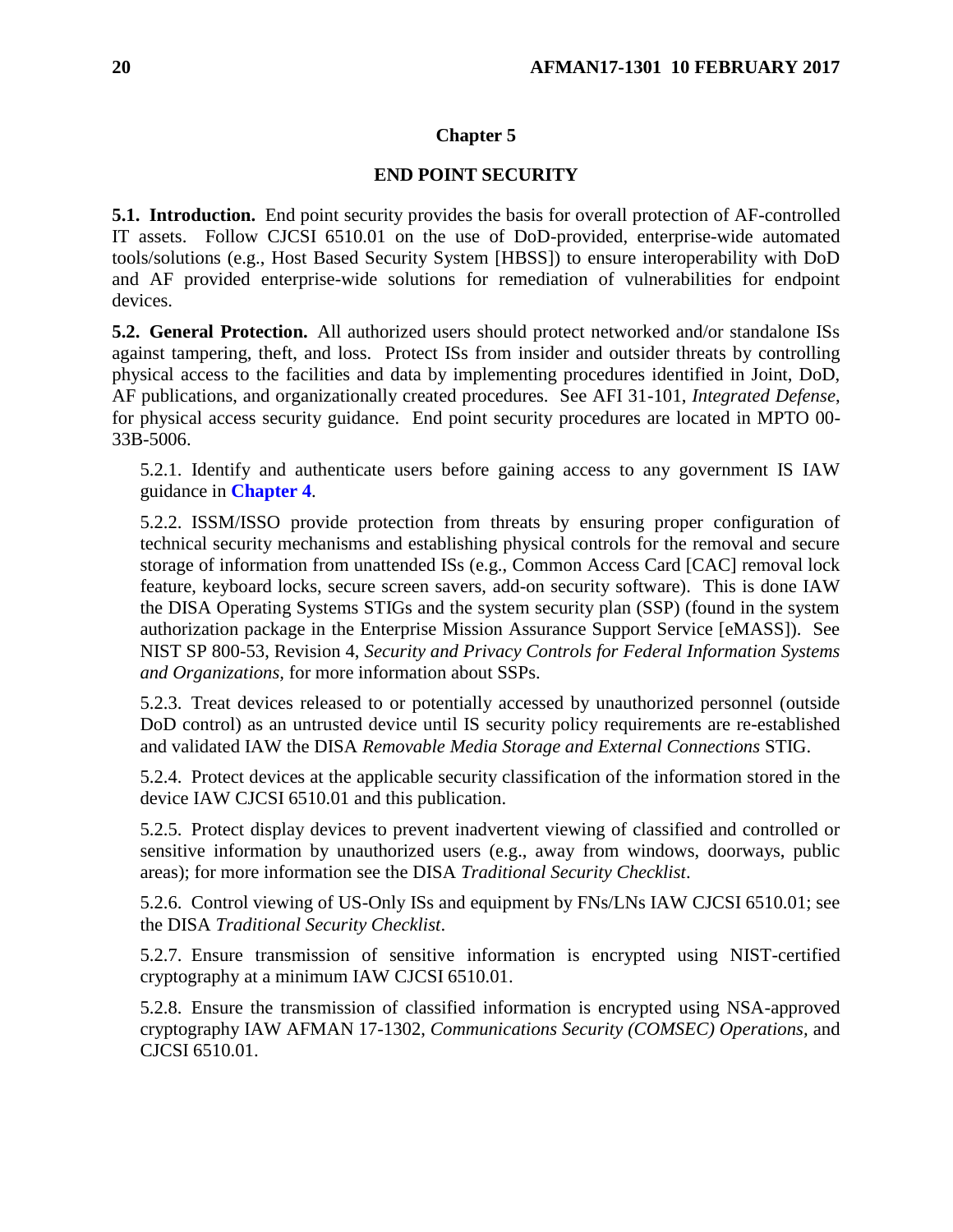5.2.9. In areas where classified information is processed, ensure ISs meet TEMPEST requirements IAW Air Force Systems Security Instruction (AFSSI) 7700, *Emission Security*  (to become AFMAN 17-1305).

5.2.10. Appropriately mark and label IT devices IAW the highest level of classification processed or displayed on the device IAW DoDM 5200.01, Volume 2 *DoD Information Security Program: Marking of Classified Information*, and DoD 5220.22-M, *National Industrial Security Program Operating Manual (NISPOM)*, if appropriate*.*

5.2.10.1. Display/peripheral devices (e.g., monitors, projectors, televisions) are required to be either physically marked or technically configured to display the classification banner.

5.2.10.1.1. Display devices located within the same classification environment or mixed environments attached to approved Keyboard, Video, Monitor (KVM) device are not required to be physically labeled if the desktop backgrounds are configured through the IS to identify the classification level.

5.2.10.1.2. Mark and label all KVM switches (regardless of classification environment) to identify the switch position and the associated classification of the connected systems IAW the DISA *Keyboard, Video, Mouse Switch Security* STIG.

5.2.10.2. Physically mark and label all mobile computing devices with the potential to be located/used in mixed environments or publically accessible areas with the highest classification level of the information approved to be processed by the device. If necessary due to mission or operating environment requirements, coordinate with WCO and Wing Information Protection (IP) Office in developing alternate marking and labeling methods.

5.2.11. Contact the organizational security manager for devices involved in data spillage or security incidents IAW AFI 16-1404*.* For REMSEC guidance, see **[Chapter](#page-32-0) 6**.

<span id="page-20-0"></span>**5.3. Software Security.** The ISSM ensures all software is included in the IS security authorization package IAW AFI 17-101 and CJCSI 6510.01. Comply with AFMAN 17-1203 for software accountability guidance.

5.3.1. Freeware, public domain software, shareware originating from questionable or unknown sources (e.g., World Wide Websites), and Peer-to-Peer file sharing software are highly susceptible to malicious logic and can only be used after a risk assessment (see AFI 17-101) has been conducted.

5.3.2. Prohibit use of trial or demonstration software due to its unreliability and potential source-code flaws.

<span id="page-20-1"></span>**5.4. Malicious Logic Protection.** Protect ISs from malicious logic (e.g., virus, worm, Trojan horse) attacks by applying a mix of human and technological preventative measures IAW the DISA STIGs and CJCSI 6510.01.

5.4.1. Implement antivirus software with current signature files IAW DoD Antivirus Security Guidance (**<http://www.disa.mil/cybersecurity/network-defense/antivirus>**). The ISSM documents a process for updating devices that are not able to receive automatic updates (i.e., standalone systems, TDY laptops, etc.) in the SSP IAW with the NIST SP 800- 53.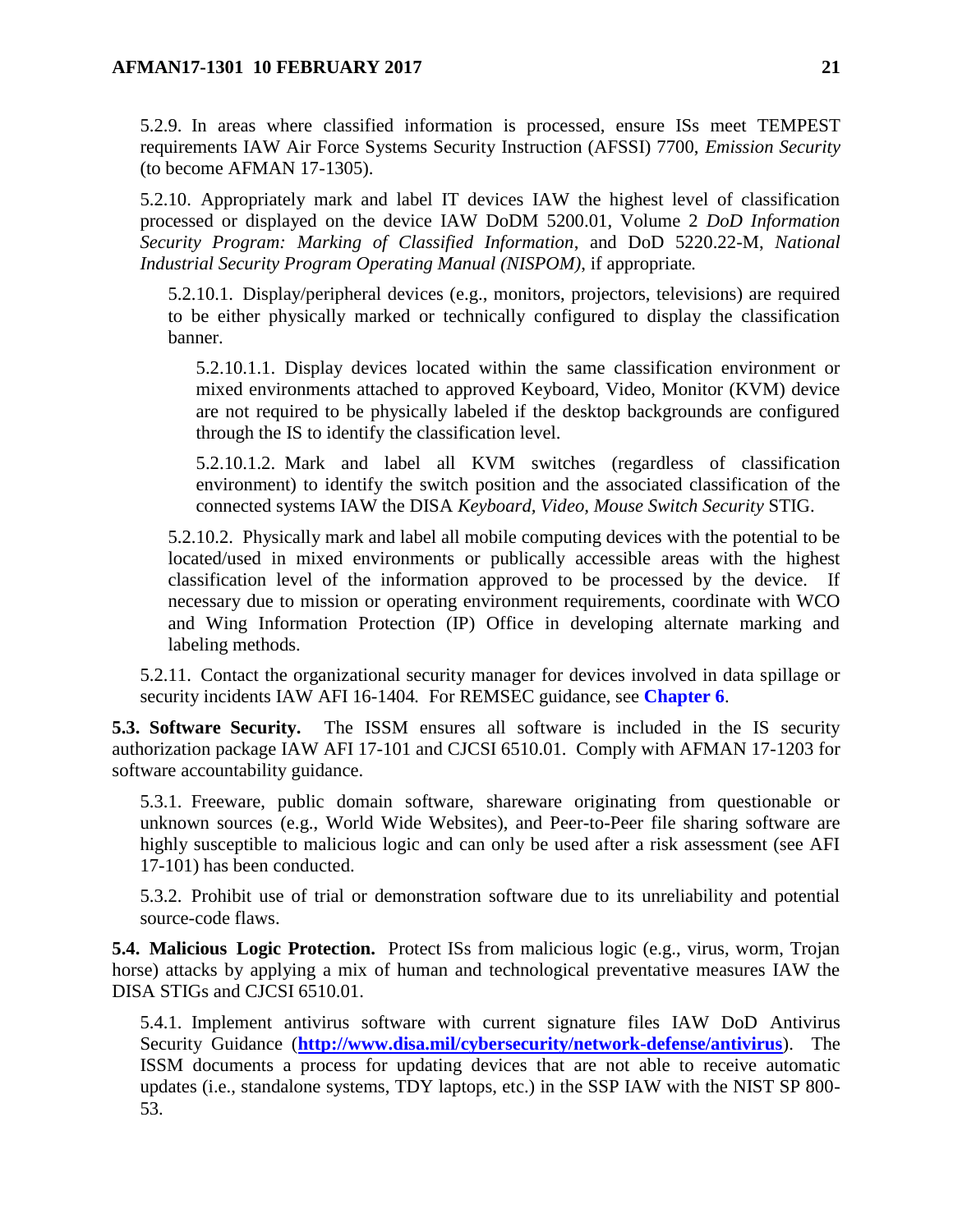5.4.2. Use only security patches and antivirus tools/signature files/data files obtained from the Defense Asset Distribution Systems (DADS) hosted at the DoD Patch Repository at **<https://patches.csd.disa.mil/>**.

5.4.3. Configure virus scanning frequency and real-time protection IAW the applicable DISA STIG; document scanning frequency in the SSP IAW NIST SP 800-53.

5.4.4. Using additional antivirus software may be approved through the security authorization process; any additional antivirus software should be used in conjunction with DoD-approved antivirus software (**[http://www.disa.mil/cybersecurity/network](http://www.disa.mil/cybersecurity/network-defense/antivirus)[defense/antivirus](http://www.disa.mil/cybersecurity/network-defense/antivirus)**).

5.4.5. Users report malicious logic intrusions or any other deviation and misconfiguration IAW AFI 16-1404.

5.4.6. Implement malicious logic protection for Mobile Code Technologies IAW the DISA *Application Security and Development* STIG and the DoD Policy Memorandum, *Mobile Code Technologies Risk Category List Update* (**[http://iase.disa.mil/policy](http://iase.disa.mil/policy-guidance/Pages/index.aspx)[guidance/Pages/index.aspx](http://iase.disa.mil/policy-guidance/Pages/index.aspx)**).

<span id="page-21-0"></span>**5.5. Data Spillage/Classified Message Incidents (CMIs).** Data spillage incidents occur when a higher classification level of data is placed on a lower classification level system/device (including CMDs) IAW the Committee on National Security Systems (CNSS) *Glossary 4009*. When classified information is processed or maintained on an unclassified IS, the individual discovering the incident initiates security incident procedures IAW DoDM 5200.01, Volume 3, *DoD Information Security Program: Protection of Classified Information,* and AFI 16-1404.

<span id="page-21-1"></span>**5.6. Telework** . Criteria for determining eligibility for telework are identified in DoDI 1035.01, *Telework Policy,* and AFI 36-816, *Civilian Telework Program*. See DoD Administration Instruction (AI) 117, *Telework Program*, for implementation guidance (**<http://www.dtic.mil/whs/directives/index.html>**). For detailed information on telework methods reference NIST SP 800-46, *Guide to Enterprise Telework and Remote Access Security*  (**<http://csrc.nist.gov/publications/PubsSPs.html>**).

5.6.1. Configure all teleworking government furnished equipment (GFE) for remote access with an approved encryption solution (e.g., virtual private network [VPN], transport layer security [TLS]) IAW DISA *Remote Access Policy, Remote Endpoint,* and *Remote Access VPN* STIGs.

5.6.2. GFE, software, and communications with appropriate security measures are required for any telework arrangement that involves CUI data. See DoDI 1035.01, Enclosure 3 for additional restrictions for CUI and Personally Identifiable Information (PII) data (**<http://www.dtic.mil/whs/directives/index.html>**).

<span id="page-21-2"></span>5.6.3. Each approved telework worksite (either the teleworker's home or a Telework Center) requires a DD Form 2946, *Department of Defense Telework Agreement*. If an alternative telework worksite is used due to a lack of resources (i.e., no electricity, ISP outage, etc.), complete a DD Form 2946 and secure the worksite IAW the DISA *Remote Access Policy* STIG.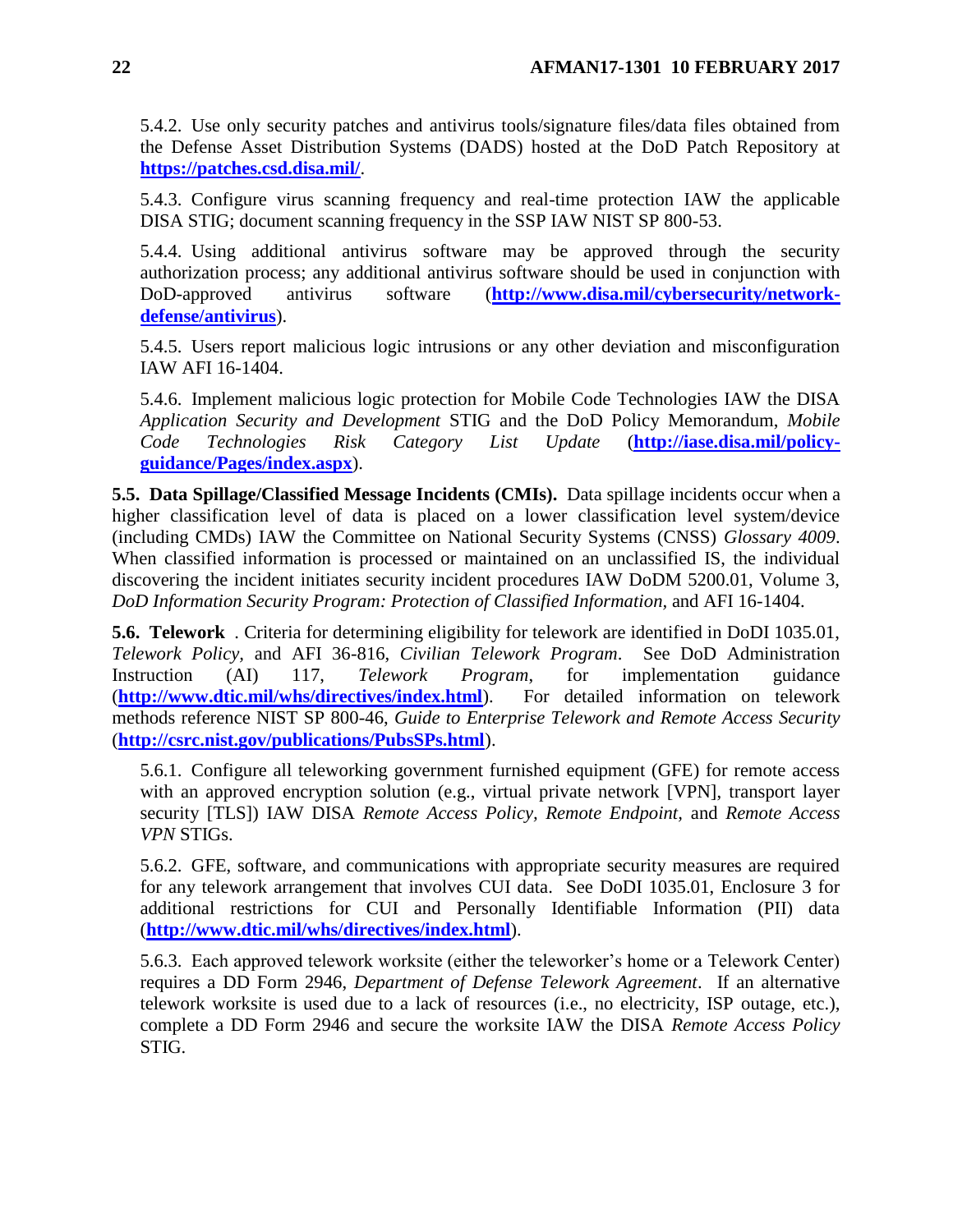**5.7. Data Encryption.** Encrypt sensitive information (e.g., CUI, For Official Use Only [FOUO], PII, Health Insurance Portability and Accountability Act [HIPAA], Privacy Act, Proprietary). Validate IA/IA-enabled products providing encryption through the Common Criteria Evaluation and Validation Scheme (CCEVS), Common Criteria Portal, or the cryptographic modules and algorithms evaluated IAW the NIST Cryptographic Algorithm Validation Program (CAVP) and of Cryptographic Module Validation Program (CMVP). The CAVP provides validation testing of Federal Information Protection Standards (FIPS)-approved and NIST-recommended cryptographic algorithms and their individual components, such as compliance with FIPS 180-4, *Secure Hash Standard (SHS),* for implementing Secure Hash Algorithm (SHA) 256, FIPS 197*, Advanced Encryption Standard (AES),* and other FIPS. Cryptographic algorithm validation is a prerequisite of the CMVP. The CMVP validates cryptographic modules to FIPS 140-2, *Security Requirements for Cryptographic Modules*. Under the *Federal Information Security Modernization Act of 2014* (Public Law 113-283), compliance with FIPS is mandatory for non-national security systems and may not be waived.

Follow additional guidance in USCYBERCOM CTO 08-001, *Encryption of Sensitive Unclassified Data at Rest (DAR) on Mobile Computing Devices and Removable Storage Media Used Within the Department of Defense (DoD)*, and the CNSSP No. 15, *National Information Assurance Policy on the Use of Public Standards for the Secure Sharing of Information Among National Security Systems.*

5.7.1. DAR and data in transit protection requires FIPS 140-2 validated cryptographic modules for securing CUI and PII and NSA approved cryptographic systems for classified data IAW CJCSI 6510.01.

5.7.1.1. Comply with any approved Enterprise DAR solution(s) for AFNet systems.

5.7.1.2. Use CCEVS-validated products or NIST-evaluated cryptographic modules that provide the minimum FIPS 140-2 validated cryptographic module implementing SHA-256 for DAR for non-Windows platform operating systems.

5.7.2. Classified Data At Rest (CDAR). Protect classified national security information at rest IAW CJCSI 6510.01 using NSA-approved cryptographic and key management systems offering appropriate protection levels and approved for protecting CDAR or approved physical security measures as identified in DoDM 5200.01, Volume 3. AFSPC CYSS Cryptographic Modernization Office (**[CYSS.CYS.AFCOMSEC-CryptoMod@us.af.mil](mailto:CYSS.CYS.AFCOMSEC-CryptoMod@us.af.mil)**) is the designated lead for all AF CDAR encryption use cases.

<span id="page-22-0"></span>**5.8. Personally** -**Owned Hardware and Software.** Personally-owned hardware and software used to process DoD information requires mission critical justification and AO approval. The ISSO/ISSM maintains approval and inventory documentation between the user and government organization in IS security authorization package.

5.8.1. The introduction of personally-owned hardware and/or software to an IS may be a violation of the IS user agreement and subject to repercussions outlined in the IS SSP, and may result in loss of user access, see paragraph 4.5.

5.8.2. Do not introduce personally-owned/developed software or connect personally-owned media or peripheral devices with volatile or non-volatile memory (including, but not limited to, music/video Compact Disk (CD)/Digital Versatile Disk (DVD), commercial MP3 players, and Universal Serial Bus [USB] drives) to AF ISs and/or GFE.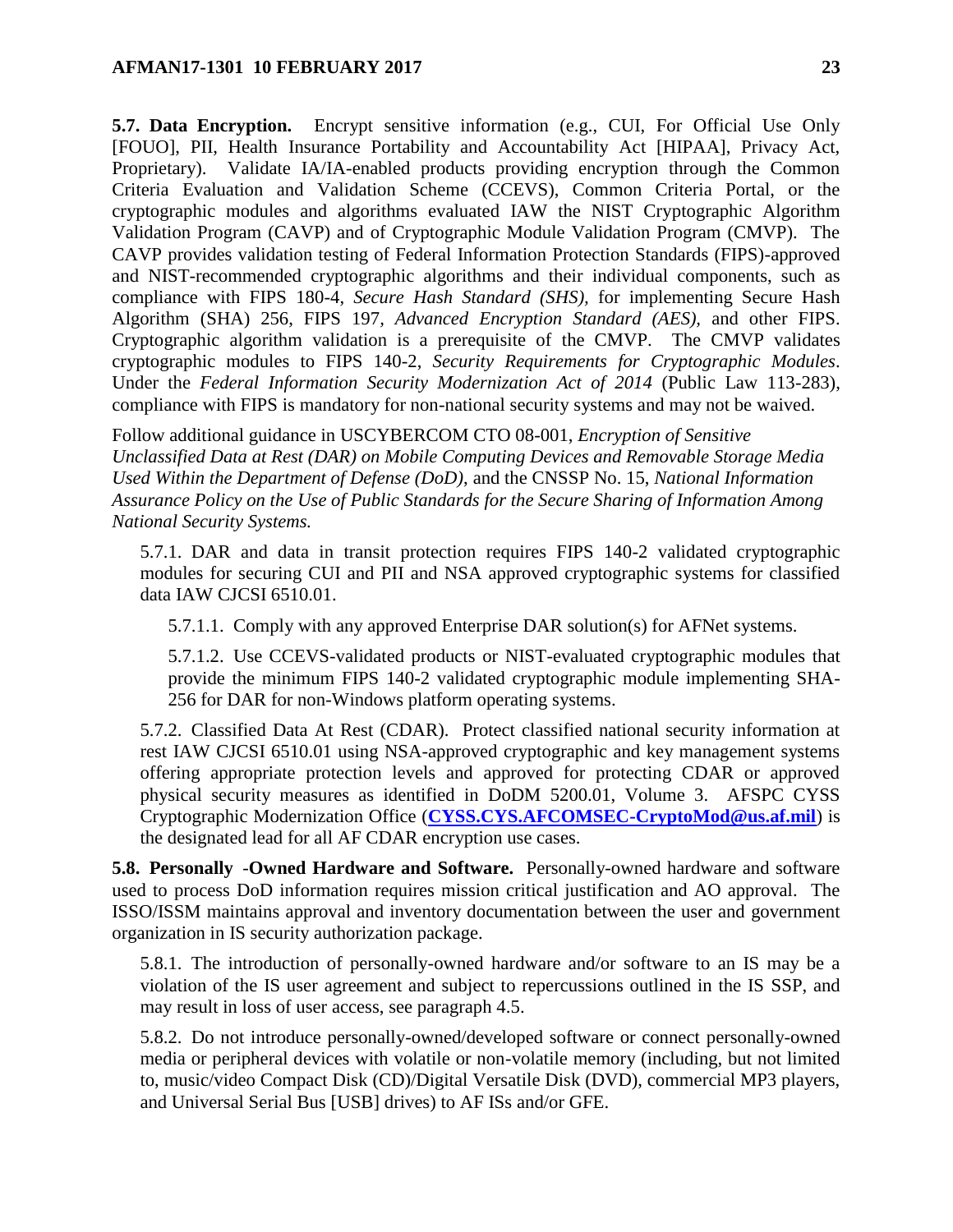5.8.3. Comply with TEMPEST and physical security requirements, and ensure approval for personally-owned devices prior to introduction into classified processing areas. This applies to fitness monitors, wearable smart technology devices, tablets, e-readers, recording devices (audio, video, etc.), Bluetooth, and near field communication. See paragraph 5.11.4 for more information.

<span id="page-23-0"></span>**5.9. Wireless Services.** Comply with DoDI 8500.01 and DoDD 8100.02, *Use of Commercial Wireless Devices, Services, and Technologies in the Department of Defense (DoD) Global Information Grid (GIG),* for wireless services (radio frequency [RF] and infrared [IR]) integrated with or connected to AF ISs.

5.9.1. Implement wireless peripheral devices, to include keyboard/mouse/pointer devices, IAW requirements outlined in the Wireless STIGs, the National Information Assurance Partnership (NIAP) *Mobile Device Fundamentals Protection Profile, DoD Annex* (**<https://www.niap-ccevs.org/pp/>**). Acquire wireless peripheral devices IAW AFMAN 17- 1203.

5.9.2. Follow applicable TEMPEST guidance for all wireless capabilities. Wireless capabilities are prohibited in areas where classified information is discussed or processed without written approval from the Enterprise AO (or applicable AO if classified wireless capabilities fall entirely within their boundary and do not touch the AFIN) and the Air Force Certified TEMPEST Technical Authority (AF CTTA) IAW DoDD 8100.02.

5.9.3. Configure wireless network solutions IAW the DISA Wireless STIGs and CJCSI 6510.01; document wireless configurations in the IS security authorization package for Enterprise AO (or applicable AO if the wireless capabilities fall entirely within their boundary and do not touch the AFIN) approval IAW DoDD 8100.02. Configure mobile device wireless network solutions IAW the applicable DISA Mobility STIGs and SRGs as applicable.

5.9.4. Configure all unclassified wireless peripheral devices (e.g., keyboards, mice, pointers/forwarders, etc.) with FIPS 140-2 validated encryption modules IAW CJCSI 6510.

5.9.4.1. Implement end-to-end data encryption for unclassified information over an assured channel, and certify under the NIST CMVP to meet requirements of FIPS 140-2 IAW DoDD 8100.02. Secure classified information within NSA-approved encryption solutions IAW CJCSI 6510.

5.9.4.1.1. Individual exceptions to unclassified wireless encryption may be granted on a case-by-case basis IAW DoDD 8100.02 and this publication after a risk assessment and approval by the Enterprise AO (or applicable AO if the wireless capabilities fall entirely within their boundary and do not touch the AFIN); see boundary specific appointment letters (**[https://cs1.eis.af.mil/sites/SAFCIOA6/A6S/afcks/AFAAP/Lists/DAA\\_Program/](https://cs1.eis.af.mil/sites/SAFCIOA6/A6S/afcks/AFAAP/Lists/DAA_Program/AO_Public.aspx) [AO\\_Public.aspx](https://cs1.eis.af.mil/sites/SAFCIOA6/A6S/afcks/AFAAP/Lists/DAA_Program/AO_Public.aspx)**).

5.9.4.1.2. The AF Enterprise AO has accepted the risk for not implementing FIPS 140-2 validated cryptographic modules on Bluetooth keyboard, mouse, and pointing devices used on the unclassified AFNet. Risk acceptance does not extend to non-AFNet systems/enclaves. All HIPAA-compliant medical Bluetooth devices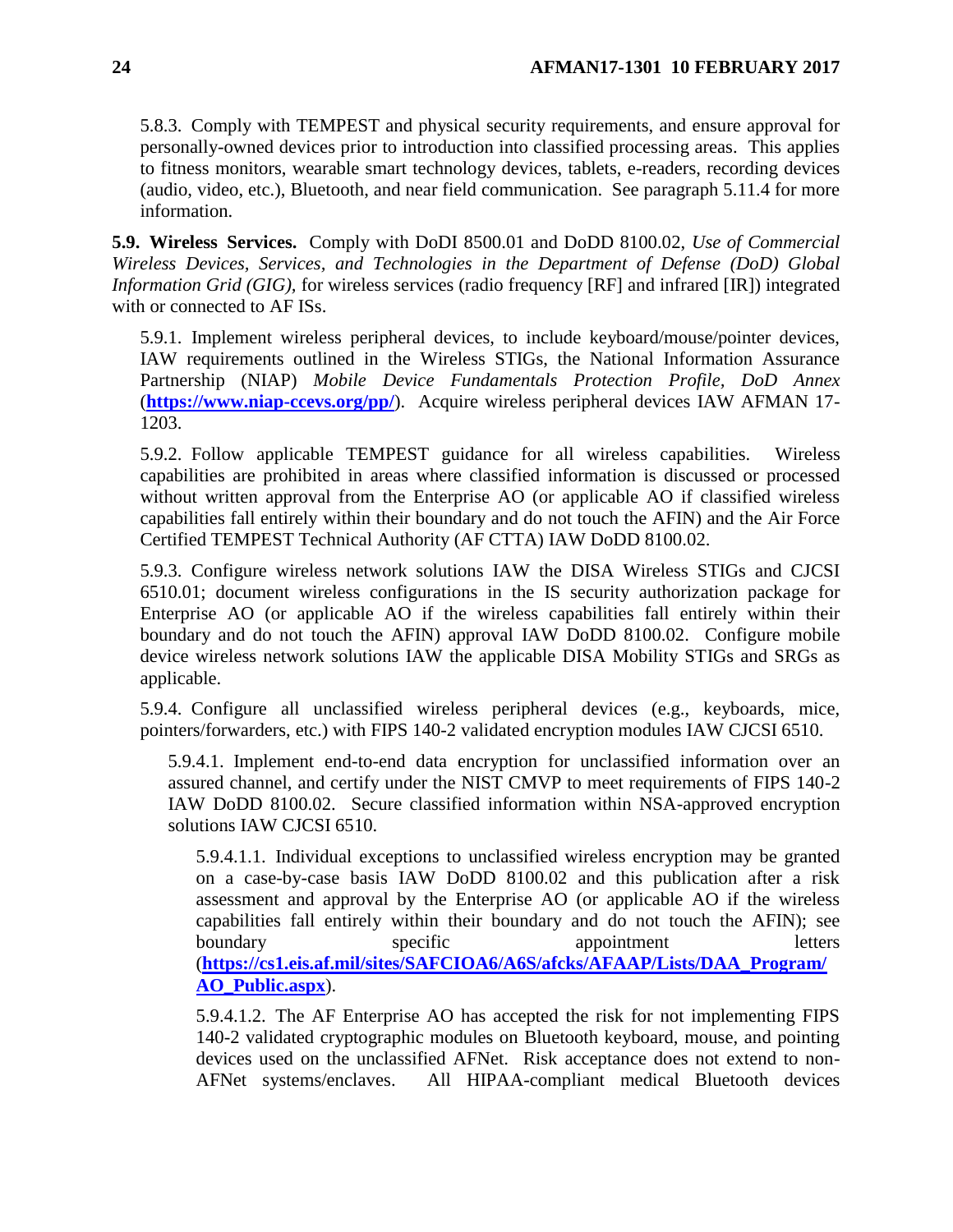determined to be medically necessary or beneficial to patient care are authorized for use with AFNet and CMD with or without FIPS 140-2 certification.

5.9.4.1.3. Bluetooth headsets designed for IP-based telephones on the unclassified network do not require FIPS 140-2 validated encryption. These devices are prohibited on classified networks. Bluetooth headsets are approved for unclassified voice communication with AF-authorized mobile devices while driving a motor vehicle and for on base and mission-required communications, including VoIP headsets in unclassified work environments.

5.9.4.1.4. Bluetooth single point headsets used with UC soft phones on an unclassified network do not require FIPS 140-2 validated encryption; ISSM/ISSO annotate approval for use in the system authorization package. Multipoint headsets that allow simultaneous multiple pairing (headset-computer and headset-CMD) are prohibited.

5.9.4.2. IR wireless mice/pointers and keyboards require AO approval; for use in classified processing areas implement applicable TEMPEST countermeasures.

<span id="page-24-0"></span>**5.10. Mobile Computing Devices.** Mobile computing devices are IS devices such as portable electronic devices (PEDs), CMDs (including enterprise activated CMDs), laptops, and other handheld devices that can store data locally and access AF-managed networks through mobile access capabilities.

5.10.1. Configure and handle all devices IAW applicable DISA Mobility STIGs*, Mobile Policy* SRG, any updated/newly released mobile operating system STIG (e.g., Apple, Android, Windows Phone), and CJCSI 6510.01. Obtain Enterprise AO approval for all noncompliant STIG configuration standards.

5.10.2. Prior to issuance of each CMD, the CSS verifies user compliance with the DISA Smartphone and Tablet training (**<http://iase.disa.mil/eta/Pages/index.aspx>**). CMD users complete annual training IAW DISA *CMD Policy* STIG.

5.10.3. Government-owned mobile devices connecting to DoD systems require proper approval and documentation in the IS security authorization package. The AF Enterprise AO is the approving authority for use of PKI software certificates on enterprise activated CMDs. Enterprise AO approval is required prior to provisioning CMDs with DoD PKI digital certificates as outlined in paragraph 8.13. Submit requests to AFSPC CYSS/CYZ PKI (**[afspc.cyss.cys.2@us.af.mil](mailto:afspc.cyss.cys.2@us.af.mil)**).

5.10.4. Prohibit the introduction of government or personal cellular/personal communications system and/or RF, IR wireless devices, and other devices such as cell phones and tablets, and devices that have photographic or audio recording capabilities into areas (e.g., rooms, offices) where classified information is processed and discussed. Exceptions to this policy requires adherence to TEMPEST requirements IAW DoDD 8100.02, written approval by the AF CTTA IAW AFI 16-1404*,* NIST SP 800-53A Revision 4, *Assessing Security and Privacy Controls in Federal Information Systems and Organizations, Building Effective Security Assessment Plans*, and the Enterprise AO (or applicable AO if the wireless capabilities fall entirely within their boundary and do not touch the AFIN); see boundary specific appointment letters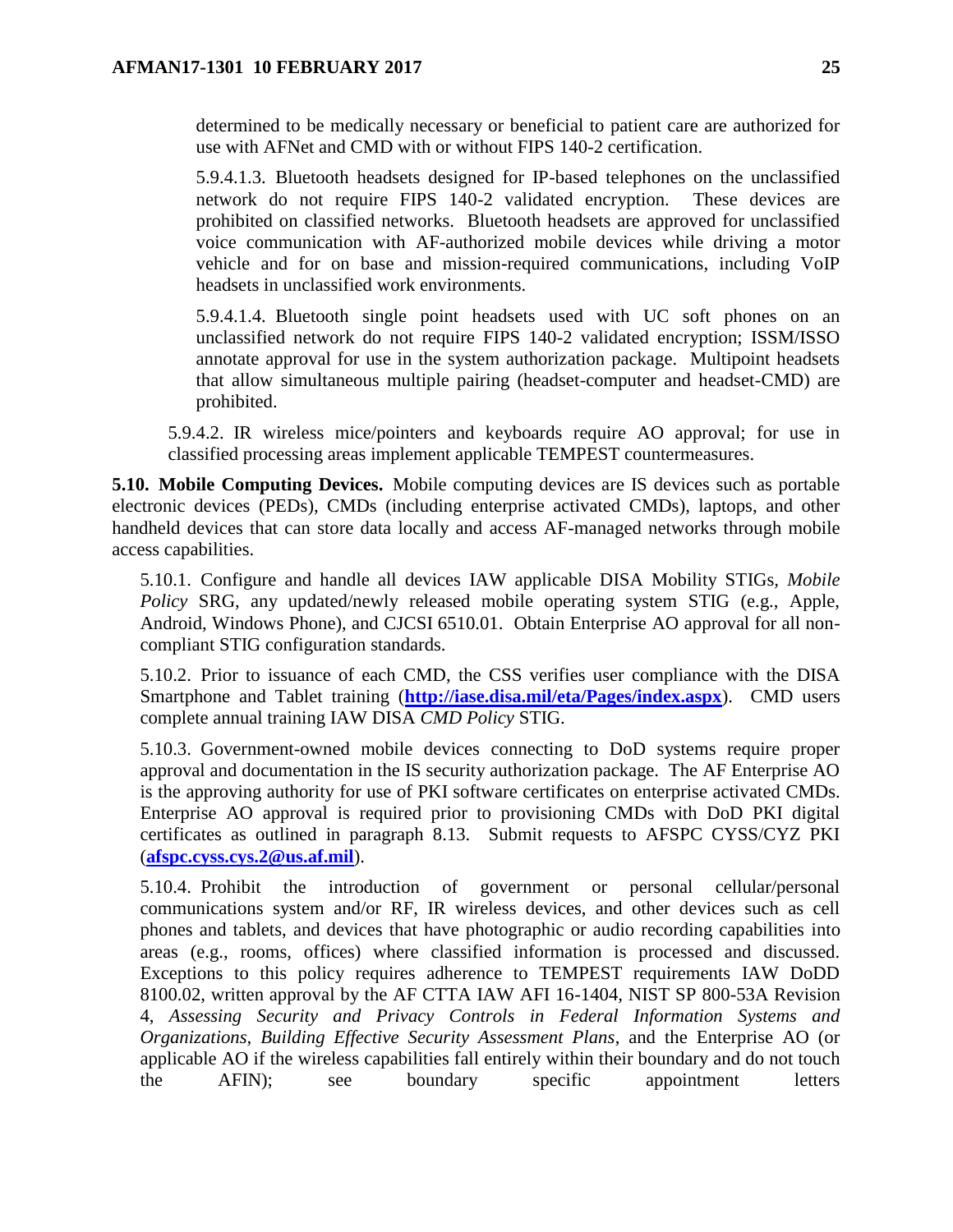(**[https://cs1.eis.af.mil/sites/SAFCIOA6/A6S/afcks/AFAAP/Lists/DAA\\_Program/AO\\_Pu](https://cs1.eis.af.mil/sites/SAFCIOA6/A6S/afcks/AFAAP/Lists/DAA_Program/AO_Public.aspx) [blic.aspx](https://cs1.eis.af.mil/sites/SAFCIOA6/A6S/afcks/AFAAP/Lists/DAA_Program/AO_Public.aspx)**).

5.10.4.1. Approval by the AO is based upon the ISSM risk assessment and AF CTTA recommendation.

5.10.4.1.1. Telehealth monitoring devices (i.e., pacemakers, implanted medical devices, personal life support systems, etc.) or assistive devices (e.g., hearing aids) with Bluetooth/RF capabilities are exempt from this requirement IAW AFI 16-1404 and DoDD 8100.02.

5.10.4.1.2. Supplemental devices designed to interconnect wirelessly between telehealth/assistive devices to a VoIP handset, CMD, or similar communications device require a TEMPEST countermeasure review, AF CTTA recommendation, and AO approval prior to use in a classified area.

5.10.4.2. If approved, document AO approval within the IS security authorization package and address countermeasures in the TEMPEST assessment for classified processing areas.

5.10.5. Use only approved secure (classified) mobile computing (e.g., DoD Mobility Classified Capability-Secret [DMCC-S] replacement for Secure Mobile Environment [SME] PED) wireless devices for storing, processing, and transmitting classified information.

5.10.5.1. Encrypt classified data stored on secure (classified) mobile computing wireless devices using NSA-approved cryptographic and key management systems IAW CJCSI 6510.01.

5.10.5.2. Configure secure (classified) mobile computing wireless devices IAW the appropriate DISA Mobility STIG (e.g., SME-PED or its replacement, DMCC-S).

5.10.6. All users issued a mobile device sign a mobile device user agreement IAW AFI 10- 712, *Cyberspace Defense Analysis (CDA) Operations and Notice and Consent Process,* using the AF Form 4433.

5.10.6.1. For all CMDs (to include Non-Enterprise Activated [NEA] CMDs), document approved changes to baseline configurations (to include software, security settings, applications) on the AF Form 4433, Part II, Block 12, *Remarks as Needed*. Annotate the date the user completed the DISA Smartphone and Tablet (**[http://iase.disa.mil](http://iase.disa.mil/)**) training in Block 12 of the form.

5.10.6.2. The AF Enterprise AO is the approval authority for all optional or undesignated security settings for all AF enterprise activated CMDs as defined in the appropriate DISA STIGs Configuration Tables (**[http://iase.disa.mil](http://iase.disa.mil/)**).

5.10.6.3. Organizations that have migrated to the Defense Enterprise Email (DEE) – NIPRNet defer to the service level agreement (SLA) with the DoD Mobility Unclassified Capability (DMUC) leased service.

5.10.7. ISSMs ensure mobile devices comply with the DAR/DIT requirements in paragraph 5.8.

5.10.8. Users immediately report any lost or stolen device to the issuing organization and system ISSO IAW AFMAN 17-1203.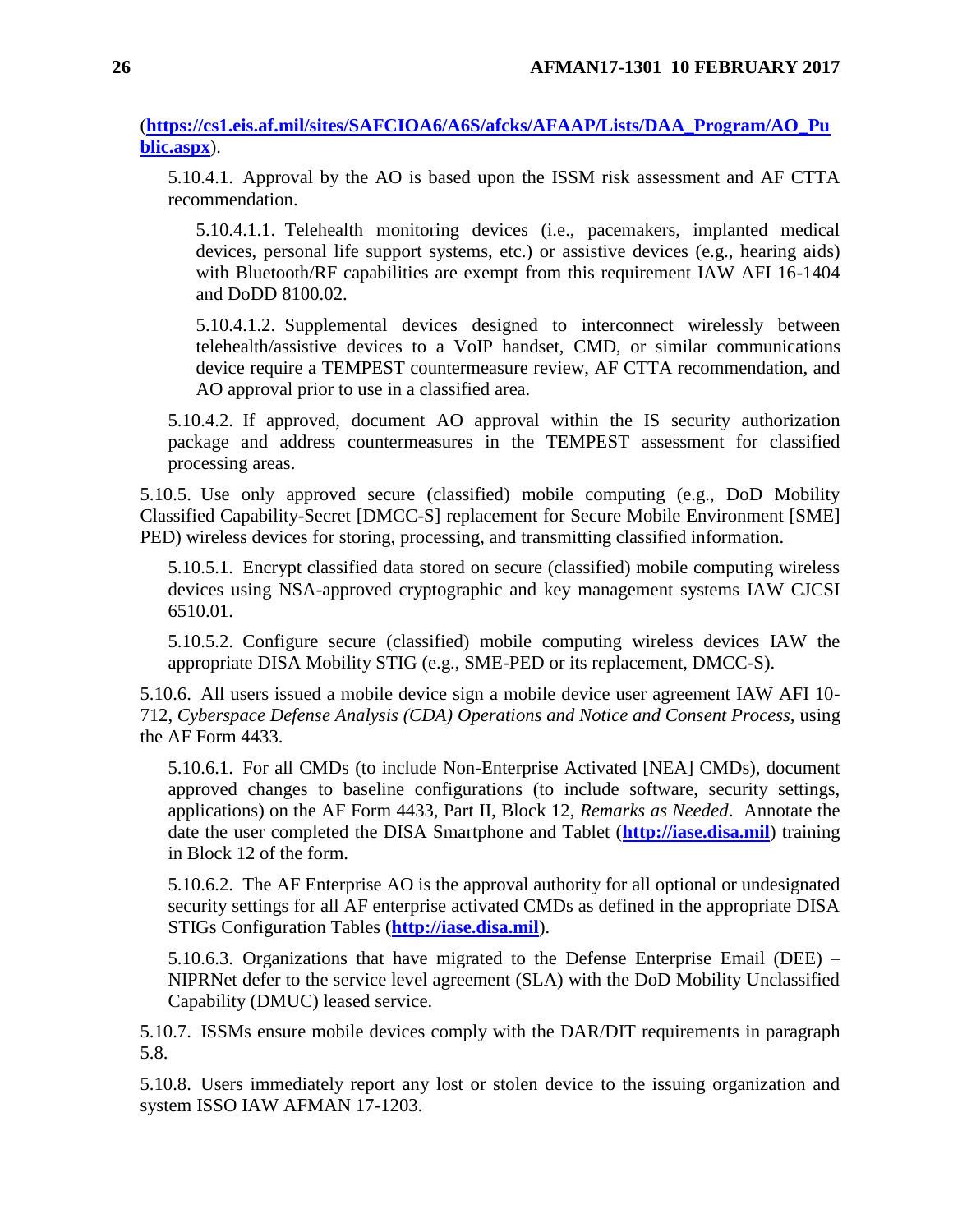5.10.8.1. Remotely wipe lost or stolen CMDs (through previously installed wiping application or by cellular carrier) and suspend the corresponding service plan, if applicable.

5.10.9. Maintain positive control over all hardware peripheral devices (i.e., portable printer devices, removable media (USB storage devices, optical media, external hard drives, power accessories, etc.) that may accompany the mobile computing device.

5.10.10. NEA CMD acquired through the AF ITCC are approved for use within the AF for any non-sensitive unclassified DoD tasks. NEA CMDs are only authorized to process/store publically available information (e.g., conducting training, monitoring meteorological data, viewing flight maps, and recruiting activities).

5.10.10.1. Prohibit NEA CMD devices from storing and/or processing classified information, CUI, HIPAA information, and other sensitive information.

5.10.10.2. Configure government-owned NEA CMDs IAW the current DISA STIG.

5.10.10.3. Track and manage all government-owned NEA CMDs IAW AFI 17-210, *Radio Management,* and AFMAN 17-1203.

5.10.10.4. Limit personal use of government-owned NEA CMDs with government-paid cellular plans to prevent excessive data charges over monthly limits (see AFMAN 17- 1203).

5.10.10.5. All NEA CMDs are required to use hardware tokens via CAC readers and access any public facing DoD PKI-enabled websites; DoD-issued software certificates are not authorized for use with NEA CMDs IAW the DISA *Mobile Policy* SRG.

5.10.10.6. For purchasing NEA CMD applications, obtain licenses per the vendor's software licensing agreement. Organizations track licenses to ensure fiscal responsibility and prevent duplicate purchases IAW AFMAN 17-1203.

5.10.11. Commanders and users follow NSA Guidance, NSA MIT-005FS-2014, *Mitigations for Spillage of Classified Information onto Unclassified Mobile Devices* (**[www.iad.gov](http://www.iad.gov/)** under "IA Advisories and Alerts"), for handling CMD spillages.

5.10.11.1. AF-owned NEA CMDs contaminated with CUI, PII, HIPAA, and other sensitive unclassified data may be cleared following the procedures outlined in NSA MIT-005FS-2014. Contact HQ AFSPC A2/3/6, DSN 692-9582, **[afspc.a6s@us.af.mil](mailto:afspc.a6s@us.af.mil)** for CMD spillage questions.

5.10.11.2. In the event there is CUI and/or HIPAA data discovered on a personallyowned CMD, the owner of the device assumes liability for the data breach.

<span id="page-26-0"></span>**5.11. Peripheral Devices.** A computer peripheral is any external device that provides input and output for the computer (e.g., mouse, scanners, smart boards, pointers, and keyboard devices are input devices, etc.). Output devices receive data from the desktop or laptop providing a display or printed product (e.g., monitors, projectors, printers, and MFDs).

5.11.1. Use of basic peripherals such as headsets, mice, and keyboards do not require individual authorization (i.e., in the system authorization package) as long as they are not programmable, do not contain persistent storage capabilities, or require additional software (excluding device drivers).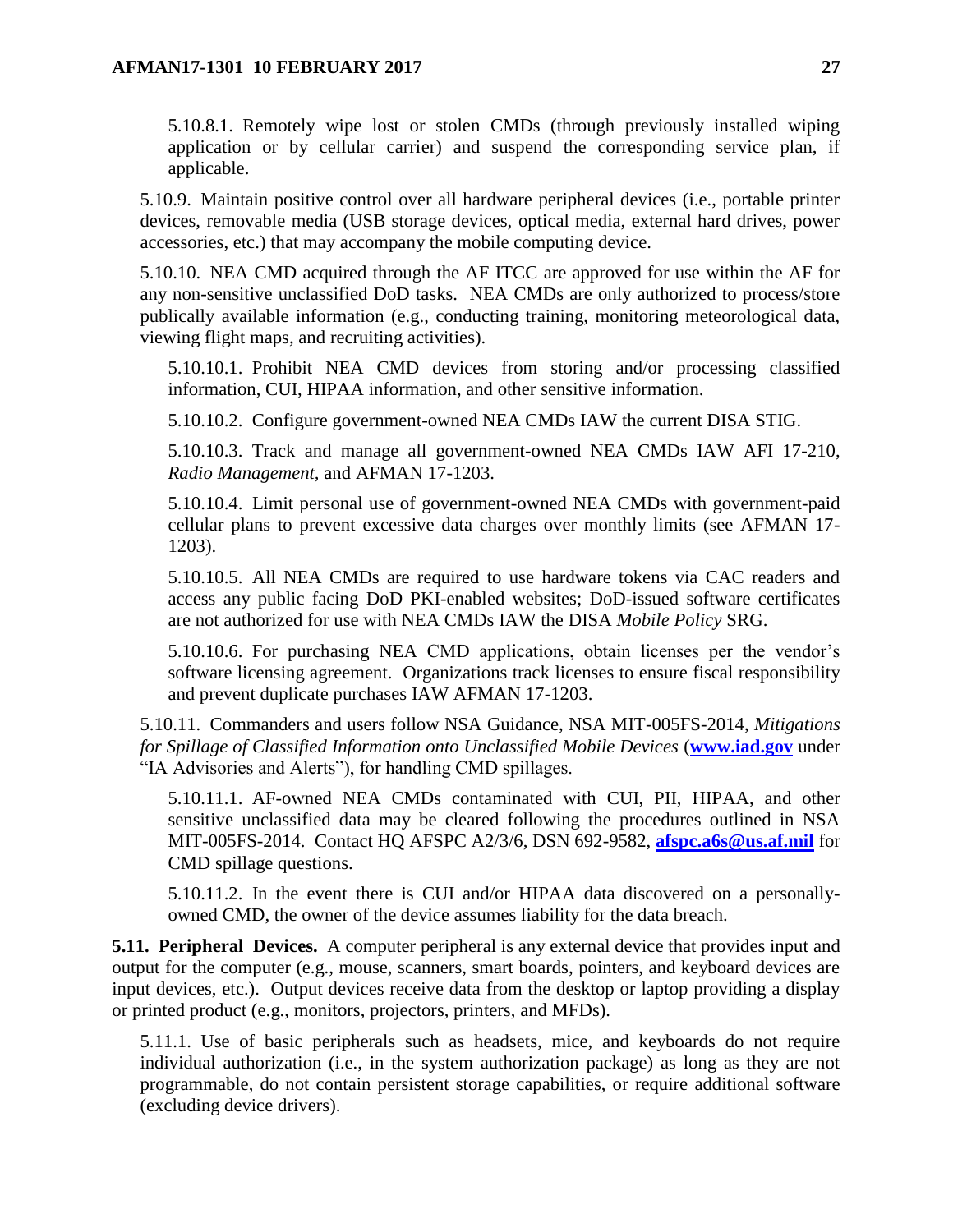5.11.2. Web cam usage on any IS requires documentation in the SSP. Use of web cams in classified environments requires physical security and/or TEMPEST countermeasures.

5.11.3. Assistive Technology (AT) (Section 508). AT refers to a service or device that is used to increase, maintain, or improve functional capabilities of individuals with disabilities. AT can refer to an item, piece of equipment, software, or system that has been acquired commercially. AT solutions may include compact keyboards, breath-controlled keyboard/mouse devices, alternative pointing devices, assistive listening devices (wired, FM, and Bluetooth), video phones, screen reader software, screen magnification software, voice recognition software, etc. For more information, see AFI 33-393, *Electronic and Information Technology Accessible to Individuals with Disabilities Section 508.*

5.11.3.1. Wounded Warrior Program. The Computer/Electronic Accommodations Program (CAP) conducts needs assessments, procures and delivers AT to Medical Treatment Facilities (MTFs) or wounded warrior program, and provides training. The MTFs record the needs assessment and document on a DD Form 2987, *CAP Accommodation Request*. DoDI 6025.22, *Assistive Technology (AT) for Wounded, Ill, and Injured Service Members,* outlines the roles and processes but does not include the local supporting communications unit.

5.11.3.1.1. DoDI 6025.22 does require that all CAP activities meet applicable acquisition, confidentiality, privacy, security, and disclosure requirements IAW DoDD 5400.11, *DoD Privacy Program*, and DoD 5400.11-R, *Department of Defense Privacy Program.* For more information, see the CAP document, *Handbook for Providing Assistive Technology to Wounded Service Members* (**[http://www.cap.mil](http://www.cap.mil/)**).

5.11.3.1.2. Organizations conduct or request an assessment from the local communications unit to ensure the end point device operates properly. CAP staff members can work with the communications unit or designated assessor by discussing specific assistive technologies. Equipment can only be delivered to a Federal government facility and installed by the local communications support activity. The CAP is not responsible for the installation of AT. The enclave or system ISSM may submit any non-IA/IA-enabled software to Air Force Network Integration Center (AFNIC)/NTS for certification. Once certified (or if there is no software to certify), the ISSM conducts a risk assessment to determine the overall impact to the enclave/system security posture and adds it to the IS/enclave security authorization package.

5.11.3.2. In accordance with Public Law 109-364, Title V, Section 561, *Military Personnel Policy*, the AT is authorized by law to become the property of the wounded service member at his or her separation from active service. Therefore, the AT can and should remain with the service members as they transition to other locations or leave the military. While the service member remains on active duty, review/assess any software upgrades on a case-by-case basis.

5.11.3.3. When CAP purchases AT for a DoD civilian employee, the equipment becomes the property of the employee's organization. The individual organizations have the freedom to decide if equipment should go with the employee if they change federal jobs or stay with the agency. CAP strongly encourages organizations to transfer the AT with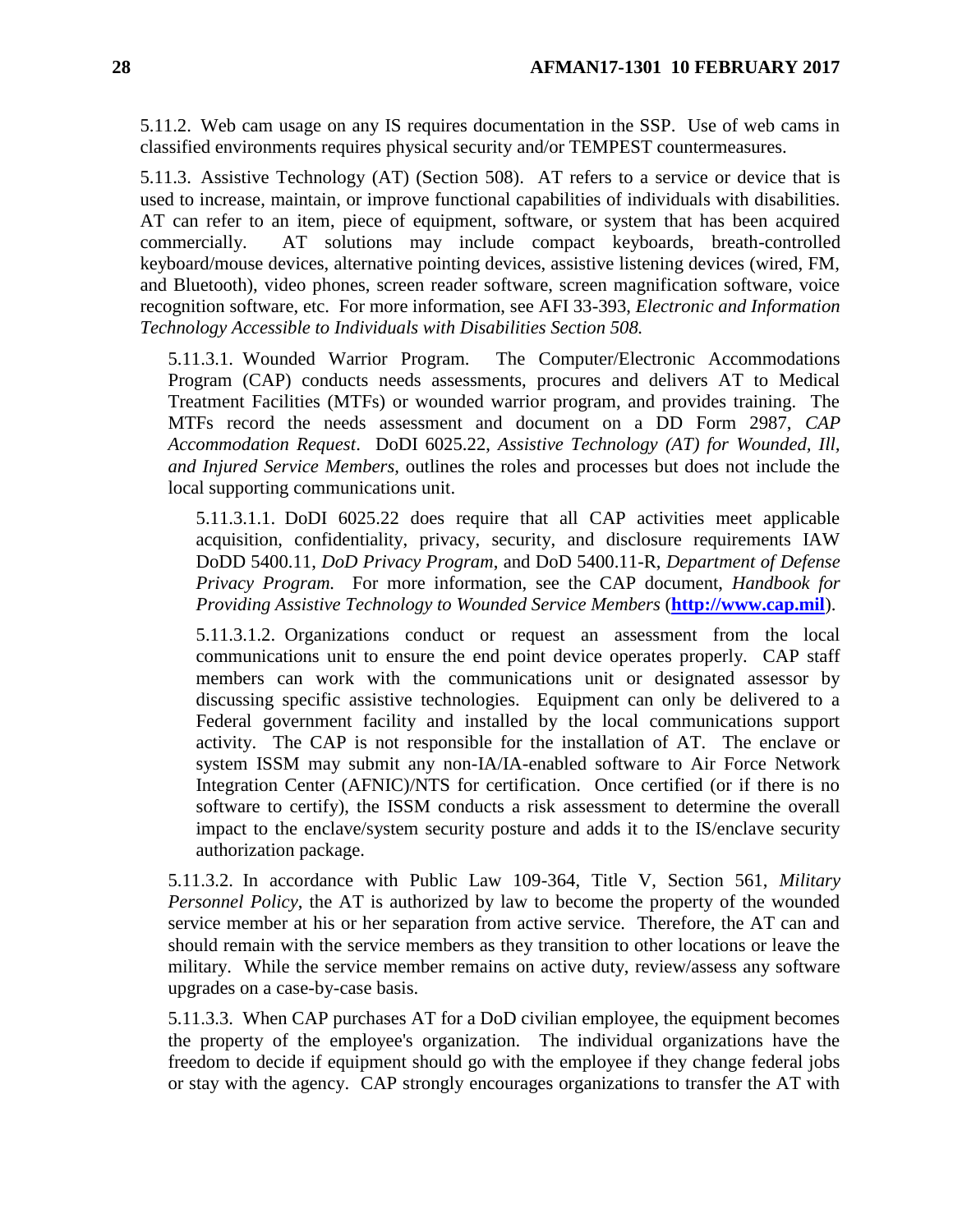the federal employee to another federal job, reducing the time waiting for replacement equipment for the employee, ensuring reuse of the technology, and saving federal funds.

5.11.4. Regardless of the classification, configure and handle peripheral devices IAW the DISA *Removable Storage and External Connections* STIG and identify in the IS security authorization package.

5.11.5. Any deviation to the configuration specified in the DISA *Removable Storage and External Connections* STIG requires approval by the AO, to include classified networks and systems.

5.11.6. Configure MFDs and networked printers IAW the *Multifunction Device and Network Printers* STIG. Only use Common Criteria-certified MFDs IAW CNSSP No. 11 and DoDI 8500.01.

5.11.6.1. Acquire all MFDs through AFWay using an ITCC blanket purchase agreement (BPA). The acquisition of any MFD device outside of the AFWay process requires MAJCOM approval. If the device is not listed on AFWay, obtain a waiver through AFWay to purchase the desired device. Guidance for obtaining a waiver may be pursued through the "Request for Quote" process at the AFWay website (**<https://www.afway.af.mil/>**). See AFMAN 17-1203 for more information.

5.11.6.2. Document MFDs utilizing IA-enabled functions (e.g., scan to email) in the IS security authorization package for approval by the AO IAW the DISA *Multifunction Device and Network Printers* STIG.

5.11.7. At the end-of-life, handle peripheral devices containing non-volatile memory IAW **[Chapter](#page-32-0) 6**.

<span id="page-28-0"></span>**5.12. Removable Media.** Removable media is any type of storage media designed to be removed from a computer (e.g., external hard drives, flash, USB devices, optical media, etc.).

5.12.1. Scan approved removable media devices for viruses before use.

5.12.2. Configure and handle all approved removable media devices IAW all applicable DISA STIGs and CJCSI 6510.01.

5.12.3. Protect removable media containing PII and CUI taken outside organizational networks IAW CJCSI 6510.01 and DODM 5200.01, Volume 4.

5.12.3.1. The ISSO/ISSM informs users on DAR requirements, ensuring stored information on removable media complies with the requirements outlined in paragraph 5.8 and configured IAW the DISA *Removable Storage and External Connections* STIG.

5.12.3.2. USB approved external or optical media devices should be approved by the ISO IAW AFI 33-332 prior to storing PII electronic records assigned as High or Moderate Impact.

5.12.3.3. Report any lost or stolen removable media containing CUI or PII to the privacy monitor immediately, IAW AFI 33-332.

5.12.4. Ensure the safeguarding, marking, and labeling of all media IAW the requirements for the highest level of information ever contained on the media IAW DoDM 5200.01, Volume 2.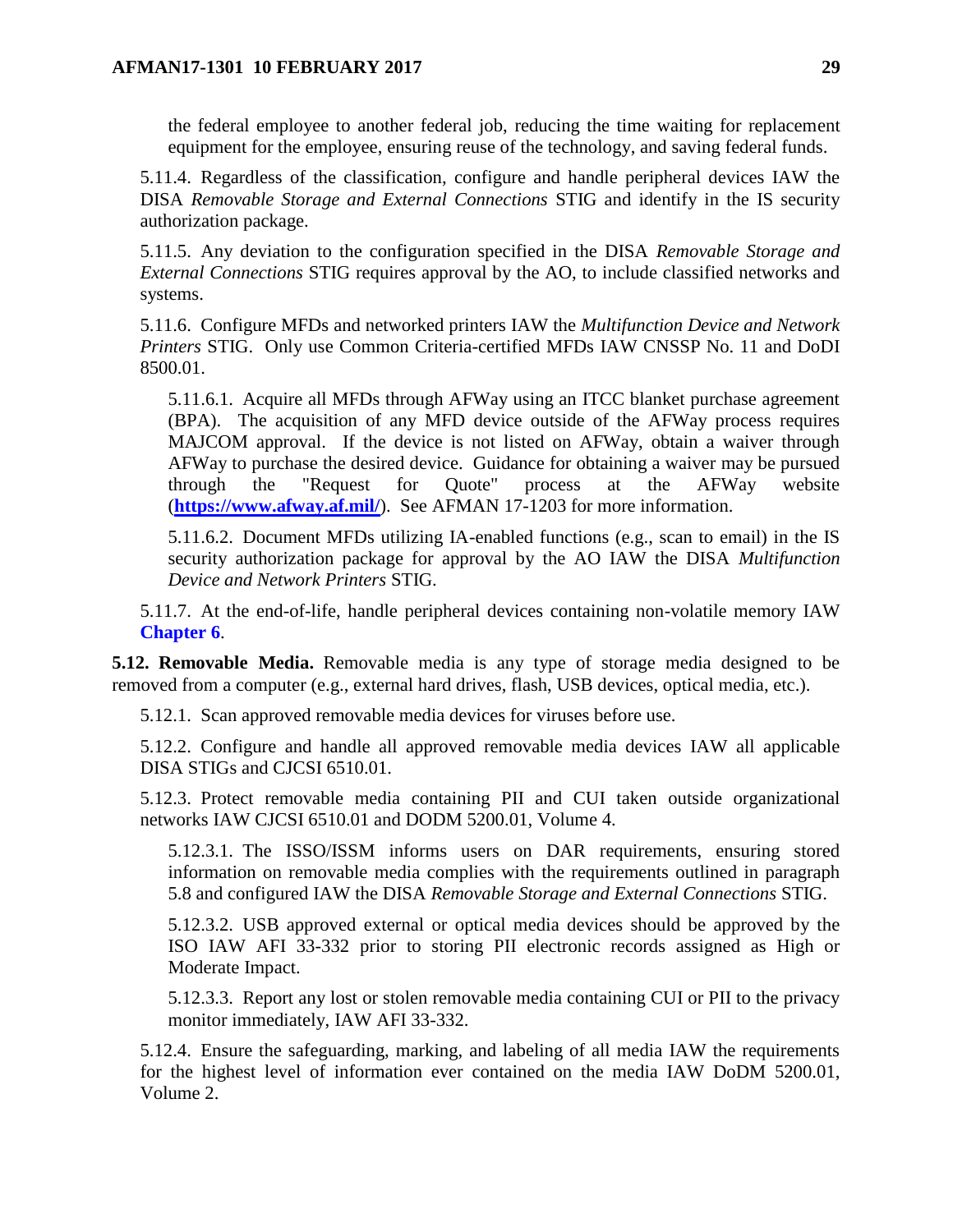5.12.4.1. Ensure proper classification, marking, storing, transportation, and destruction of removable flash media devices IAW DoDM 5200.01, Volumes 2 and 3, and remanence security guidelines; see **[Chapter](#page-32-0) 6**.

5.12.4.2. Unless an AF Enterprise AO-approved write protection mechanism or write protection process (COMPUSEC Toolbox and/or NSA's File Sanitization Tool [FiST][or replacement tool]) is used, unclassified media introduced into a classified IS becomes classified IAW CJCSI 6510.01 and the AF Enterprise AO (AFSPC/A6) Memorandum, *Guidance for Manual Data Transfers Across Security Domains.*

5.12.4.3. Disable "write" mechanisms for all forms of removable media on SIPRNet ISs IAW USCYBERCOM CTO, *Protection of Classified Information on Department of Defense (DoD) Secret Internet Protocols Router Network (SIPRNet)* 10-133 (**<https://www.cybercom.mil/default.aspx>**).

5.12.4.4. Organizations with a mission requirement to write to removable media submits requests for a waiver to the AO or alternate approving authority (e.g., Group Commander) IAW the *AF DAA Combined Implementation Guidance for USCYBERCOM CTO 10-084 and CTO 10-133 Memorandum* located at (**<https://cs3.eis.af.mil/sites/afao/cto10133/default.aspx>**).

5.12.4.5. WCOs verify that organization commanders review all approved waivers semiannually to validate the mission requirement. If no longer required due to a change in mission, role, or assignment, the system ISSM submits a request to remove the device/user account from the waiver and disable the USB ports/CD Drives.

5.12.4.6. Users are required to notify the approving waiver authority if the waiver requirement is no longer needed.

5.12.4.7. System ISSMs validate the approved waivers against the HBSS whitelist semiannually, verifying the removed devices/user accounts. For systems unable to implement HBSS, manually verify the removal of write capabilities on each device.

5.12.5. Prohibit the use of removable media devices disguised to look like common items (e.g., pens, bracelets, erasers) in areas where DoD ISs are present.

5.12.6. The ISSO/ISSM ensures the proper handling of storage devices that contain classified information IAW **[Chapter](#page-32-0) 6**.

5.12.7. Whitelist all external storage media (to include memory sticks, thumb drives, camera memory cards, digital cameras, smart phones, media players, external storage devices, flash media, and similar technologies) connected via USB ports to AFIN systems. Submit the whitelist waiver IAW the current TASKORD and/or MTO.

5.12.8. Removable flash media use is prohibited until organizations have identified procedures, put appropriate technologies in place, and have received approval from the AO or alternate approving authority (e.g., O-6 Group Commander or equivalent) IAW the *AF DAA Combined Implementation Guidance for USCYBERCOM CTO 10-084 and 10-133* memorandum. Only USB removable flash media (USB thumb drives) devices that have FIPS 140-2 certification under the NIST CMVP for encryption are authorized for purchase and use on the AFIN. View the vendor information at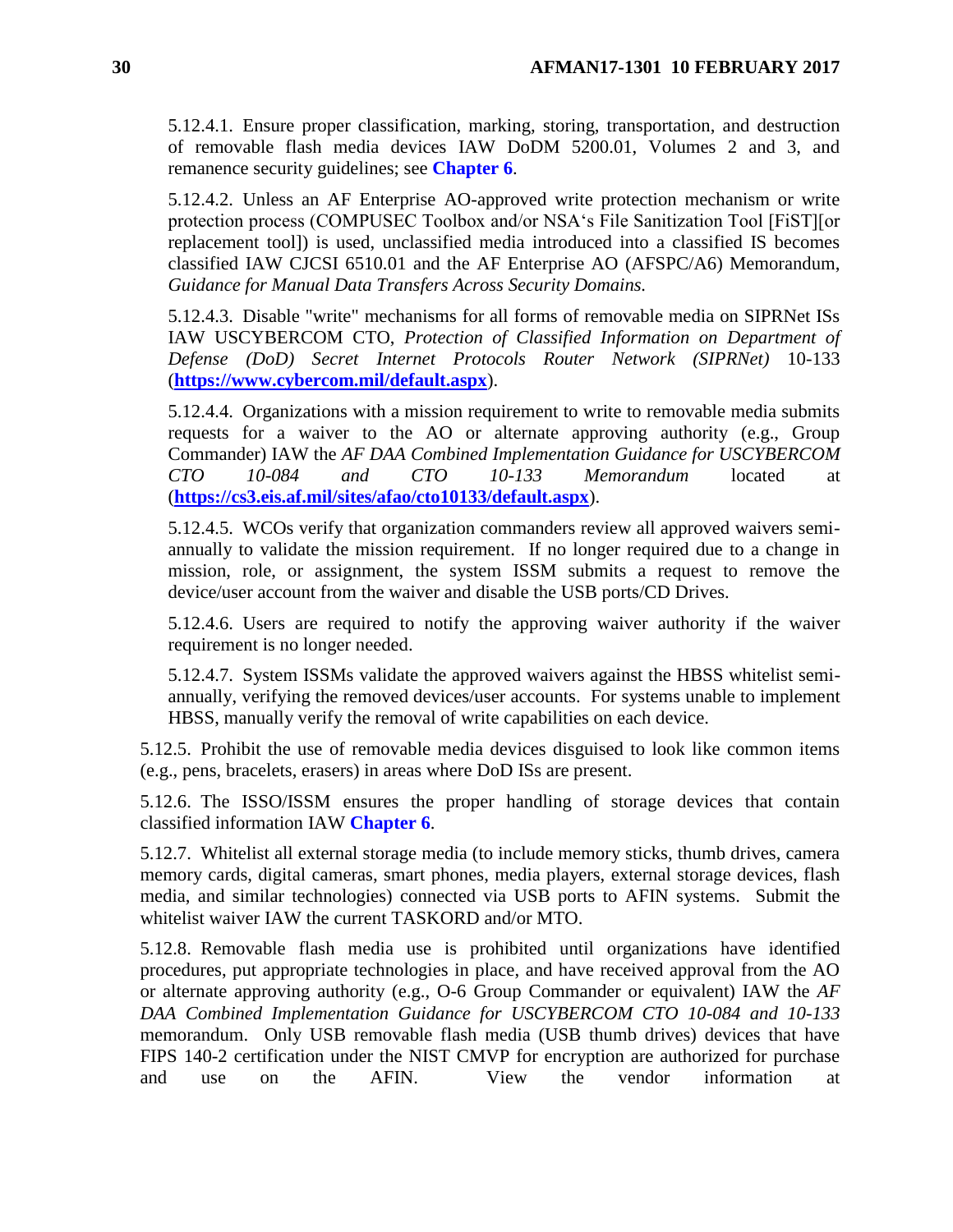**<http://csrc.nist.gov/groups/STM/cmvp/index.html>** under the "Module Validation Lists" hyperlink.

5.12.9. Account for all removable media devices in the Asset Inventory Management system or the most current, mandated AF IT inventory control system.

5.12.9.1. Report the loss of any removable media device that is whitelisted immediately to the WCO for whitelist removal actions IAW the current MTO. Treat recovered removable media devices as untrusted.

5.12.9.2. Report the loss of any removable media device containing PII to the organizational privacy monitor immediately.

<span id="page-30-0"></span>**5.13. Collaborative Computing.** Collaborative computing provides an opportunity for a group of individuals and/or organizations to share and relay information in such a way that cultivates team review and interaction in the accomplishment of duties and attainment of mission accomplishment. Configure and control collaborative computing technologies (e.g., Defense Collaboration Services [DCS], MilSuite, SharePoint, etc.) to prevent unauthorized users from seeing and/or hearing national security information and material at another user's workstation area.

5.13.1. Follow information in paragraph 3.5.5 for cloud based collaborative computing.

5.13.2. The system ISSM ensures the use of cameras/microphones in unclassified and/or classified environments are documented and approved in the IS security authorization package. Protect collaborative computing devices used in classified environments, see paragraph 5.2.

5.13.3. Configure webcams, attached microphones, and control the projection of information viewable by webcams IAW the DISA *Voice and Video over IP (VVoIP)* and Video Services Policy STIGs. Collaborative computing mechanisms that provide video and/or audio conference capabilities need to provide a clear visible indication that video and/or audio mechanisms are operating to alert personnel when recording or transmitting IAW the DISA *VVoIP Overview* STIG.

<span id="page-30-1"></span>**5.14. Contractor-Owned Information Systems.** Contractor-owned or operated ISs need to meet all security requirements for connection to the AFIN IAW CJCSI 6211.02, AFI 17-100, and AFI 16-1404*.* Interconnection with the AFIN is accomplished IAW DoDI 8510.01, *Risk Management Framework (RMF) for DoD Information Technology (IT),* and configured IAW the appropriate DISA *Network* STIGs.

5.14.1. Authorize externally-owned IS and PIT systems that are dedicated to DoD processing and are effectively under DoD configuration control IAW DoDI 8510.01.

5.14.2. Off-base, non-DoD owned facilities require Defense Security Service (DSS) approval to process classified DoD information IAW DoD 5220.22-M.

5.14.3. On base contractors within AF-controlled facilities comply with the FAR, DFARS, and DoDI 4161.02, *Accountability and Management of Government Contract Property,* as required by contract.

5.14.4. Enclave/system ISSOs/ISSMs/CSSs maintain a listing of all contractor-owned or operated IS equipment within AF facilities.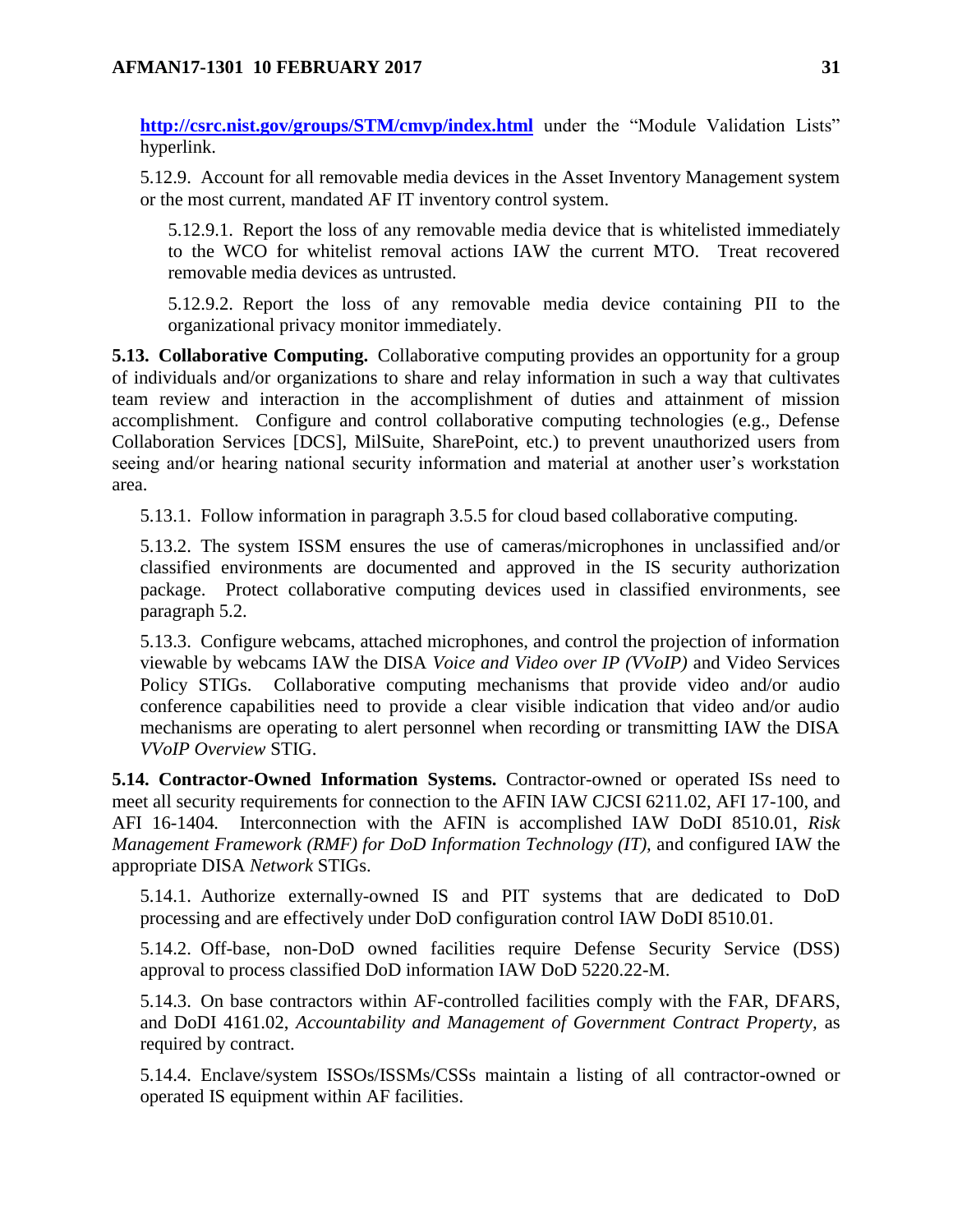5.14.5. Any system configuration outside the normal baseline client image requires documentation in the IS security authorization package and program contract.

<span id="page-31-0"></span>**5.15. Foreign-Owned Information Systems.** Do not use foreign-owned or -operated (e.g., joint/coalition) IS hardware or software to process US sensitive or classified information for critical processing, unless required by international treaties or security agreements. See CJCSI 6211.02, CJCSI 6510.01, and DoDD 5230.11 for more information.

<span id="page-31-1"></span>**5.16. Other Service or Agency Owned Information Systems.** Other service/agency-owned and operated ISs (i.e., Army, Navy, State Department, etc.) should meet all security requirements for connection to the AFIN as defined in AFI 17-101 and DoDI 8510.01*.* Follow reciprocity and reuse procedures IAW DoDI 8510.01.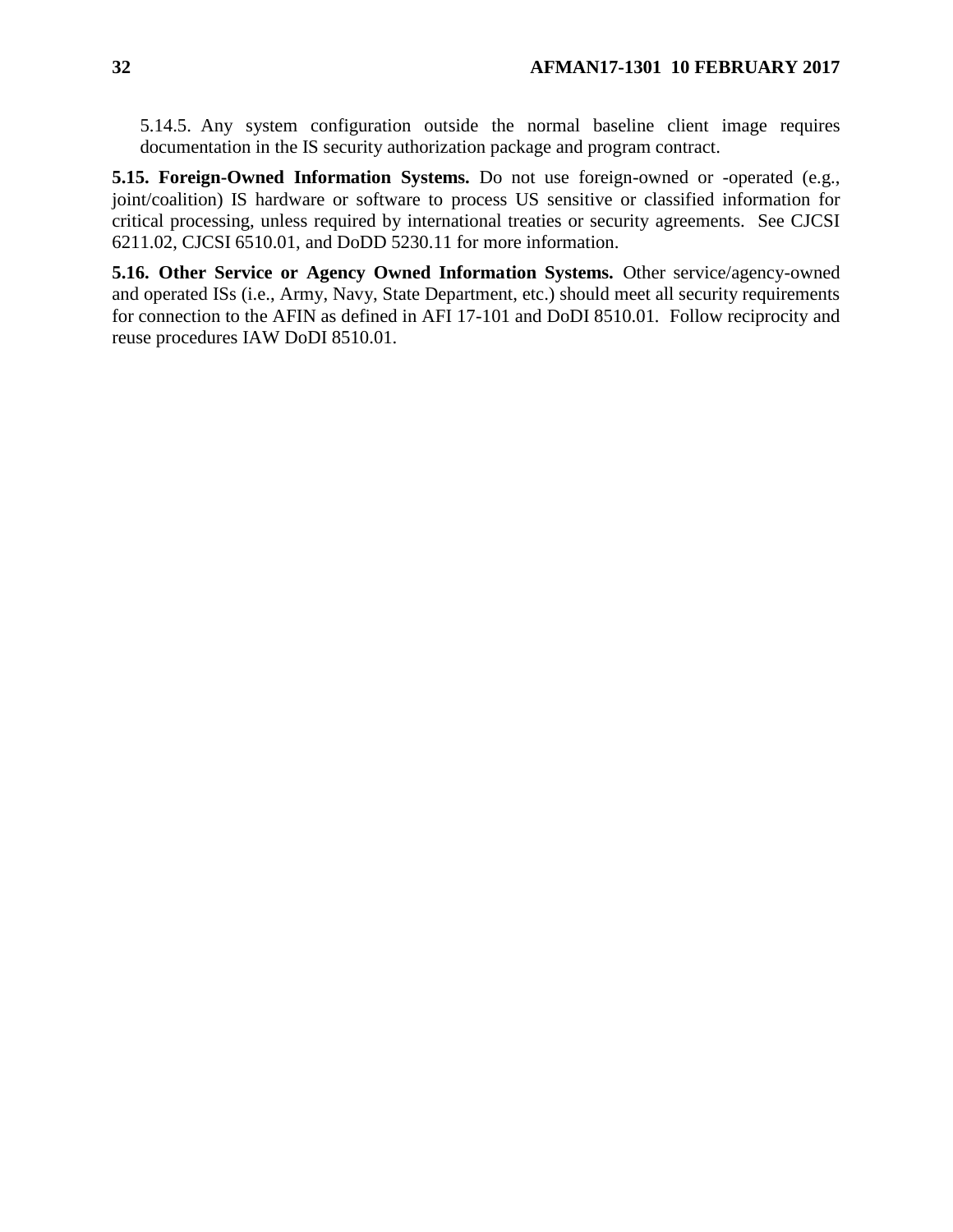#### **Chapter 6**

#### **REMANENCE SECURITY**

<span id="page-32-1"></span><span id="page-32-0"></span>**6.1. Introduction** . Remanence is the residual information remaining on storage media. REMSEC actions are taken to protect the confidentiality of information on ISs (to include infrastructure devices such as routers and switches). See the IS security authorization package for system specific incident response and REMSEC procedures. Exercise risk management procedures IAW DoDI 8500.01, CJCSI 6510.01, and NIST SP 800-88, *Guidelines for Media Sanitization*.

AF policy is to safeguard classified and sensitive information, no matter what the media. Safeguarding classified and sensitive information in computer memory and media is particularly important during routine maintenance, product end of life, and reuse. ISOs, privileged users, ISSMs, ISSOs, WCOs, operations personnel, and other responsible people should know the risk factors before sanitizing ISs media and releasing them from the controlled environment. To protect against compromise allow only authorized and properly cleared persons with a need to know access to media containing classified and sensitive information.

6.1.1. Risk Assessment. Balance risk management decisions on information sensitivity, threats and vulnerabilities, and the effectiveness and potential impact of the decided action.

6.1.1.1. When assessing the risk of releasing ISs media from DoD control, the ISSO should develop procedures that identify the residual risk and risk tolerance (the acceptable level of risk as determined by the ISO). Follow the guidance in MPTO 00- 33B-5008, Appendix C, and NIST SP 800-30, Revision 1, *Guide for Risk Assessments*.

6.1.1.2. The ISSO, assisted by the WCO, assesses the risks in consultation with the Wing IP Office before deciding whether to sanitize for reuse or disposal.

6.1.1.3. The ISO considers the full range of vulnerabilities and security implications to include the actual loss if an unauthorized entity extracts the residual information, the threat directed against this information, the threat of recovery, and the potential for damage. See MPTO 00-33B-5008 for risk management guidance.

6.1.2. Risk Management. Utilizing REMSEC within an organization is a risk management process that involves the information owner, ISO, ISSM, ISSO, and security manager to make a determination of potential impact prior to sanitizing media or devices for reuse or disposal. The decision is based on a complete risk analysis that involves the identification of organizational mission, mission impacts, threats, and possible compromise to the IS or information. A thorough cost benefit analysis coupled with mission priorities provides the framework for this decision.

6.1.2.1. Once the risk analysis has been completed, document the mitigations and any residual risk in the IS security authorization package SSP and Plan of Actions and Milestones (POA&M).

6.1.2.2. As the monetary cost of media decreases, the cost of sanitizing media may become impractical and destruction may become more cost effective. Costs to be considered in the sanitization and destruction decision include purchase price of sanitization software and degaussing/destruction equipment, periodic recertification of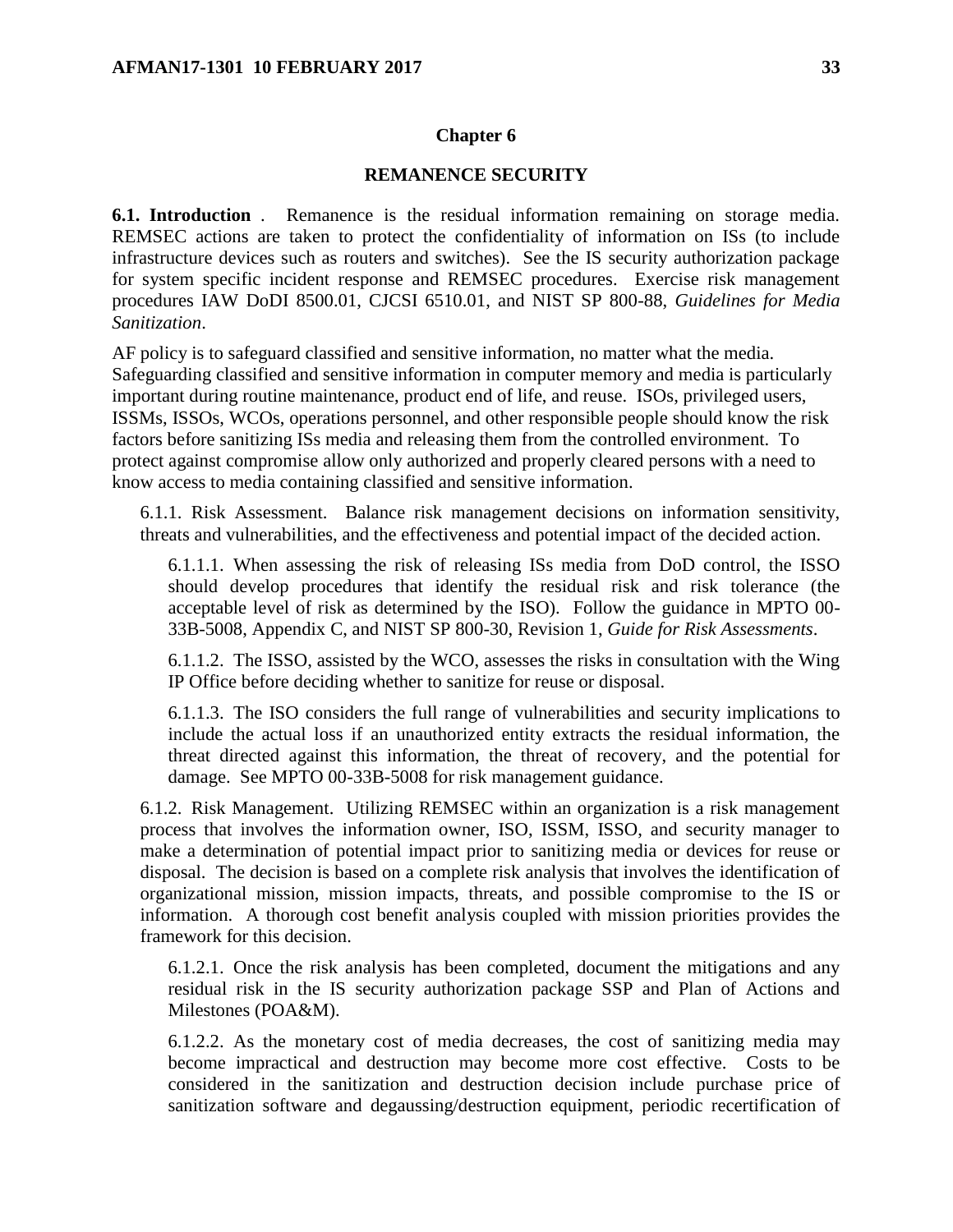equipment, cost of outsourcing, and time required for verification, documentation, and tracking of sanitized media.

<span id="page-33-0"></span>**6.2. Sanitization.** REMSEC actions to sanitize medium (smartphone, Flash, random access memory [RAM] and read only memory [ROM], optical disks, solid state drives [SSDs], magnetic disks, hard disk drives [HDD], etc.) is dependent upon classification of data contained within the device.

6.2.1. Sanitization of unclassified devices follows NIST SP 800-88. The term "sanitization" is defined in SP 800-88 as a process to render access to target data on the media infeasible for a given level of effort. Clear, purge, and destroy are actions that can be taken to sanitize media.

6.2.1.1. Clear – A method of sanitization that applies logical techniques to sanitize data in all user-addressable storage locations for protection against simple non-invasive data recovery techniques; typically applied through the standard Read and Write commands to the storage device, such as by rewriting with a new value or using a menu option to reset the device to the factory state (where rewriting is not supported).

6.2.1.2. Purge – A method of sanitization that applies physical or logical techniques that render target data recovery infeasible using state of the art laboratory techniques.

6.2.1.3. Destroy – Renders target data recovery infeasible using state of the art laboratory techniques and results in the subsequent inability to use the media for storage of data.

6.2.2. Sanitization of classified devices follows the NSA/Central Security Service (CSS) Policy Manual 9-12, *NSA/CSS Storage Device Sanitization Manual,* and involves the destruction of the media and/or data via degaussing, incineration, disintegration, shredding, embossing/knurling, chopping/pulverizing/wet pulping (paper), grinding, strip shredding/cutting, or power removal (dynamic random-access memory [DRAM], static random-access memory [SRAM], volatile Field Programmable Gate Array [FPGA]). Only products listed on the NSA Evaluated Products List (EPL) or received approval from NSA may be used to destroy classified information (to include media and devices) per NSA/CSS Policy Manual 9-12. Contact the NSA/CSS System and Network Analysis Center (SNAC) at (410) 854-6358 or via email at **[SNAC@radium.ncsc.mil](mailto:SNAC@radium.ncsc.mil)**, to obtain technical guidance concerning appropriate methods, equipment, and standards for destroying classified electronic media, IT equipment, electronic components, and other similar or associated materials.

6.2.2.1. Degauss (HDD/Diskettes) – Process for reducing the magnetization of a storage device to zero by applying a reverse (coercive) magnetizing force, rendering any previously stored data unreadable and unintelligible, and ensuring that it cannot be recovered by any technology known to exist. Classified IT storage media cannot be declassified by overwriting per DoDM 5200.01, Volume 3.

6.2.2.2. Embossing/Knurling (CDs/DVDs) – One or two rotating knurled shafts press down on the surface, elongating the focal point and making all information unreadable and inaccessible.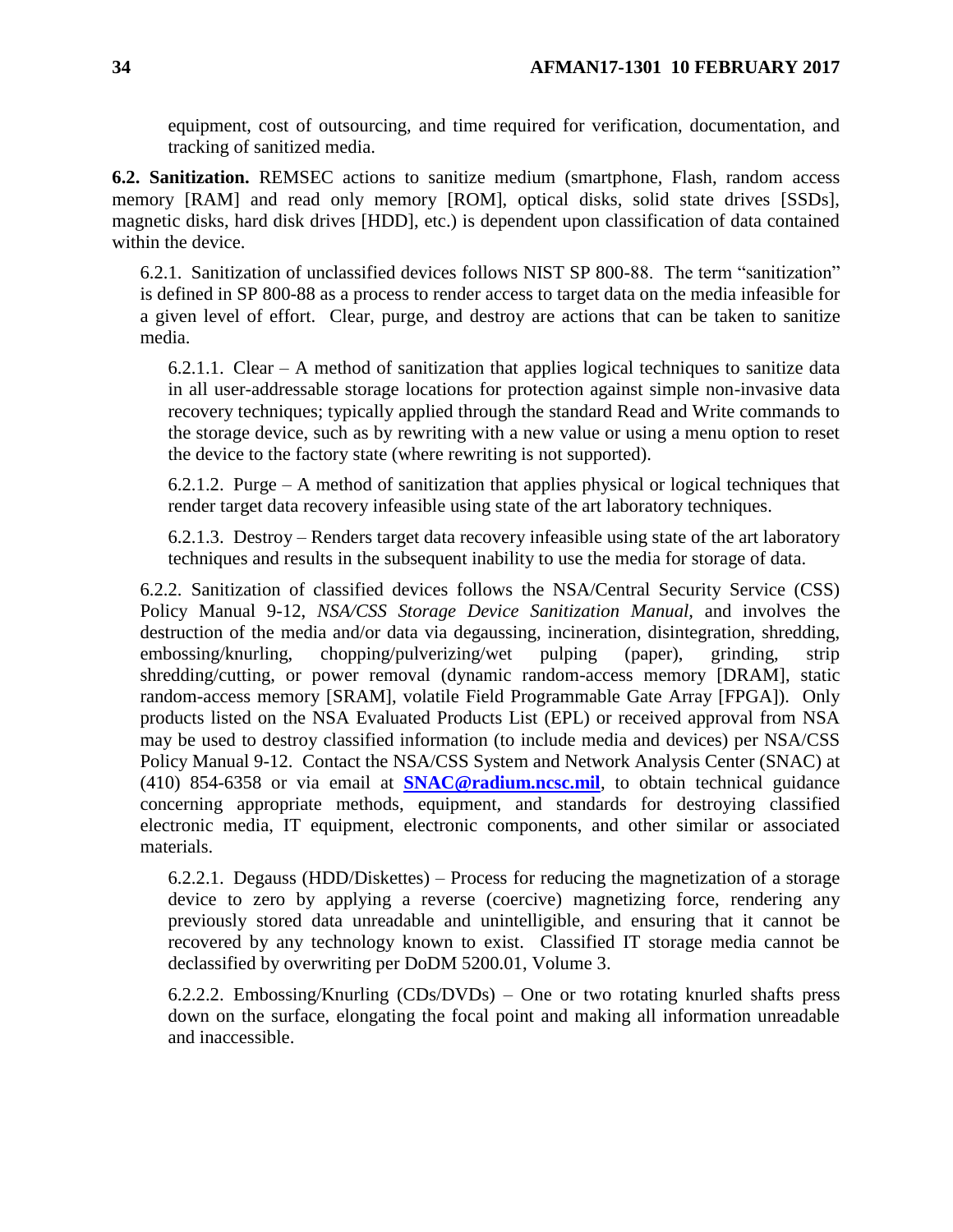6.2.2.3. Grinding (CDs) – Sanitize by destroying the surface of the optical storage media; DVDs and Blu-Ray disks have information layers in the middle of the disk, making grinding ineffective for sanitization.

6.2.2.4. Disintegration (HDD/Diskettes/CDs/DVDs/SSDs) – Reduces the storage media into small fragments of a specific size, depending upon the type, using a knife mill.

6.2.2.5. Incinerate (HDD/Diskettes/CD/DVD/BluRay Disks/SSD) – Destruction using high heat/temperatures to reduce the media into ash.

6.2.2.6. Shredding (Diskettes/CD/DVD) – Physical shredding of media into small strips using two interlocking patterned drums that rotate in opposing directions.

6.2.2.7. Power Removal (DRAM/SRAM/volatile FPGA) – Clearing of volatile memory by removing power source for a specific duration.

6.2.2.8. Strip Shredding or Cutting (smart cards only) – Destruction of smart cards by cutting or shredding in small pieces.

6.2.3. When sanitization cannot be accomplished (e.g., inoperable disk), destroy the media IAW DoDM 5200.01, Volume 3.

6.2.4. Before media can be reused in a classified environment or released from organizational control, complete a separate administrative procedure for declassification. To determine the classification of the data, consult the applicable system classification guide. The Defense Technical Information Center (DTIC) maintains a repository and index of security classification guides IAW DoDM 5200.01, Volume 1, *DoD Information Security Program: Overview, Classification, and Declassification,* or contact the system/enclave ISSM for a copy.

<span id="page-34-0"></span>**6.3. Media Reuse.** Sanitize media to ensure that no data or information remains on operable media that are to be reused within the DoD.

6.3.1. Clear unclassified media before reuse; purge media containing sensitive data (e.g., PII) prior to reuse. Reference NIST SP 800-88.

6.3.2. Clear classified media before reuse and reuse only in a classified environment IAW CJCSI 6510.01.

<span id="page-34-1"></span>**6.4. Disposal.** Disposal is the process of reutilizing, transferring, donating, selling, destroying, or other final removal of media from service. Disposal of government hardware and software is governed by DoDM 4160.21, Volume 4, *Defense Materiel Disposition Manual: Instructions for Hazardous Property and Other Special Processing Materiel*, and DoDM 4160.21, Volume 2, *Defense Materiel Disposition Manual: Property Disposal and Reclamation*.

6.4.1. Purge or destroy all unclassified IS storage media before leaving the control of the DoD, IAW NIST SP 800-88.

6.4.1.1. Dispose of unclassified electronic media IAW NIST SP 800-88. Dispose of unclassified computing systems and hard drives IAW DoDM 5200.01, Volume 3, Enclosure 7. When no longer needed, unclassified computer systems and hard drives may be disposed of outside the DoD. In some circumstances, the equipment may be provided to non-government entities for reutilization.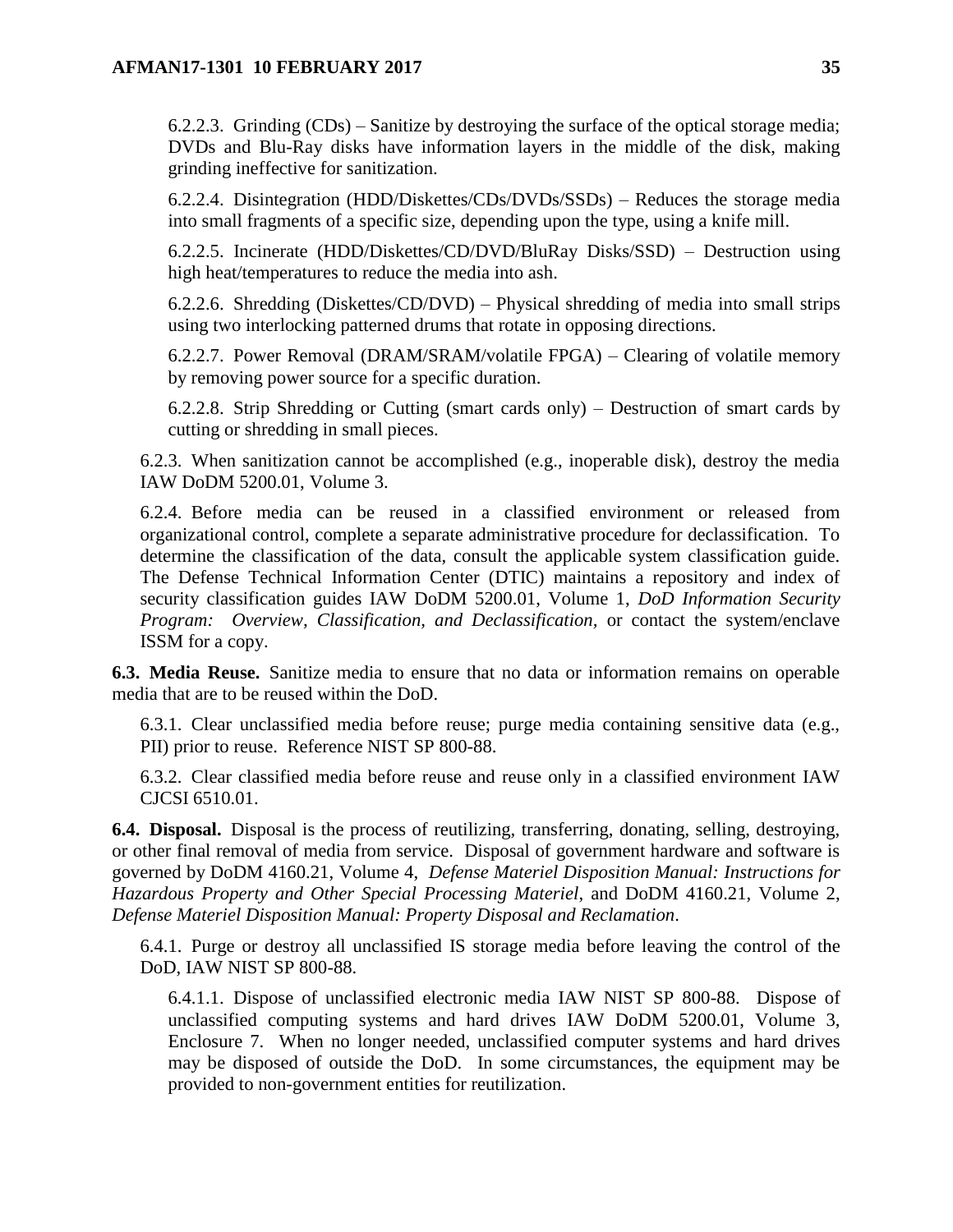6.4.1.2. The Defense Logistics Agency Disposition Services (DLADS) disposes of excess property received from the military services. Turned in property is first offered for reutilization within the DoD, then transfer to other federal agencies, or donation to state/local governments and other qualified organizations. The demanufacture (DEMAN) program is the resource recovery and recycling program designed to reclaim precious metals and recycle scrap for equipment that is not usable (end of lifecycle, destroyed, etc.). For more information about the DLADS, see **[http://www.dispositionservices.dla.mil](http://www.dispositionservices.dla.mil/)**.

6.4.1.3. Track and dispose of unclassified IS storage media previously contaminated with classified data as classified media IAW CJCSI 6510.01. Reference DoDM 5200.01, Volume 3, Enclosure 3 for disposal and destruction of classified hard drives, electronic media, processing equipment components, etc. Destroy and declassify IAW NSA/CSS Policy Manual 9-12. Document destruction using guidance IAW MPTO 00-33B-5008.

6.4.2. Destroy all classified IS storage media unless being used in an IS environment at the same or higher classification level. Reuse of classified IS storage media in unclassified environments is prohibited. At the end of life, destroy IAW CJSCI 6510.01 and the sanitization/declassification procedures of NSA/CSS Policy Manual 9-12. For installations without the means to sanitize or verify sanitization, NSA does accept and destroy some classified media. Follow the guidance on the NSA Classified Materiel Conversion (CMC) for packaging, documenting, and shipping devices at **<https://www.nsa.gov/cmc/>**. Direct questions to the CMC Customer Service Office at 301-688-6672 or via email at **[cmc@nsa.gov](mailto:cmc@nsa.gov)**.

<span id="page-35-0"></span>**6.5. Mixed Media Devices.** Determine the sanitization requirements of mixed media devices, following MPTO 00-33B-5008, NSA/CSS Policy Manual 9-12, and NIST SP 800-88. Sanitization is complete by appropriately sanitizing all the media contained within the device. Hardware such as routers, switches, MFDs, etc., may contain multiple types of media and the sanitization methods are based on the type of media and the classification of the operational environment. Most network architecture devices have solid-state storage devices such as RAM, ROM, FPGA, smart cards, and Flash Memory. DRAM, SRAM, Ferroelectric RAM (FRAM), Magnetic RAM (MRAM), Erasable Programmable Read Only Memory (EPROM), Ultra-Violet EPROM (UVEPROM), and Electrically EPROM (EEPROM) have specific sanitization requirements.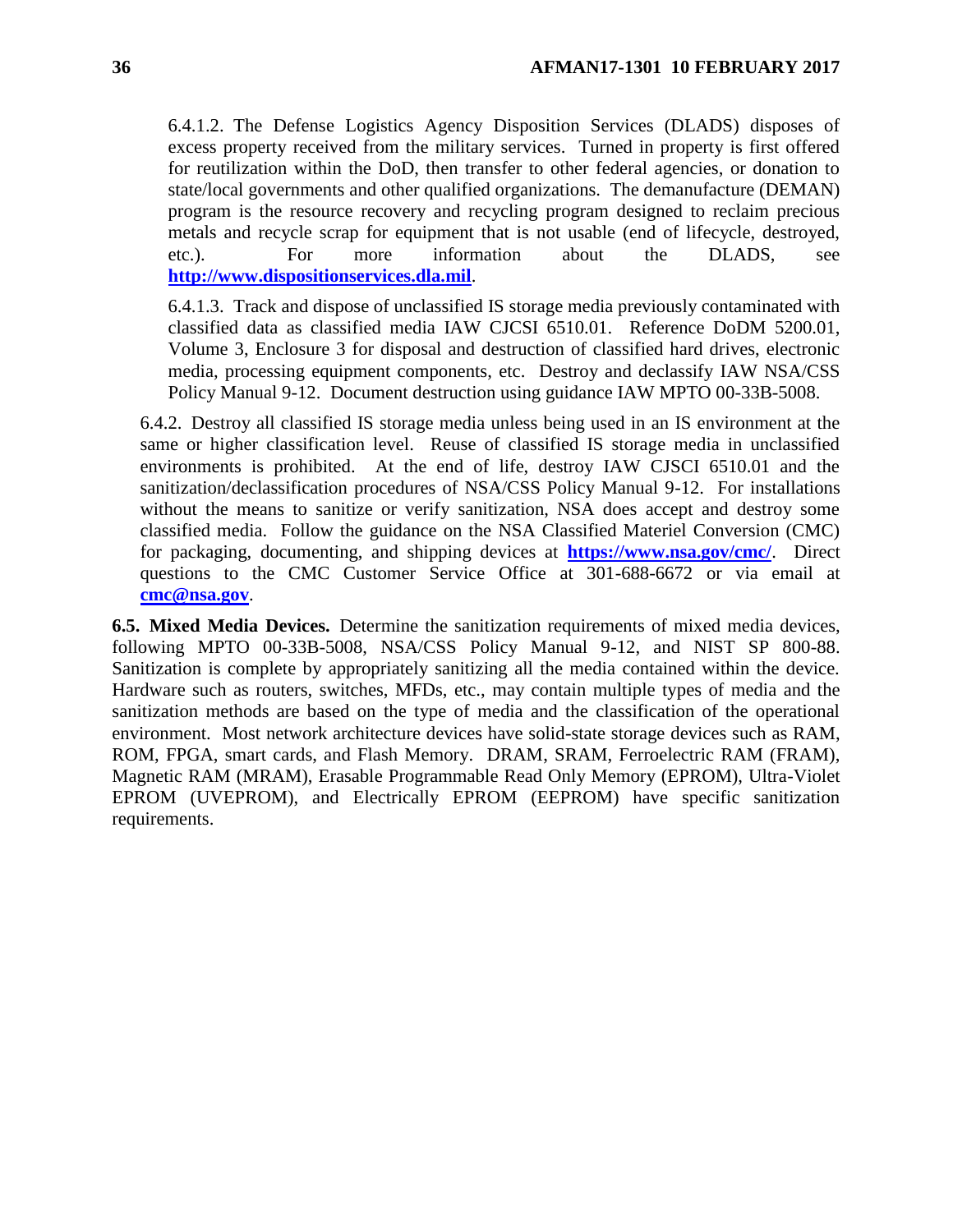#### **Chapter 7**

#### **COMPUSEC ASSESSMENTS**

<span id="page-36-1"></span><span id="page-36-0"></span>**7.1. Purpose** . The COMPUSEC Assessment is designed to provide Cybersecurity personnel assistance with implementing and maintaining a cybersecurity program.

<span id="page-36-2"></span>**7.2. Objective** . The COMPUSEC Assessment is a "find and fix" program review, essentially functioning as a staff assistance visit and therefore, the COMPUSEC Assessment is not intended to replace, but rather augment, the Air Force Inspection System (AFIS) and strengthen the AF cybersecurity program IAW AFI 17-130 and AFI 90-201, *The Air Force Inspection System*.

7.2.1. In instances where local inspection authorities (e.g., Wing Inspection Teams) are already performing inspection activities in partnership with the WCO, conduct a separate annual COMPUSEC assessment at the discretion of the WCO and organizational commander.

7.2.2. WCO assessments may be combined with MAJCOM IG inspections that assess COMPUSEC criteria.

7.2.3. Results of these inspections satisfy annual COMPUSEC assessment reporting requirements in paragraph 7.4.

<span id="page-36-3"></span>**7.3. Assessment Process** . WCO will perform annual assessments of all units utilizing IT under the control of the base communications unit, including IT of tenant units (i.e. FOAs, DRUs, and other service units) unless formal agreements exist. **(T-1).** For Joint bases, the AF is responsible for all AF-owned IT and infrastructure. The annual period is defined as the 12 month timeframe since either the last WCO Assessment or MAJCOM IG Inspection.

7.3.1. Assessments consist of an interview and site visit with the applicable ISSO/ISSM/CSS. During the interview, the WCO reviews all responses annotated on the AFMAN 17-1301 COMPUSEC MICT SAC (**<https://mict.us.af.mil/>**) provided by the ISSO/ISSM/CSS during the last self-assessment. As part of the site visit, the WCO may assess organizational compliance with any COMPUSEC criteria as outlined in this manual. Sample assessment items may be found on the IACE. Additional areas for review are at the discretion of the WCO.

7.3.1.1. For geographically separated units (GSUs), remote interviews (i.e., over the phone) are acceptable in lieu of a site visit when travel costs are a concern.

7.3.1.2. In-brief, out-brief, and other formalization of assessment processes are at the discretion of the WCO and the assessed unit.

7.3.2. Assessments are not graded, but should instead provide organizational commanders an accurate COMPUSEC posture indication by itemizing the deficient COMPUSEC items and summarizing additional observations, recommendations, and best practices.

<span id="page-36-4"></span>**7.4. Reports.** COMPUSEC Assessment Reports provide a narrative description of the deficiencies and significant trends identified during the annual COMPUSEC Assessment. Reports consist of detailed unit reports, follow-up reports, and annual executive summaries.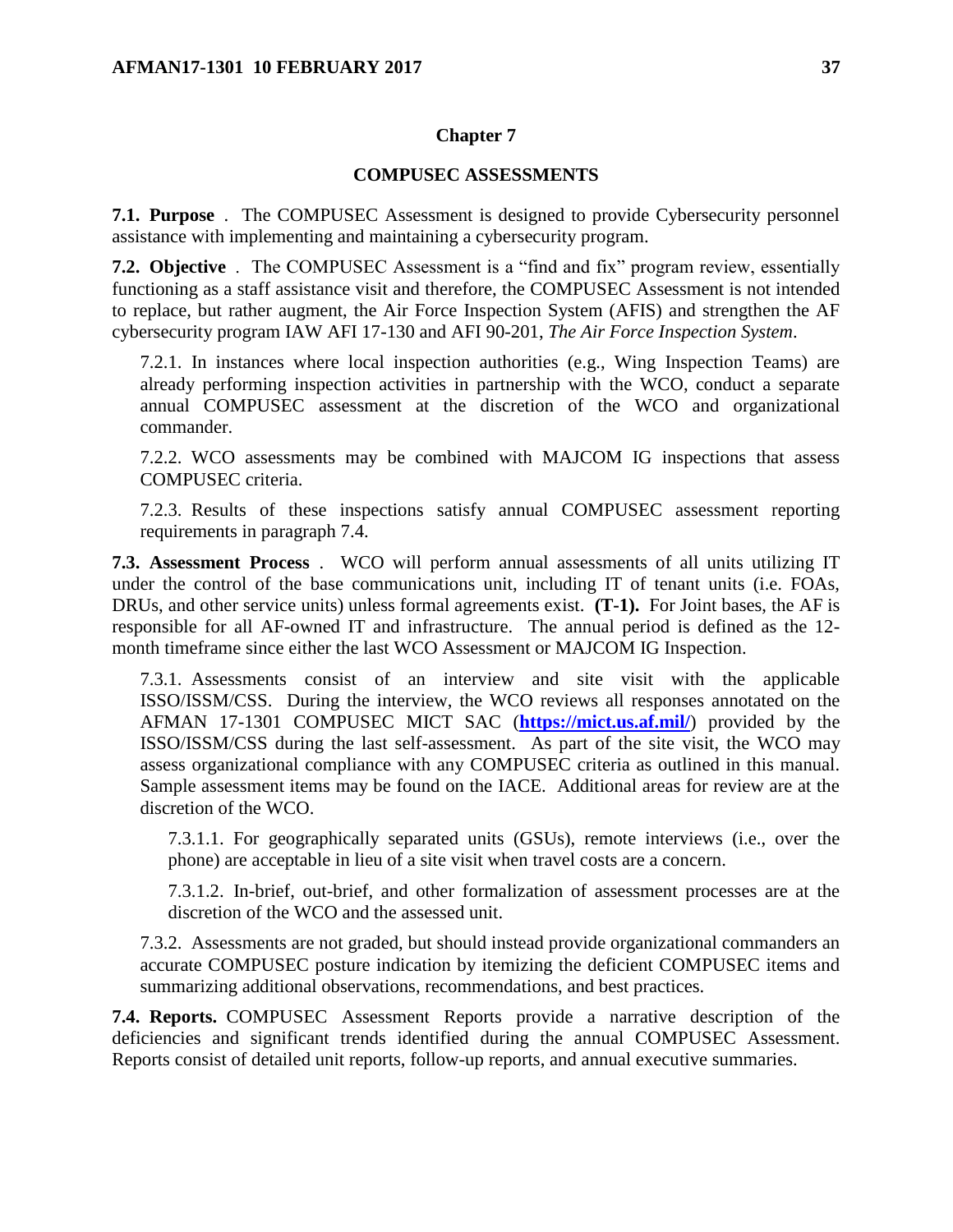7.4.1. Detailed unit reports include a narrative of deficient COMPUSEC items, impacts if deficiencies are not corrected, additional areas assessed, assistance provided, recommendations, and best practices. **(T-1)**. Generate and provide detailed unit reports to organizational Commanders (or equivalent) no later than (NLT) 10 days after the COMPUSEC Assessment is completed. **(T-1).**

7.4.2. Follow-up reports addressing any open findings will be completed by the assessed unit every 30 days, endorsed by the organizational commander (or equivalent), and sent to the WCO for review. **(T-1).** Findings remain open until considered closed by the WCO that performed the assessment.

7.4.3. Annual executive summary reports reflect the status of the COMPUSEC posture of the Wing (or equivalent) and include a summary of deficient COMPUSEC items, impact if deficiencies are not corrected, assistance provided, and recommendations. **(T-1).** WCOs will generate and provide annual executive summary reports to the Wing Commander (or equivalent) NLT 31 January of each year. **(T-1).** No reply or follow-up is required on executive summary reports.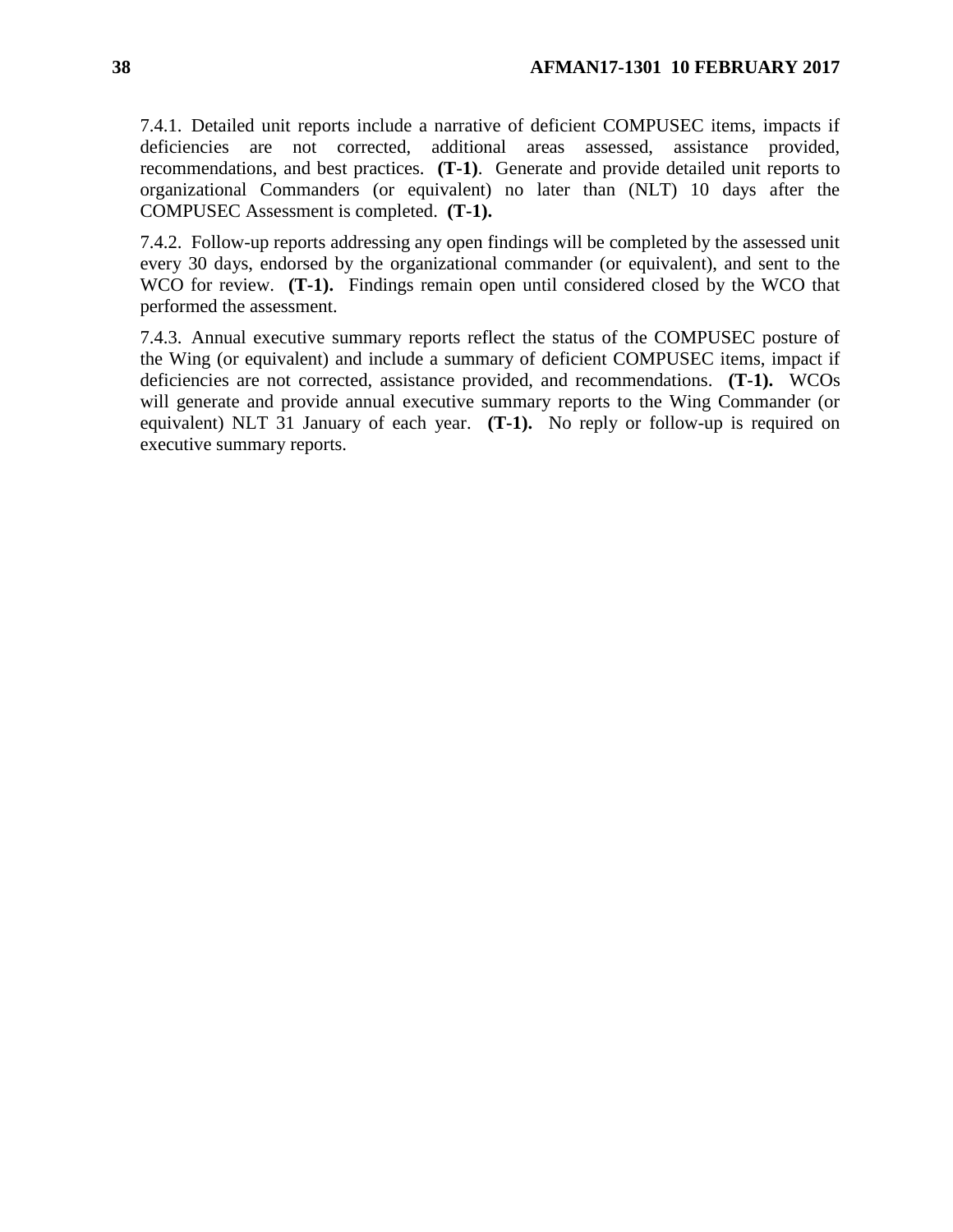#### **Chapter 8**

#### **PUBLIC KEY INFRASTRUCTURE**

<span id="page-38-1"></span><span id="page-38-0"></span>**8.1. Introduction.** A vital element of the DoD defense-in-depth strategy is the use of a common, integrated DoD PKI to enable network security services throughout the enterprise. PKI includes a combination of hardware, software, policies, and procedures, as well as, the ability to authenticate, protect, digitally sign, and when necessary, encrypt electronic mail (email) and documents. PKI verifies identities using digital signatures and certificates.

Implementation of PKI through PK enabling is required on all IT IAW DoDI 8520.02 and DoDI 8520.03.

<span id="page-38-2"></span>**8.2. PKI Guidance** . The DoD and the CNSS PKIs have various tokens that are used with the DoD and AF. PKI hardware tokens provide two-factor authentication IAW DoDI 8520.02, to DoD and AF ISs and access to DoD and AF Directory Services domains on NIPRNet and SIPRNet. The DoD and the CNSS PKIs use asymmetric cryptography to identify and authenticate users to systems and networks for the NIPRNet and SIPRNet.

8.2.1. DoDI 8500.01 requires the use of certificates issued by DoD-approved identity credentials to authenticate to DoD ISs.

8.2.2. The CAC is the primary hardware token for identifying individuals for access to NIPRNet assets and physical access to DoD facilities according DoDI 8520.02, DoDM 1000.13, Volume 1, *DoD Identification (ID) Cards: ID Card Life-Cycle*, and AFI 31-101.

8.2.2.1. There are special instances where the CAC cannot be used. For these unique situations, the DoD CIO has approved the use of the Alternate Logon Token (ALT).

8.2.2.2. The NIPRNet Directory Services domain and SIPRNet legacy Directory Services domains are defined in the DISA STIGs as General Business Enclave LANs. All accounts and computers in Directory Services are required to use PKI.

8.2.2.2.1. Annotate smart card removal and screensaver exemptions that are allowed for very limited use cases in the enclave/system security authorization documentation IAW the applicable DISA Operating System STIG.

8.2.2.2.2. Submit Service Requests to AFSPC CYSS/CYZ PKI, (**[afspc.cyss.cys.2@us.af.mil](mailto:afspc.cyss.cys.2@us.af.mil)**) when a normal Directory Services-joined computer cannot fulfill the organizations requirements.

8.2.3. Identity Credential Determination. DoDI 8520.03 requires that the ISO determines the "Credential Strength" used to authenticate to the DoD IS by assessing the "Sensitivity Level" of the information contained in the DoD IS.

<span id="page-38-3"></span>**8.3. NIPRNet PKI.** The most commonly used unclassified PKI hardware token or smart card is the CAC. The ALT can be issued in circumstances where the CAC cannot be issued to an individual. The Volunteer Logical Access Credential (VoLAC) can be issued to eligible volunteers. If there are validated circumstances where a NIPRNet token cannot be used, a NIPRNet Smart Card Logon (SCL) waiver allowing the use of username and password may be authorized. Contact AFSPC CYSS/CYZ PKI (**[afspc.cyss.cys.2@us.af.mil](mailto:afspc.cyss.cys.2@us.af.mil)**) for guidance.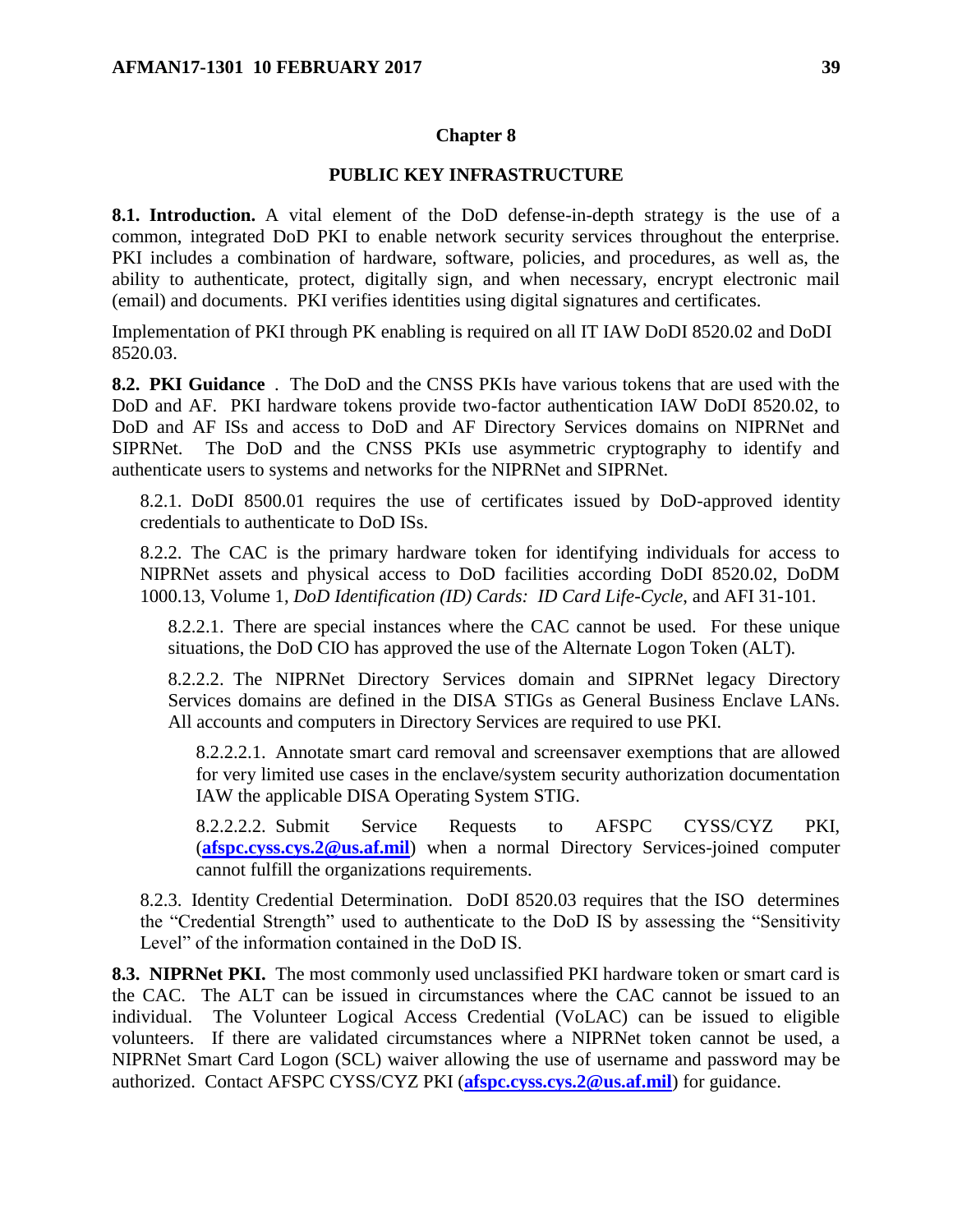8.3.1. AFI 36-3026 IP, Volume 1, *Identification (ID) Cards for Members of the Uniformed Services, Their Eligible Family Members, and Other Eligible Personnel*, identifies the individuals that are eligible for CACs. Individuals should be issued a separate CAC for each persona (e.g., Active Duty Service Member, Reserve or Guard Member, Government Civilian, Contractor) IAW DoDM 1000.13, Volume 1. This role or persona is commonly referred to as a Personnel Category Code (PCC).

8.3.1.1. For uniformed services personnel and DoD civilians, all submissions to DoD Enrollment Eligibility Reporting System (DEERS) can be made electronically via an authorized data source feed (e.g., Civilian Personnel Management Service).

8.3.1.2. The Defense Manpower Data Center (DMDC), as the administrator of DEERS and the Real-Time Automated Personnel Identification System (RAPIDS), requires the use of the Trusted Associate Sponsorship System (TASS) for requesting CACs for "DoD PKI Certificate Eligible Users," IAW DoDM 1000.13.

8.3.1.2.1. DoD PKI Certificate Eligible Users are authorized DoD volunteers, State, local, or tribal government employees, or interns as defined DoDI 8520.02. To begin the process for VoLAC issuance, to include completion of DD Form 2793, *Volunteer Agreement for Appropriated Fund Activities and Non-Appropriated Fund Instrumentalities,* contact supporting TASS Trusted Agent (TA)*.* The TA establishes sponsorship of the applicant, verifies the access requirements, and initiates the application process in TASS.

8.3.1.2.1.1. The TASS application replaced the Contractor Verification System (CVS) and was designed to replace the paper application process using DD Form 1172-2, *Application for Department of Defense (DoD) CAC Defense Enrollment Eligibility Reporting System (DEERS) Enrollment*.

8.3.1.2.1.2. TASS allows "DoD PKI Certificate Eligible Users" requiring DoD Network access, DoD and Uniformed Service Contractors, Foreign Affiliates, Non-DoD Civil Service Employees, Non-Federal Agency Civilian Associates, Non-US Non-Appropriated Fund (NAF) Employees, outside the continental U.S. (OCONUS) Hires, Other Federal Agency Contractors to apply for a CAC or other government credential electronically through the Internet. Government sponsors of DoD contractor personnel should contact their supporting TASS TA to request an application for an eligible contractor to receive government credentials.

8.3.1.2.1.3. Follow the guidance provided in DoDM 1000.13 and the TASS TA user manual.

8.3.1.2.2. Unfunded contract options (annotated in the contract as the period of performance [PoP]) are considered in the determination of the length of contract. For example, a contractor hired under DoD contract with a base year plus two option years should be issued a CAC with a 3-year expiration. The expiration date of the PKI certificates on the CAC should match the expiration date on the card. If contract option years are not exercised, the COR notifies the TASS TA to revoke contractor access.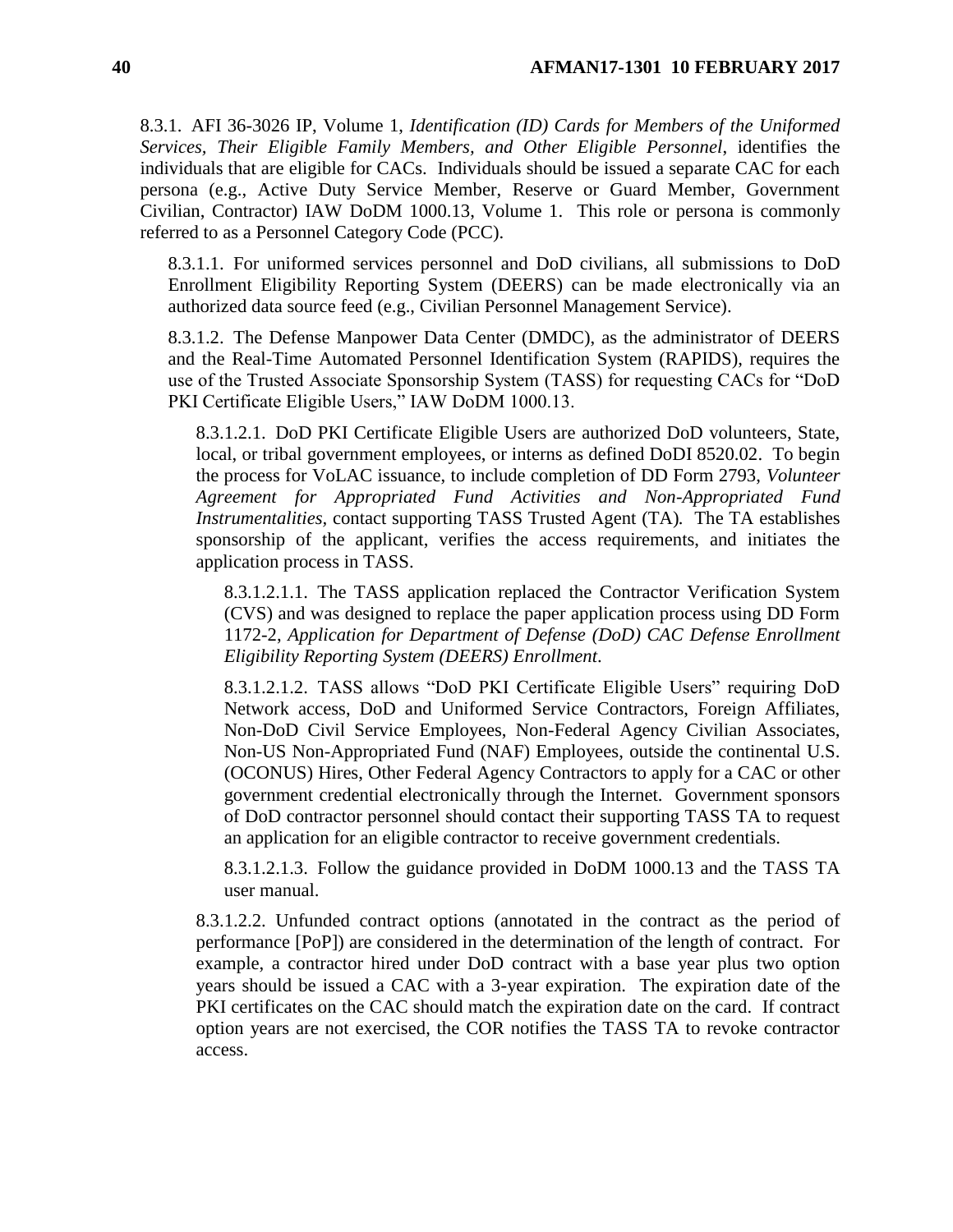8.3.1.3. Dual-role personnel have more than one role/persona (e.g., Civilian and Reservist, Contractor and Air National Guard); the individual is required to have and use the appropriate CAC for each role. At issuance, the CAC should not have the individual's PCC appended to his or her Electronic Data Interchange Personal Identifier (EDI-PI). Append PCCs at the RAPIDS Self Service Portal (**[https://www.dmdc.osd.mil/self\\_service/rapids/unauthenticated?execution=e2s1](https://www.dmdc.osd.mil/self_service/rapids/unauthenticated?execution=e2s1)**). Set the CAC/Directory Services account that the individual uses the most with **[EDI-](mailto:EDI-PI@MIL)[PI@MIL](mailto:EDI-PI@MIL)**, and set the CAC/Directory Services account that is used the least with **[EDI-](mailto:EDI-PI.PCC@MIL)[PI.PCC@MIL](mailto:EDI-PI.PCC@MIL).** Each time a new CAC is issued, append the PCC.

8.3.1.4. Authorized DoD volunteers, State, local, or tribal government employees, or interns are "DoD PKI Certificate Eligible Users" IAW DoDI 8520.02. Contact supporting TASS TA to begin the process for VoLAC issuance, to include completion of DD Form 2793*.* The TA enters user information into TASS.

8.3.1.5. Air Force Personnel Center (AFPC) manages the issuance of CACs through DEERS/RAPIDS. On AF installations, the AF Military Personnel Section (MPS) issues the CAC. On non-AF locations, any RAPIDS can issue a CAC to any authorized Service Member, Government Civilian, or DoD Contractor. DoD Contractors contact their unit's TASS TA prior to making an appointment with their supporting MPS to have their information entered or updated in DEERS.

8.3.1.6. Turn in expired, unneeded, or found CACs or VoLACs to the nearest RAPIDS facility by the individual, Contracting Officer's Representative (COR) for DoD contractors, or TASS TA.

8.3.2. The ALT is another form of a DoD authorized PKI hardware token or smart card that can be issued to individuals for logical access to NIPRNet. Currently, there is not an ALTlike capability on SIPRNet.

8.3.2.1. Individuals who are ineligible for receiving a CAC (e.g., Italian Nationals) or the support staff serving a General Officer (GO) or Senior Executive Service (SES) (e.g., PKI Tier-1) can be issued an ALT with DoD PKI certificates. See T.O. 31S5-4-7282-1, *Alternate Logon Token (ALT) Issuance Standard Operating Procedures,* for specific issuance criteria or eligibility.

8.3.2.2. The user/requestor should contact their base ALT TA, usually assigned to the supporting base communications unit or Communications Focal Point (CFP), to begin the ALT issuance process. For a list of each base's ALT TAs, see **<https://afpki.lackland.af.mil/html/b-alttokencontacts.cfm>**.

8.3.2.3. Turn in expired, unneeded, or found ALTs to the nearest AF base's ALT TA.

8.3.3. Most commercially available token readers (separate device or integrated into a keyboard) can be used on the NIPRNet; there is no approved or banned product list. Only use the latest approved version of middleware on NIPRNet. Remove all other middleware products from the IS.

8.3.4. Maintain positive control over hardware token at all times IAW AFI 36-3026.

8.3.4.1. Do not leave any unclassified PKI hardware token in an unattended computer.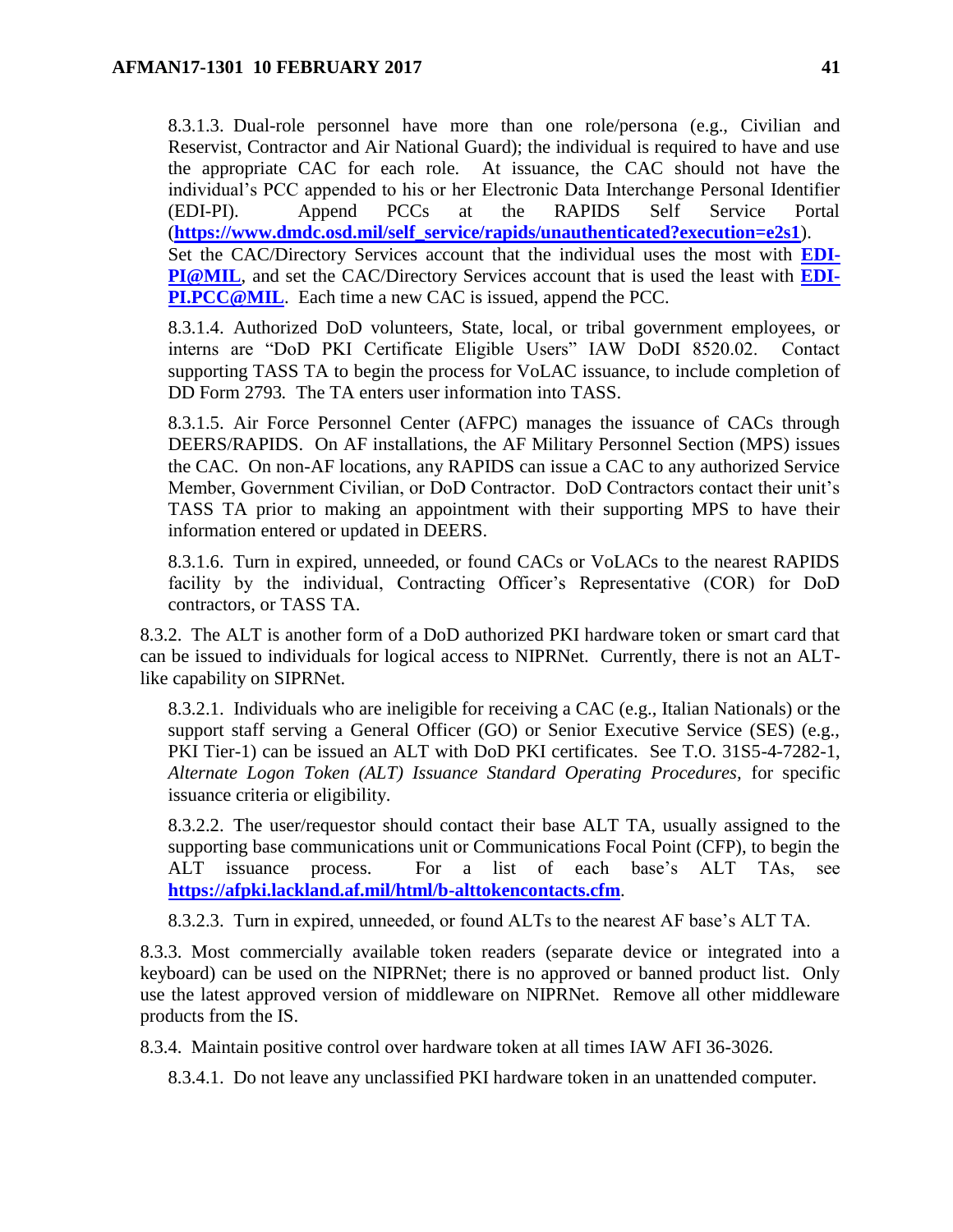8.3.4.2. The person who is issued a hardware token maintains positive control of the token at all times and the embedded certificates IAW the applicable CNSS guidance, DoD *Registration Practice Statement (RPS)*, or *United States Department of Defense X.509 Certificate Policy*.

8.3.4.3. Introduction of SIPRNet hardware tokens on NIPRNet ISs are not authorized. If a SIPRNet hardware token has been used on an unclassified IS, see paragraph 8.4.6 for guidance.

8.3.5. Implement SHA-256 algorithm on all DoD IT infrastructure (hardware and software) on both NIPRNet and SIPRNet IAW the *DoD Secure Hash Algorithm-256 Transition Plan*.

8.3.5.1. All DoD Components are required to support DoD-approved SHA-256 PKI credentials for digitally signing and encrypting emails, logging onto DoD networks, and authenticating to systems no later than September 30, 2017.

8.3.5.2. All NIPRNet Systems are required to be SHA-256 compliant according to SAF/CIO A6 or submit a POA&M to AFSPC CYSS/CYZ PKI (**[afspc.cyss.cys.2@us.af.mil](mailto:afspc.cyss.cys.2@us.af.mil)**). To be compliant, all systems, websites, web capabilities, network devices, and software should be capable of utilizing the SHA-256 certificate or SHA-256 certificates when issuance on the CAC begins.

8.3.5.3. Follow FIPS 180-4*,* FIPS 140-2, and the validation lists available through the NIST CMVP and the CAVP sites (**<http://csrc.nist.gov/groups/STM/cmvp/index.html>**).

<span id="page-41-0"></span>**8.4. SIPRNet PKI.** The SIPRNet hardware token is the primary means for logical access to SIPRNet. If there are validated circumstances where a SIPRNet token cannot be used, a SIPRNet SCL exemption allowing the use of username and password may be allowed IAW MTO 2013-077-002C (or current update of the MTO). Contact AFSPC CYSS/CYZ PKI (**[afspc.cyss.cys.2@us.af.mil](mailto:afspc.cyss.cys.2@us.af.mil)**) for guidance.

8.4.1. Ensure all SIPRNet networks utilize the National Security Systems (NSS) Root Certificate Authority (CA) and are current with all PKI security patches and configuration settings IAW the applicable Certificate Practice Statement (CPS).

8.4.2. Individuals who have a SIPRNet Directory Services account are required to use SIPRNET hardware tokens IAW USCYBERCOM TASKORD J3-12-0863, Fragmentary Order (FRAGO) 2*.*

8.4.3. The LRA, normally residing at the supporting base normally within the base communications unit or CFP, issues the SIPRNet hardware token or smart card. The SIPRNet hardware token provides authorized users with an identity certificate, digital signature certificate, and an encryption certificate. With appropriate network configuration, the SIPRNet hardware token or smart card provides user authentication and non-repudiation for network logon.

8.4.4. The SIPRNet hardware token or smart card is a high-value unclassified item. Maintain the SIPRNet hardware token IAW CNSSI No. 1300, *National Security Systems Public Key Infrastructure X.509 Certificate Policy Under CNSS Policy No. 25,* and the *National Security Systems Public Key Infrastructure, Department of Defense Registration Practice Statement (RPS).*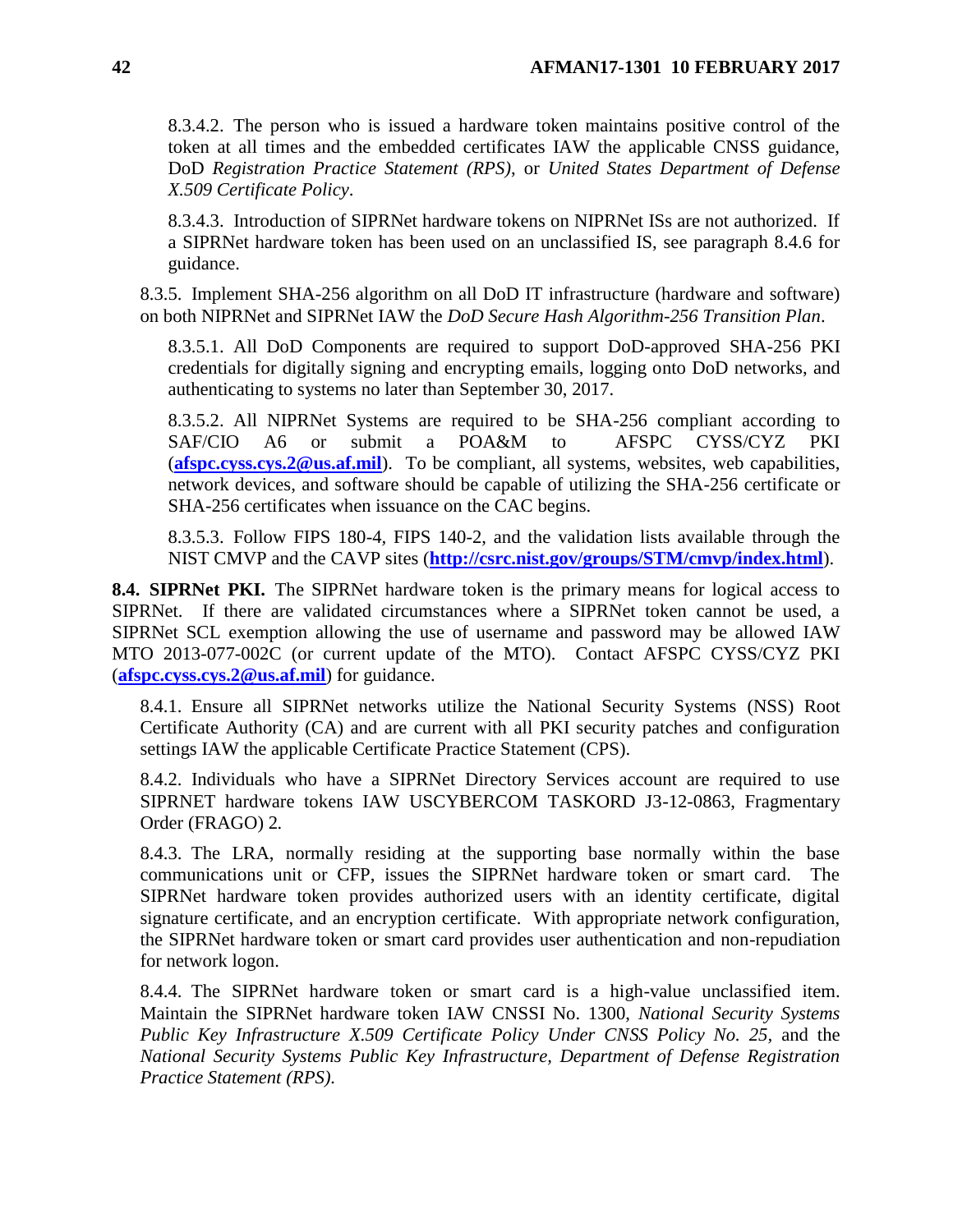8.4.4.1. A SIPRNET token is classified SECRET when inserted into the SIPRNET hardware token reader and the personal identification number (PIN) is entered. It is considered unclassified when removed from the SIPRNET token reader or if it is inserted into the token reader but the PIN is not entered.

8.4.4.2. Do not leave the SIPRNet hardware token unattended in computer network resources.

8.4.4.3. Maintain the SIPRNet hardware token in the positive control of the authorized user, who is represented by the embedded certificates IAW the applicable CNSS policy or RPS. Turn-in expired, unneeded, or found SIPRNet hardware tokens to the nearest NSS LRA by the individual, COR for DoD Contractors, or TASS TA. *Note:* Do not return the found SIPRNet hardware token back to the individual. See paragraph 8.16 for key compromise guidance.

8.4.4.3.1. Positive control includes maintaining visual contact when in use, and retention on the person or secured when not in use. SIPRNET tokens are considered secured when locked or stored within a container (e.g., desk) inside a facility authorized for the protection of SECRET. Only the assigned user is authorized to use the SIPRNET token.

8.4.4.3.2. Contact the supporting LRA to revoke SIPRNet hardware token certificates when there is suspected loss of positive control or unauthorized use of the token or a certificate. Return any token determined to be temporarily out of the positive control of the assigned user to the LRA. When returned, zeroize the private keys and revoke the certificates. If zeroizing and revocation is not possible or if there is evidence of tampering with the SIPRNet hardware token, the LRA returns the token to NSA for investigation and/or destruction.

8.4.4.3.3. If the SIPRNet hardware token is lost or stolen and not recovered, immediately report this information to the LRA to initiate the revocation process IAW the applicable CPS. Issuance of a new SIPRNet hardware token is authorized after a dated and signed memorandum (wet or digital signature acceptable) on organizational letterhead by the requesters Commander authorizing the issuance, is provided to the LRA.

8.4.4.3.4. AF GO and/or SES members are authorized to retain their SIPRNet hardware token during a permanent change of station (PCS). All other AF SIPRNet users are required to turn–in their SIPRNet hardware token when undergoing a PCS or permanent change of assignment (PCA) (see paragraph 8.4.5.3.4.2).

8.4.4.3.4.1. The GO/SES or designated representative notifies the losing base LRA, either in person or through a digitally-signed e-mail stating that he/she is taking the SIPRNet hardware token to the new location and site code needs to be changed/updated. The losing base LRA changes the site code for the registration tied to the SIPRNet hardware token of the GO/SES in the Token Management System (TMS). The losing base LRA notifies the gaining base LRA of the transfer through a digitally signed e-mail.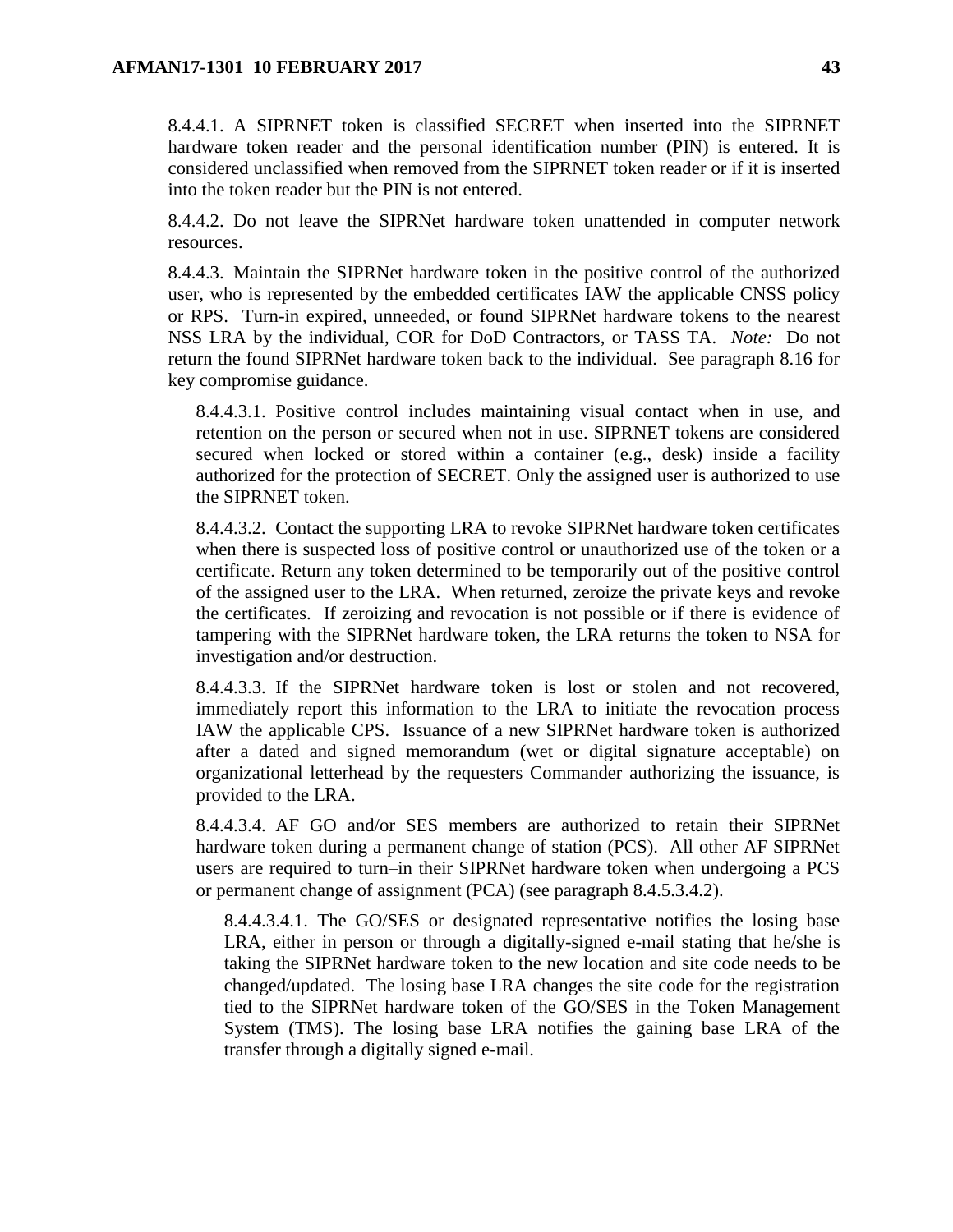8.4.4.3.4.2. Any user may retain their SIPRNet hardware token during PCA, if the issuing LRA remains the same.

8.4.4.3.5. Enclave or system ISSM/ISSO notifies the base LRA of expired accounts (see paragraph 4.6.1.2); the base LRA contacts users and recovers the SIPRNet hardware tokens from them.

8.4.4.3.6. Base communications unit will update their portion of the base outprocessing checklist to ensure that all individuals have contacted their unit's CSS to terminate their SIPRNet account and have turned-in their SIPRNet hardware token to the base LRA prior to signing off the individual's Base Out-processing Checklist. **(T-1).** Contractors contact their unit's CSS to terminate their SIPRNet account and turnin their SIPRNet hardware tokens to the base LRA at the end of the contract PoP.

8.4.5. Prohibit the introduction of (operational) SIPRNet hardware tokens on unclassified ISs and the introduction of unclassified tokens (e.g., CAC, ALT, Personal Identity Verification [PIV], VoLAC, and or Personal Identity Verification-Interoperable [PIV-I]) on classified ISs.

8.4.5.1. SIPRNet hardware tokens inserted into an unclassified IS may result in a security violation. Report suspected incidents to the WCO and local security manager to determine if the incident is a security violation. Follow the guidance in DoDM 5200.01, Volume 3*.* Note: This does not apply to SIPRNet hardware token testing cards on unclassified test beds.

8.4.5.2. The SIPRNet "90 meter<sup>©</sup>" middleware configuration detects the NIPRNet token, blocks PIN entry, and blocks any service applets that do not require PIN entry.

8.4.5.3. An unclassified hardware token inserted into a SIPRNet IS may result in a security violation. Report suspected incidents to the WCO and local security manager to determine if the incident is a security violation. Follow the guidance in DoDM 5200.01, Volume 3.

8.4.6. Connect only authorized SIPRNet hardware token readers (i.e. Omnikey 3121, SCM 3310) to SIPRNet ISs. The connection of keyboards with built-in CAC readers and external USB CAC readers to classified ISs are not permitted.

8.4.6.1. Permit only the latest version of "90meter©" middleware and configure it to activate only SIPRNet hardware tokens initialized for use on the SIPRNet.

8.4.6.2. In the AF, "ActivClient<sup>©</sup>" middleware is not authorized on SIPRNet.

<span id="page-43-0"></span>8.4.7. All SIPRNet Systems are required to be SHA-256 compliant according to SAF/CIO A6 or submit a POA&M to AFSPC CYSS/CYZ PKI (**[afspc.cyss.cys.2@us.af.mil](mailto:afspc.cyss.cys.2@us.af.mil)**). To be compliant, all systems, websites, web capabilities, network devices, and software should be capable of utilizing the SHA-256 certificate or SHA-256 certificates when issuance on the SIPRNet hardware token begins. Follow FIPS 180-4, FIPS 140-2, and the validation lists available through the NIST CMVP and the CAVP sites (**<http://csrc.nist.gov/groups/STM/cmvp/index.html>**).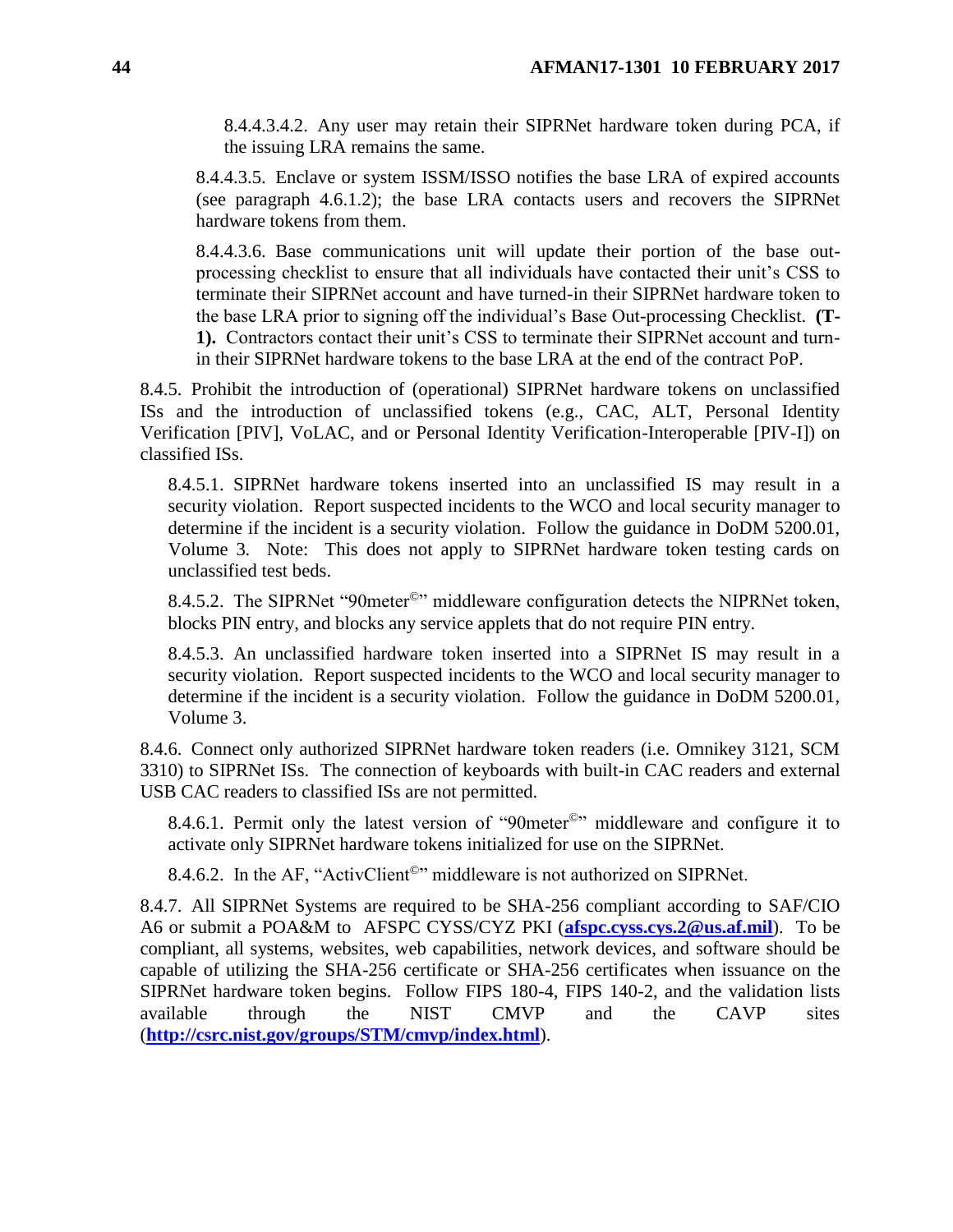**8.5. User or Administrator Password/PIN Management.** Passwords may be allowed only when the AF PKI SPO has evaluated the AF Information System and has validated that the use of PKI smart cards or other approved two factor authentication is not technologically feasible; contact AFSPC CYSS/CYZ PKI (**[afspc.cyss.cys.2@us.af.mil](mailto:afspc.cyss.cys.2@us.af.mil)**) for guidance. Specific procedural information for password/PIN management is located in MPTO 00-33B-5004. In addition to the AF-specific password guidance contained in the MPTO 00-33B-5004, configure IS password authentication IAW the applicable DISA Operating System STIGs. DISA STIG and/or USCYBERCOM TASKORD password requirements take precedence only if more restrictive than guidance in this publication.

8.5.1. Classify and protect passwords/PINs at the highest level of information processed on that system. As a minimum, safeguard passwords as FOUO. See DoDM 5200.01, Volume 1, for a detailed explanation of FOUO.

8.5.2. Classified passwords/PINs that are necessary for mission accomplishment (i.e., preestablished accounts for contingency or exercise) may be sealed in a properly marked envelope or annotated on a SF 700, *Security Container Information*, and stored in a GSAapproved container as specified in DoDM 5200.01, Volume 3.

8.5.3. Protect all passwords/PINs during transmission using FIPS-approved encryption IAW CJCSI 6510.01.

8.5.4. All passwords for AF ISs are required to comply with the following password management criteria.

8.5.4.1. To the extent capabilities permit, system mechanisms are implemented to enforce automatic expiration of passwords and to prevent password reuse, and processes are in place to validate that passwords are sufficiently strong to resist cracking and other attacks intended to discover a user's password. All factory set, default or standard-user IDs and passwords are removed or changed.

8.5.4.2. Authenticators are protected commensurate with the classification or sensitivity of the information accessed, they are not shared, and they are not embedded in access scripts or stored on function keys.

8.5.4.3. Passwords are encrypted both for storage and for transmission. Store passwords in an authentication system that minimizes their exposure to disclosure or unauthorized replacement. Encryption of electronically stored passwords and password files is required.

8.5.4.4. Service Account passwords have different requirements than user passwords; see paragraph 8.21.

8.5.4.5. Case sensitive, at least 15-character mix of two upper case letters, two lower case letters, two numbers, and two special characters. For password changes, change at least four characters when a new password is created.

8.5.4.6. The ISO ensures the establishment of procedures for manual or automatic password changes by users, administrators, and machine-to-machine interfaces; password changes occur at least every 60 days or more frequently as determined by the ISO, IAW CJCSI 6510.01.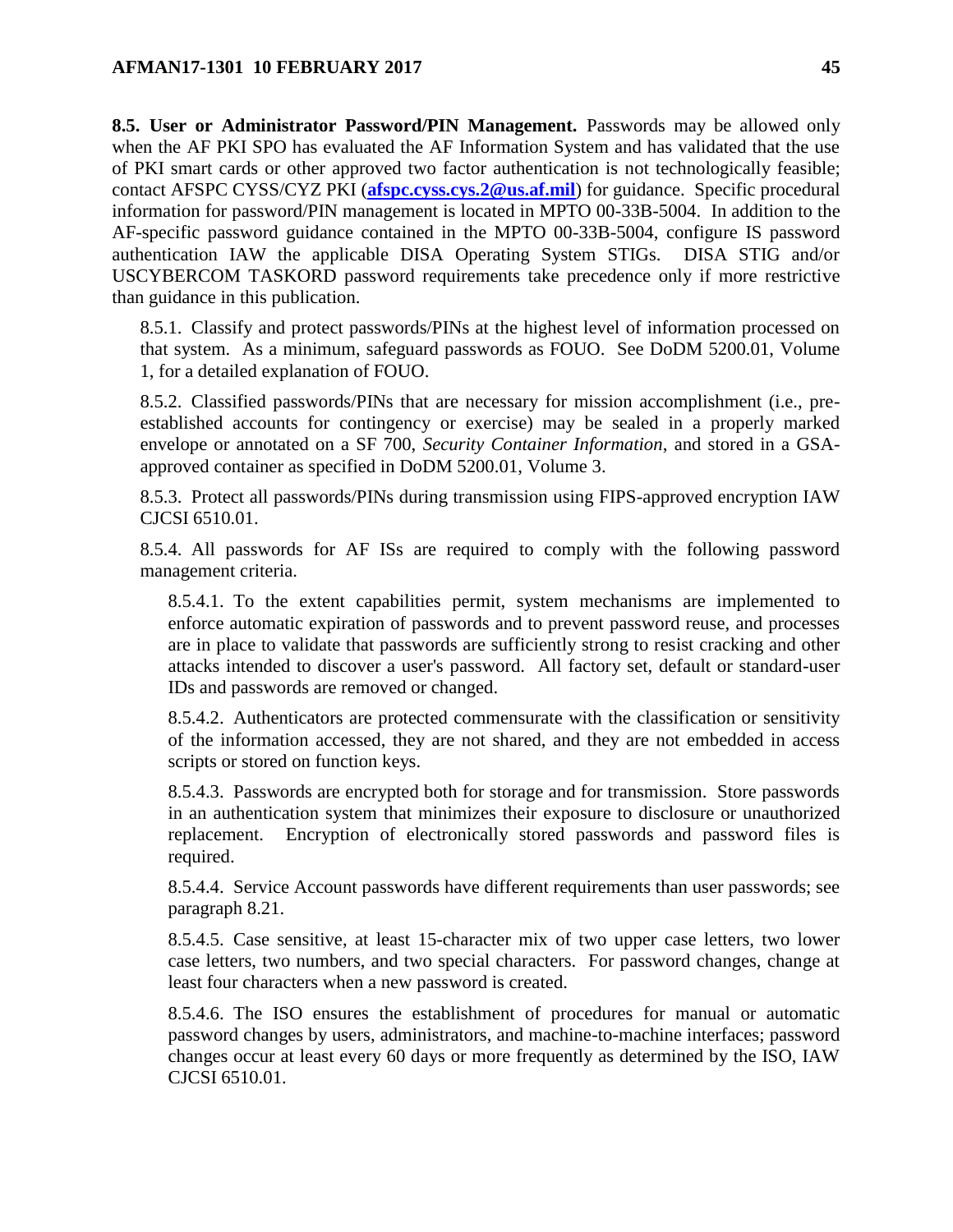8.5.5. For systems that are not joined to the Directory Services domain and require shared/group passwords, the system ISSM requests approval from the AO IAW CJCSI 6510.01. Implement system and physical auditing procedures to support non-repudiation and accountability. For more information on waiving DoD or AF PKI requirements, see paragraph 8.22.

8.5.5.1. Unauthorized sharing of passwords/PINs is a security incident IAW CJCSI 6510.01.

8.5.5.2. Incorporate electronic or paper tracking methods to account for user activity when using AO-approved shared passwords IAW CJCSI 6510.01.

8.5.6. In the event of a compromised password/PIN, the ISO and the ISSM ensures procedures are in place to implement immediate password/PIN change activities. A compromised PKI PIN warrants probable compromise of the associated certificates. See paragraph 8.16.

<span id="page-45-0"></span>**8.6. PIN Caching Setting** . All NIPRNet and SIPRNet DoD ISs and Directory Services domains and domain-joined computers are required to be configured for PIN caching, set to 10 minutes.

<span id="page-45-1"></span>**8.7. Organizational Electronic Mailbox** . Disable Directory Services objects that are associated with Organizational Mailboxes. Note: Organizational Mailboxes and Organizational Accounts are two different capabilities and are not related.

8.7.1. The Organizational Mailbox Manager should grant access from the actual Organizational Mailbox. The Organizational Mailbox Manager is the person whose name appears in Directory Services as the Manager of the Organizational Mailbox. Use IAO Express to add or change the Organizational Mailbox Manager in Directory Services/Exchange.

8.7.2. The sponsor appointed for the Organizational Mailbox manages the Encryption Certificate associated with the Organizational Mailbox. The Sponsor is the person who requests, issues, and manages the Encryption Certificate. The Organizational Mailbox Sponsor should follow the procedures for managing the Organizational Mailbox Encryption Certificate found on the AF PKI SPO website (**<https://afpki.lackland.af.mil/>**).

<span id="page-45-2"></span>**8.8. Organizational Accounts.** Organizational Accounts are Active Accounts that individuals use to logon using DoD-approved PKI and accesses the electronic mailbox associated with the Organizational Account (e.g., AFSPC/CC, AFSPC/CCC, AFSPC/CCF). Each individual should have a unique identifier that the system can authenticate and provide an audit trail. The Organizational Accounts are unique since a DoD approved hardware token is used to logon to the associated Directory Services account to access files or email.

8.8.1. In order for multiple users to access the same Organizational Account, each person should possess a unique DoD approved hardware token (e.g., ALT). More than one person cannot share a single DoD approved hardware token.

<span id="page-45-3"></span>**8.9. Group Accounts Utilizing PKI.** Group accounts (not to be confused with organizational accounts) are special case accounts where more than one person may access the same account using a DoD-approved PKI credential IAW DoDI 8520.02.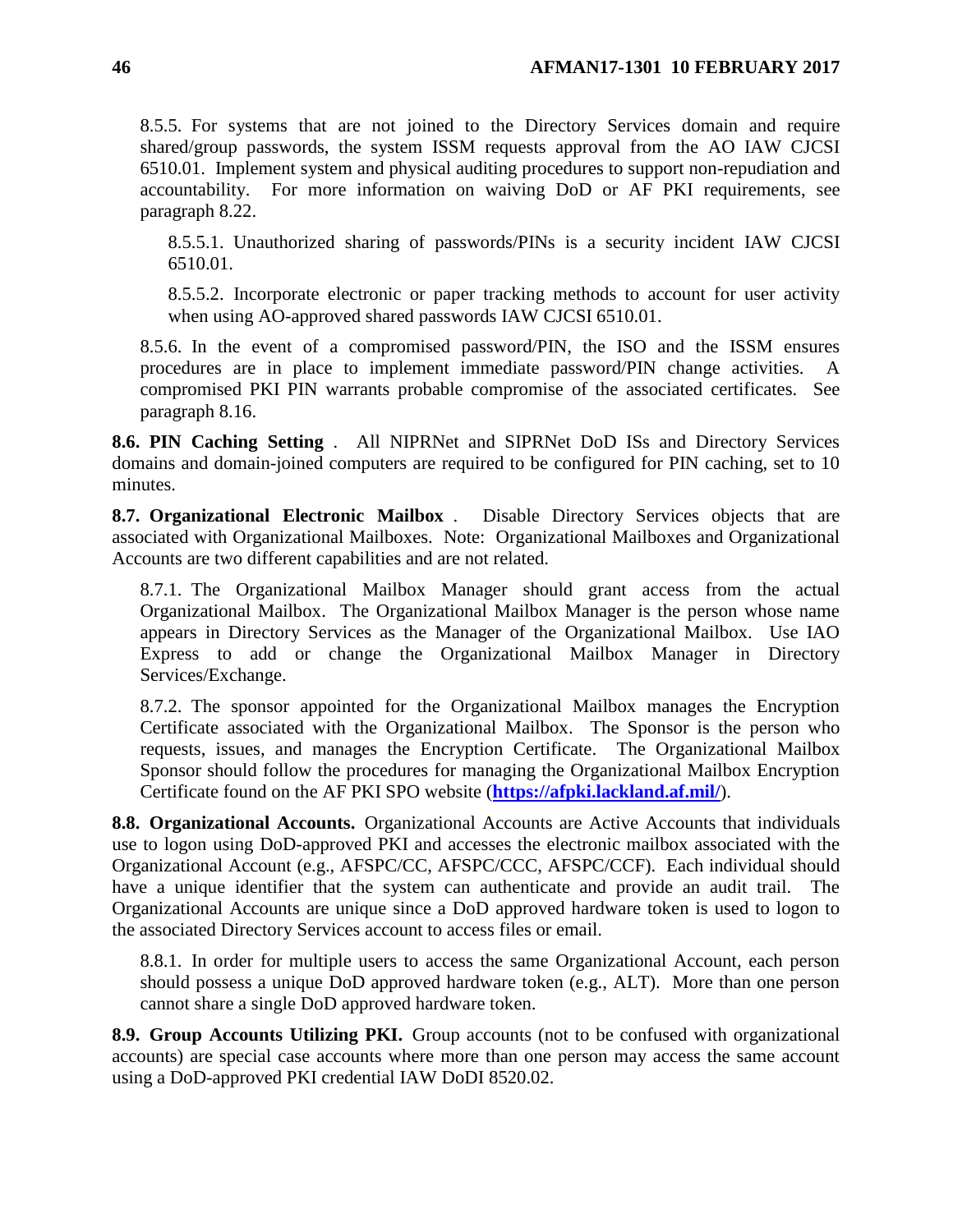8.9.1. The approval authority for group accounts is one of the applicable AOs; see boundary specific appointment appointment letters **[https://cs1.eis.af.mil/sites/SAFCIOA6/A6S/afcks/AFAAP/Lists/DAA\\_Program/AO\\_Publ](https://cs1.eis.af.mil/sites/SAFCIOA6/A6S/afcks/AFAAP/Lists/DAA_Program/AO_Public.aspx) [ic.aspx](https://cs1.eis.af.mil/sites/SAFCIOA6/A6S/afcks/AFAAP/Lists/DAA_Program/AO_Public.aspx)**.

8.9.1.1. For AFIN group accounts, the approval authority is the Enterprise AO. To begin the AFIN approval process, contact AFSPC CYSS/CYZ PKI (**[afspc.cyss.cys.2@us.af.mil](mailto:afspc.cyss.cys.2@us.af.mil)**) to determine if the appropriate solution is the use of a group account. AFSPC CYSS/CYZ PKI identifies the appropriate next step in the approval process.

8.9.1.2. For non-AFIN group accounts, the approval authority is the applicable AO for the specific boundary.

8.9.2. Authorized users request individual ALTs to access the group account; each token contains an individual identification certificate. See paragraph 8.3.2.

8.9.3. The ALT Sponsor maintains an inventory of token serial numbers and assigned users at all times.

8.9.4. Requests for group account ALTs should follow T.O. 31S5-4-7282-1.

<span id="page-46-0"></span>**8.10. External PKI.** To begin the approval process for External PKI as authorized by DoDI 8520.02, contact AFSPC CYSS/CYZ PKI (**[afspc.cyss.cys.2@us.af.mil](mailto:afspc.cyss.cys.2@us.af.mil)**). AFSPC CYSS/CYZ PKI identifies the appropriate next step in the approval process.

<span id="page-46-1"></span>**8.11. Enterprise Certificate Trust Governance.** Identity assurance must be applied to ensure strong identification and authentication, and to eliminate anonymity in DoD IS and PIT systems. DoD will public key-enable DoD ISs and implement a DoD-wide PKI solution that will be managed by the DoD PKI Program Management Office in accordance with DoDI 8520.02. The AF Certificate Trust baseline provides a white/black list of PKI Certificate Authorities (CAs) trust anchors (or roots) to secure AF systems from trusting unknown and/or untrusted issuing CAs. It includes a minimum number of roots required for the OS to operate and to support specific enterprise applications. The AF Certificate Trust Store Governance process exists to manage the baseline and provide a formal means to add and remove roots at the enterprise level.

8.11.1. If an AF IS user attempts to go to a website where the root CA has expired and is no longer being updated, a "Certificate Error" warning is displayed in the web browser.

8.11.1.1. For non-enterprise use (individual users), follow the procedures posted on the IACE.

8.11.1.2. For Enterprise use, the ISSM submits a request, on behalf of all users, to AFSPC CYSS/CYZ PKI (**[afspc.cyss.cys.2@us.af.mil](mailto:afspc.cyss.cys.2@us.af.mil)**) using the template found on the IACE.

<span id="page-46-2"></span>**8.12. Escrowed Certificates.** The CA provides automatic escrow of the email encryption key IAW *United States Department of Defense X.509 Certificate Policy*. Perform recovery of escrowed encryption keys according to the CA associated practice statements. Recovery of Escrowed Certificates is required to read encrypted emails that were received by the user using the previous certificates.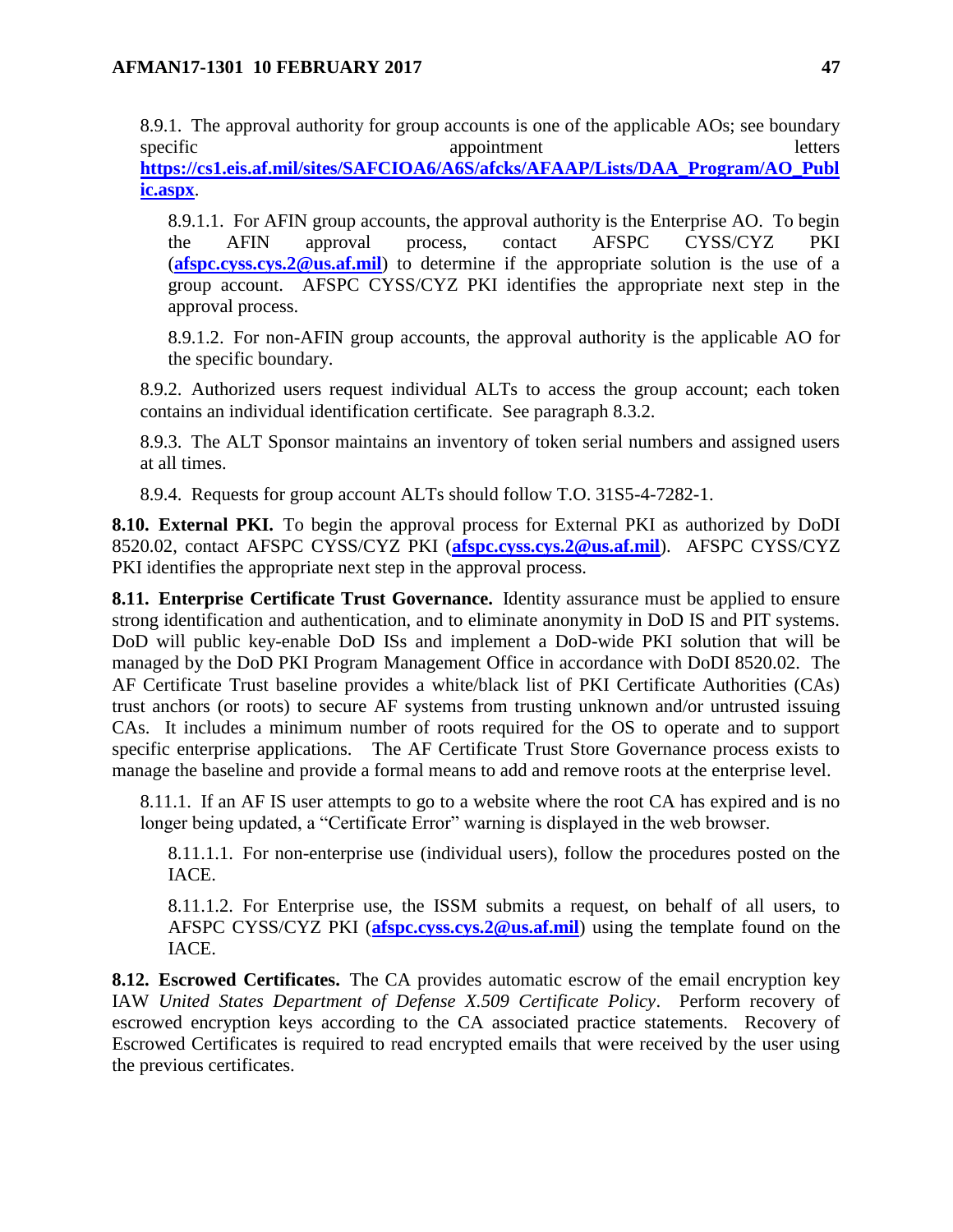8.12.1. Changing of employment roles (i.e. contractor-to-government civilian, military-tocontractor, etc.) may affect the users' need to know and requires the users to request manually the escrowed encryption certificate. For additional guidance, see the AF PKI SPO website (**<https://afpki.lackland.af.mil/>**).

<span id="page-47-0"></span>**8.13. Software Certificate Issuance and Control.** The AF follows the methods for approving PKI certificates as prescribed in the DoD PKI RA/LRA CPS and DoD RPS, supported by the DoD X.509 Certificate Policy. AF RAs have overall management responsibility for certificate issuance with LRA/TA as base level points of contact. The AF Enterprise AO is the approving authority for each use of software certificates. To begin the approval process, the system/enclave ISSM should contact AFSPC CYSS/CYZ PKI (**[afspc.cyss.cys.2@us.af.mil](mailto:afspc.cyss.cys.2@us.af.mil)**).

8.13.1. AF PKI RAs, LRAs, CA Managers, CA Operators, System Administrators, and CA Security Managers comply with the detailed policy and procedures as applicable; see **<https://afpki.lackland.af.mil/>**.

8.13.2. Upon approval from the AO, the ISSM annotates the use in the authorization package (security control CM-6).

8.13.3. ISSMs ensure all devices are configured with an approved token reader or have AF Enterprise AO-approval to use software certificates IAW the DISA *Commercial Mobile Device (CMD) Policy* STIG. Identification, digital signature, and encryption software certificates are required for CMDs and have a designated sponsor appointed in writing; contact AFSPC CYSS/CYZ PKI (**[afspc.cyss.cys.2@us.af.mil](mailto:afspc.cyss.cys.2@us.af.mil)**). The AF Registration Authority (RA) or LRA, as appropriate, maintains a file of requirement validation documentation.**.** For organizational email mailboxes on CMDs, follow the appropriate DISA STIG. For additional guidance, see the AF PKI SPO website (**<https://afpki.lackland.af.mil/>**).

8.13.3.1. For organizations working to comply with the mandate to use CAC readers and requiring the use of software certificates on enterprise activated CMDs, submit a POA&M and the token reader exceptions to the AF PKI for review and recommendation to the AF Enterprise AO.

8.13.3.2. Once approved by AF Enterprise AO, use PKI software certificates for the minimum time necessary to comply with the token reader requirement. The ISSM adds the approval to the system/enclave authorization package; approval may be a memorandum, letter, or included in the SSP.

8.13.3.3. Organizations update user training materials and annotate certificate usage in block 12 of the AF Form 4433.

8.13.4. DoD PKI certificates and associated private keys are stored in a *Public-Key Cryptography Standards (PKCS)* #12 file on a removal storage medium. Do not leave PKCS#12 files in on-line file systems and are properly installed into the cryptographic module on an IS for use.

8.13.5. Do not share personal software certificate passwords; protect the media containing private keys from unauthorized access at all times IAW paragraph 8.5.

8.13.6. The Network Operations Squadrons (NOS) verify removal of software certificate installation files (.p12 or .pfx) from hard drives and other online storage devices weekly.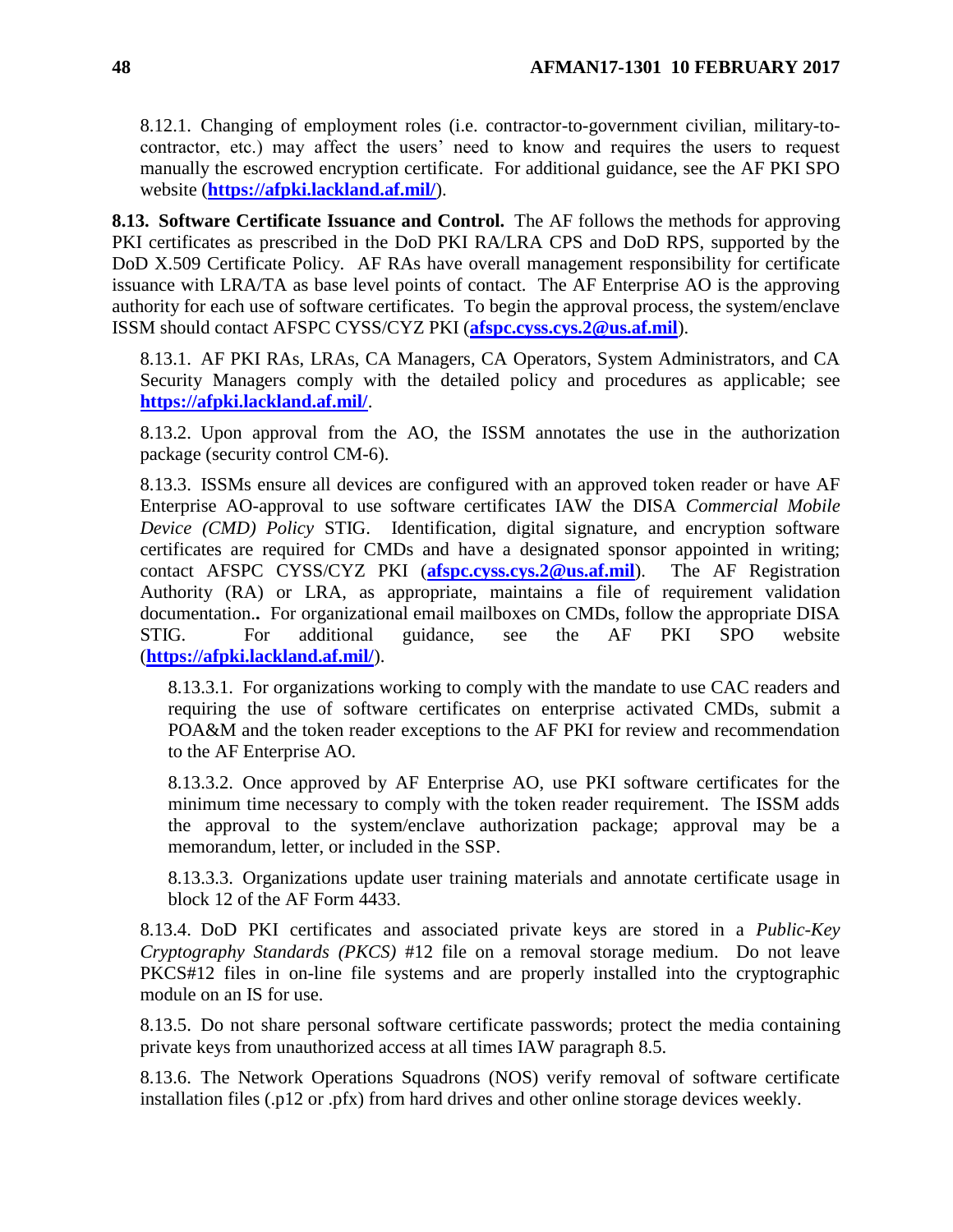8.13.6.1. Removal of software certificate files does not prevent usage of software certificates for web servers, group, or role-based functions. The process only requires removal of the ".p12" or ".pfx" transportable file object that contains the private key corresponding to the DoD trusted certificate from online accessibility after installation. **NOTE:** Some applications create files with extensions of ".p12" or ".pfx" that are NOT certificate installation files. Removal of non-certificate installation files from systems is not required.

<span id="page-48-0"></span>**8.14. LRA Guidance.** LRAs perform some aspects of certificate issuance and management at the local level. Designated LRAs have certificate issuance authority for the entire installation, including Tenant organizations and GSUs supported by the installation. Training, appointment, and eligibility information is available on the AF PKI SPO website at **[https://afpki.lackland.af.mil](https://afpki.lackland.af.mil/)**. AF MAJCOMS/Bases/Sites and AF supported COCOMS can establish and maintain AF LRAs who are designated IAW procedures outlined in the CPS and RPS, meeting needs of all base, site, and tenant organizations. Designated LRAs will attend a DISA approved AF LRA training course after the AF RA Office has vetted and approved the submission package. Detailed procedures for submitting LRA packages are available at **<https://afpki.lackland.af.mil/html/>**.

<span id="page-48-1"></span>**8.15. CMD Hardware Token Readers.** ISSMs ensure all devices are configured with an approved token readers and/or an AO-approved process for installation of PKI software certificates IAW the DISA *Mobile Policy* SRG. See paragraph 8.5 for password requirements for devices not capable of supporting PKI and the DISA Mobility STIGs/SRGs for guidance setting up token readers.

<span id="page-48-2"></span>**8.16. Key Compromise.** The ISSO immediately notifies the supporting TA, LRA, or the AF RA (**[afpki.registration@us.af.mil](mailto:afpki.registration@us.af.mil)**) directly by encrypted email if an AF PKI certificate holder (software certificate or token) suspects a compromise of the holder's private key.

8.16.1. Certificate revocation is necessary to terminate a certificate's use before its normal expiration date. Examples of reasons for revocations include private key compromise (e.g., lost or stolen token), loss of trust in a user, changes in a user's legal name, or departure from the DoD. The AF RA revokes certificates suspected of key compromise within 24 hours or the next duty day (whichever is first) after notification.

8.16.1.1. Revoke all other certificates (e.g., encryption and digital signature) on the token if there is a revocation of a user's ID certificate.

8.16.1.2. Enter the revoked certificates into a DoD Certificate Revocation List (CRL). All applications (i.e., websites, etc.) should check validity (e.g., the trust path, expiration, and revocation status) of the presented certificate prior to allowing access based on PKI authentication.

<span id="page-48-3"></span>**8.17. Server Certificates.** The AF RA is the approving authority for the issuance of Medium-Assurance DoD PKI or NSS (SIPRNet) server certificates based on validation of the certificate used to digitally sign the email submitting the certificate request form (AF RA Form 2842-2). The certificate request form and specific instructions to obtain and load DoD server certificates are available on the AF PKI SPO website (**<https://afpki.lackland.af.mil/>**).

8.17.1. Reissue a server certificate when the fully qualified domain name (FQDN) for the server changes or after three years.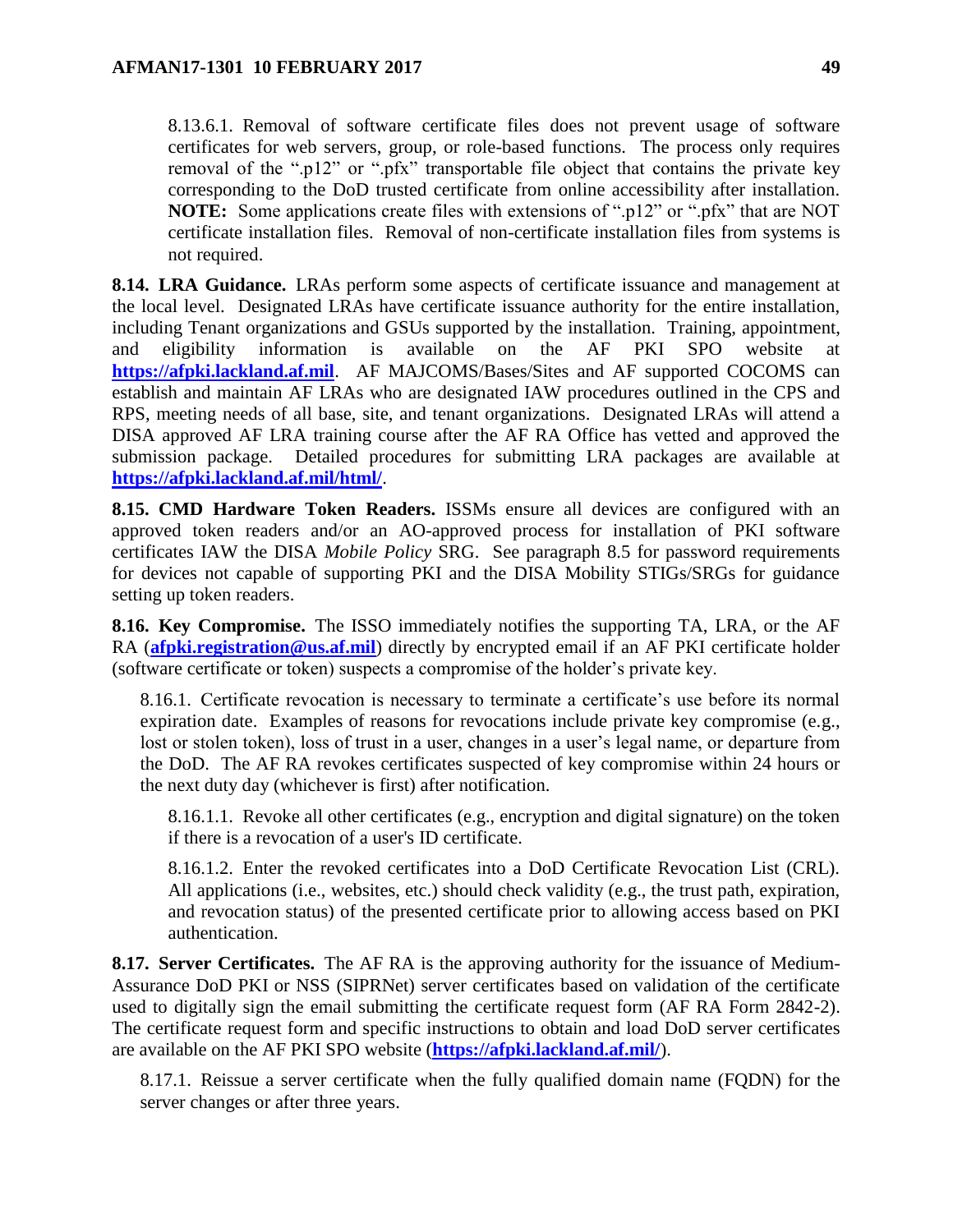8.17.2. All AF Web servers are issued a DoD X.509 PKI Server certificate and have 128/256-bit encryption; enable the certificate at all times IAW DoDI 8520.02.

<span id="page-49-0"></span>**8.18. Code Signing and Mobile Code Certificates.** Code signing and mobile code certificates are specially formatted certificates used for digitally signing executable program code in any number of languages or formats.

8.18.1. The sponsor is required to submit the request for code signing and mobile code certificates to the Code Signing Attribute Authority (CSAA), AFSPC CYSS/CYZ PKI (**[afspc.cyss.cys.2@us.af.mil](mailto:afspc.cyss.cys.2@us.af.mil)**), to begin the process for issuance on a hardware token by the AF RA/AF PKI SPO. The sponsor coordinates with the ISSM for inclusion into the security authorization package. For additional guidance, see the *Air Force Developer's Guide for Obtaining DoD Code Signing Certificates* at the AF PKI SPO website (**<https://afpki.lackland.af.mil/>**).

8.18.1.1. Designate individuals authorized to receive code-signing certificates; ensure that such designations are kept to a minimum consistent with operational requirements.

8.18.1.2. Upon approval from the AF Enterprise AO, the ISSM annotates compliance in the enclave/system authorization package that code signing and/or mobile code certificates are being used SC18 and CM-5/SA-10/SI-7).

<span id="page-49-1"></span>**8.19. Certificate Reissuance Prior to Expiration.** Certificate Sponsors (owners) needing continued PKI services ensures reissuance of their certificates no earlier than 60 days prior to the certificate expiration date in order to prevent disruption in service.

<span id="page-49-2"></span>**8.20. Network Authentication.** Enable all unclassified networks to use hardware tokens, DoD PKI certificate-based authentication, and set authorized user accounts to require SCL by selecting, "Smart card is required for Interactive Logon," in Windows Directory Services environments. Obtain exceptions to this policy from the AF Enterprise AO via AFSPC CYSS/CYZ PKI, (**[afspc.cyss.cys.2@us.af.mil](mailto:afspc.cyss.cys.2@us.af.mil)**).

<span id="page-49-3"></span>**8.21. Directory Services Service Accounts.** Service accounts for Directory Services Service Accounts-joined servers (e.g., AREA52 or SIPRNet legacy domain) are required to comply with the mandate for all Directory Services Service Accounts to use SCL. Follow the password complexity requirements listed in paragraph 8.5.4.

8.21.1. Interactive logon is not allowed for any Directory Services Service Account; the use of smart cards for logon is not possible. Therefore, a SCL exemption can be granted for Use Cases that meet the SCL exemption guidance; the base enclave ISSM should contact AFSPC CYSS/CYZ PKI (**[afspc.cyss.cys.2@us.af.mil](mailto:afspc.cyss.cys.2@us.af.mil)**) for more information.

8.21.2. Approve service accounts through the Change Request process IAW MPTO 00-33A-1100, *AFNet Operational Change Management Process*. Comply with MPTO 00-33D-2001 and populate the required Directory Services attributes. The ISSM documents service account approval in the security authorization package.

8.21.3. The ISSM ensures the Service Account passwords are changed as required and documents compliance in the security authorization package.

<span id="page-49-4"></span>**8.22. PKI Waivers.** Technical solutions should be evaluated before pursuing a waiver. Coordinate and submit all PKI waiver requests to AFSPC CYSS/CYZ PKI (**[afspc.cyss.cys.2@us.af.mil](mailto:afspc.cyss.cys.2@us.af.mil)**). See DoDI 8520.02 for PKI waiver guidance.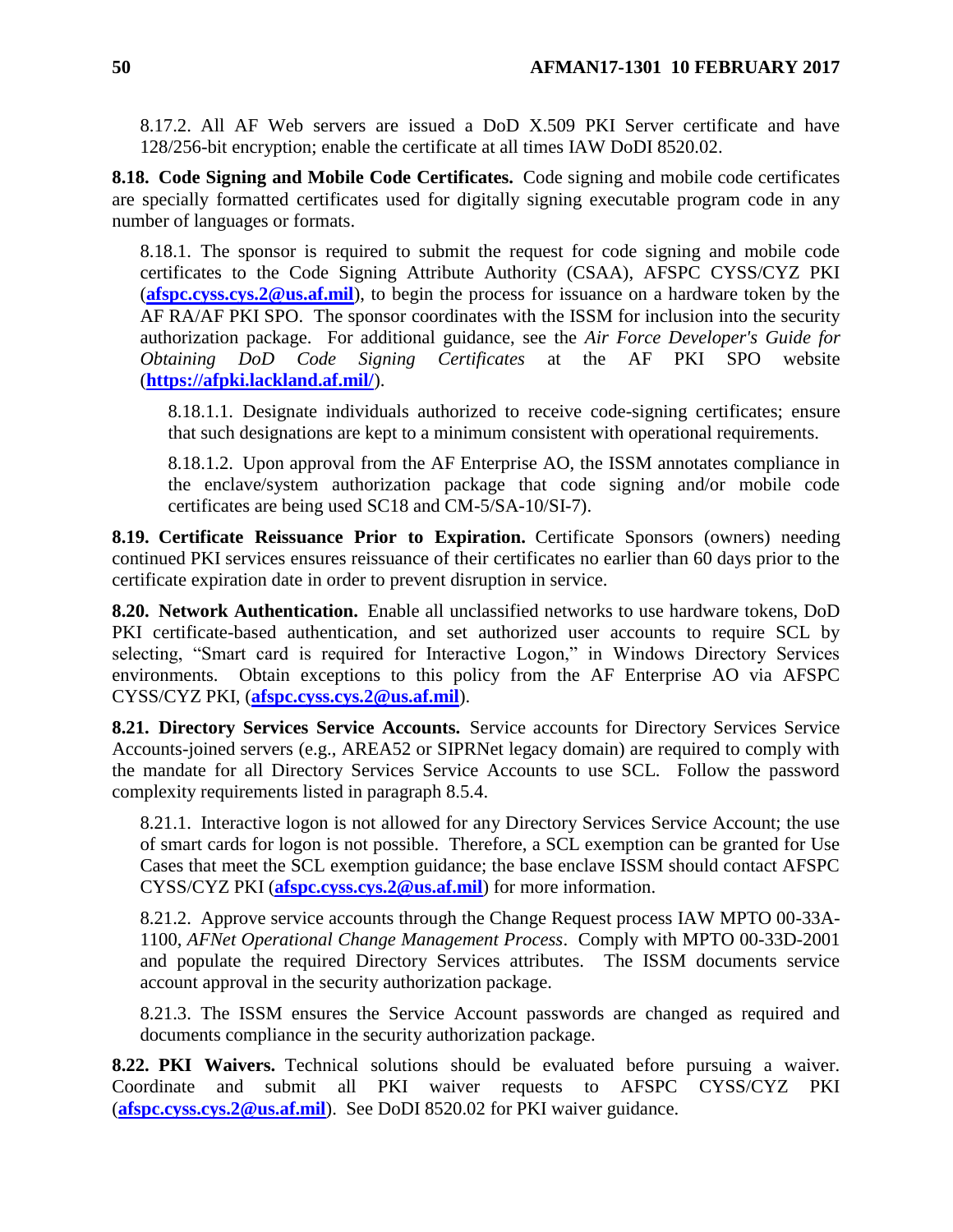8.22.1. If AFSPC CYSS/CYZ PKI determines that a waiver is required, the ISO submits a waiver package (Authorization to Operate [ATO], DSAWG briefing package, topology diagram, and POA&M) through the system/enclave ISSM to AFSPC CYSS/CYZ PKI (**[afspc.cyss.cys.2@us.af.mil](mailto:afspc.cyss.cys.2@us.af.mil)**).

<span id="page-50-0"></span>**8.23. PKI LRA Assessments.** LRAs perform annual self assessements using the *AF LRA PKI Self Assessment Checklist* (**[https://afpki.lackland.af.mil/html/lra\\_trg.cfm](https://afpki.lackland.af.mil/html/lra_trg.cfm)**) and submit assessment results to the RAs.

<span id="page-50-1"></span>**8.24. Biometric Management.** Biometrics should be fully integrated to conduct the AF mission in support of joint military operations IAW DoDD 8521.01E, *DoD Biometrics.* Configure biometric programs IAW the DISA *Biometric Security Checklist for the Access Control STIG*.

8.24.1. At the discretion of the installation commander, the collection and use of biometrics may occur at any time when a person requests or requires access to systems, facilities, and networks under the responsibility of the AF or according to host nation and Status of Forces Agreement (SOFA) agreements.

8.24.1.1. When used, biometrics are collected, matched, transmitted, stored, shared, archived, and received IAW AFI 33-332.

8.24.1.2. All biometrics data and associated information collected as a result of DoD operations or activities should be maintained or controlled by the DoD, unless otherwise specified by Defense Forensics and Biometrics Agency (DFBA) for DoD Biometrics at a later date.

8.24.2. All biometrics activities are coordinated via the sponsoring AF functional organization through the DFBA at **<http://www.biometrics.dod.mil/>** and approved by DoD Biometrics Executive Committee (EXCOM) before acquisition.

> WILLIAM J. BENDER, Lt Gen, USAF Chief of Information Dominance and Chief Information Officer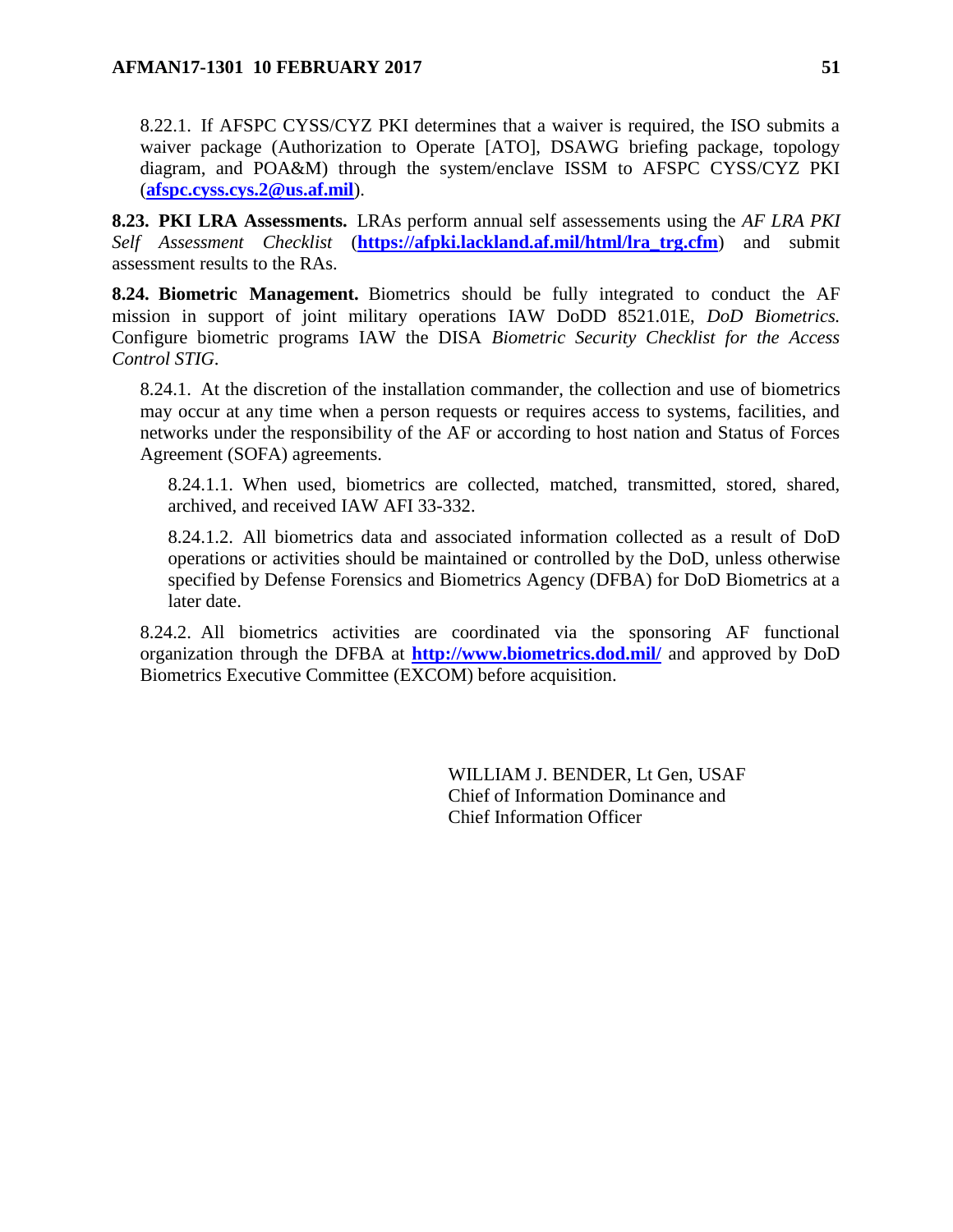### **Attachment 1**

## **GLOSSARY OF REFERENCES AND SUPPORTING INFORMATION**

### <span id="page-51-0"></span>*References*

Title 5 United States Code (U.S.C.), § 552a*, Privacy Act,* updated December 19, 2014

Title 8 Code of Federal Regulations (CFR), *Aliens and Nationality,* January 1, 2016

Title 10, U.S.C., § 2533a, *Requirement to Buy Certain Articles from American Sources; Exceptions*, January 2, 2013

Public Law 109-364, *Title V*, Section 561, *Military Personnel Policy*, October 17, 2006

Public Law 113-283, *Federal Information Security Modernization Act of 2014*, December 18, 2014

Federal Acquisition Regulation (FAR) Subpart 25.1*, Buy American – Supplies*, *25.103 Exceptions*, June 15, 2016

Defense Federal Acquisition Regulation Supplement (DFARS) Part 225 – *Foreign Acquisition*, *Subpart 225.1, Buy American – Supplies, 225.103 Exceptions*, June 30, 2016

CNSSI No. 1300, *National Security Systems Public Key Infrastructure X.509 Certificate Policy Under CNSS Policy No. 25,* December 2014

CNSSI 4009, *Committee on National Security Systems (CNSS) Glossary*, April 6, 2015

CNSSP No. 11, *Acquisition of Information Assurance (IA) and IA-Enabled Information Technology (IT) Products*, June 10, 2013

CNSSP No. 15, *National Information Assurance Policy on the Use of Public Standards for the Secure Sharing of Information Among National Security Systems,* October 1, 2012

National Security Telecommunications and Information Systems Security Policy (NSTISSP) No. 200, *National Policy on Controlled Access Protection*, July 15, 1987

National Institute of Standards and Technology (NIST) Special Publication (SP) 800-30, Revision 1, *Guide for Risk Assessments*, September 2012

NIST SP 800-46, Revision 1, *Guide to Enterprise Telework and Remote Access Security,* June 2009

NIST SP 800-53, Revision 4, *Security and Privacy Controls for Federal Information Systems and Organizations*, April 2013; Includes updates as of January 22, 2015

NIST SP 800-53A, Revision 4, *Assessing Security and Privacy Controls in Federal Information Systems and Organizations, Building Effective Security Assessment Plans*, December 2014; Includes updates as of December 18, 2014

NIST SP 800-88 Revision 1, *Guidelines for Media Sanitization,* December, 2014

NIST Federal Information Processing Standards (FIPS) 140-2, *Security Requirements for Cryptographic Modules*, May 2001; Includes updates as of December 3, 2002

NIST FIPS 180-4, *Secure Hash Standard (SHS),* August 2015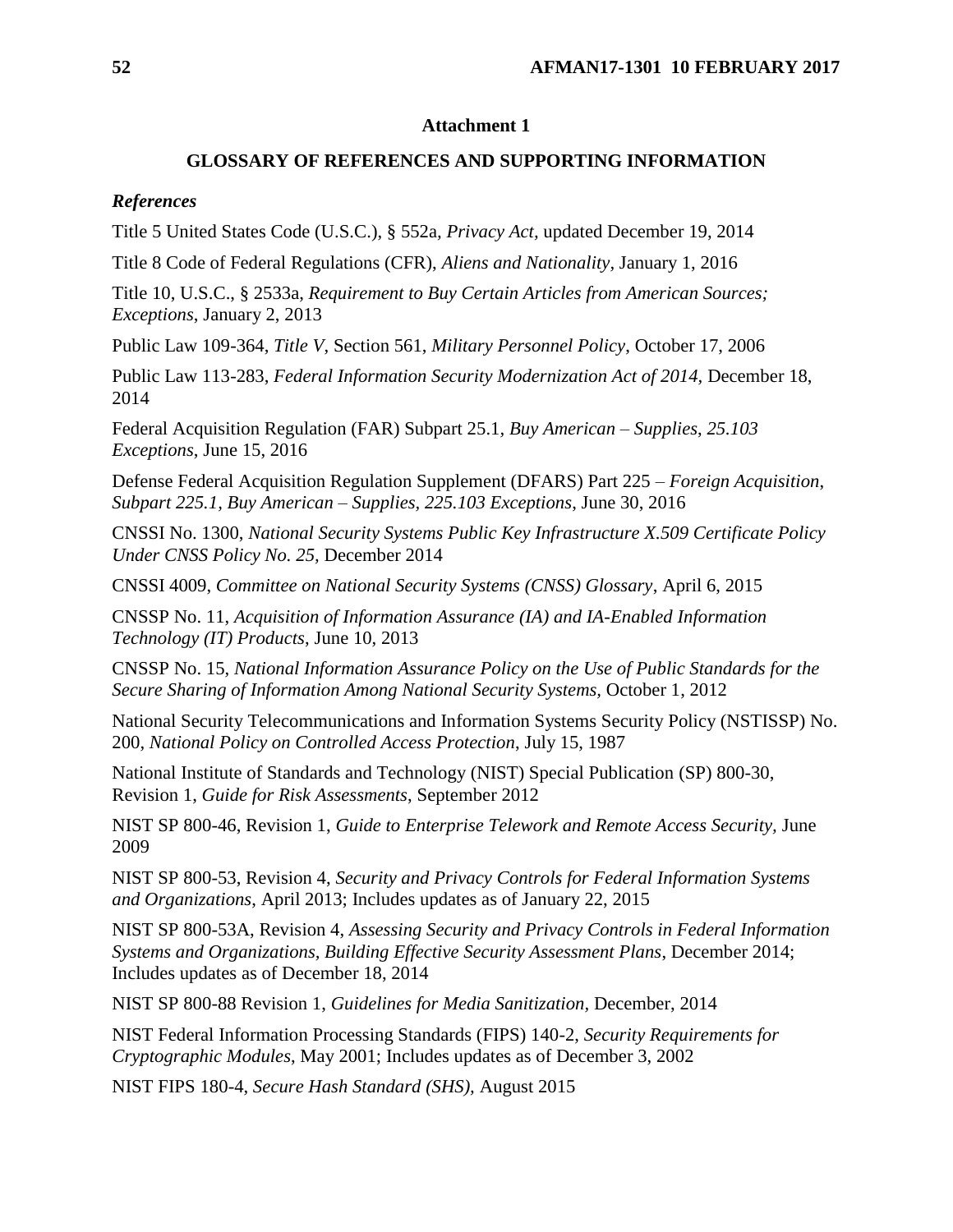### **AFMAN17-1301 10 FEBRUARY 2017 53**

NIST FIPS 197*, Advanced Encryption Standard (AES),* November 2001

NSA/CSS Policy Manual 9-12, *NSA/CSS Storage Device Sanitization Manual,* December 15, 2014

NSA MIT-005FS-2014, *Mitigations for Spillage of Classified Information onto Unclassified Mobile Devices (FOUO)*, August 2014

NIAP, *Mobile Device Fundamentals Protection Profile*, June 10, 2016

Intelligence Community Directive 503, *Intelligence Community Information Technology Systems Security Risk Management, Certification and Accreditation,* September 15, 2008; *Technical Amendment*, July 21, 2015

CJCSI 6211.02, *Defense Information System Network (DISN): Policy and Responsibilities,* January 24, 2012

CJCSI 6510.01, *Information Assurance (IA) and Support to Computer Network Defense (CND),* February 9, 2011

Joint Publication 1-02, *Department of Defense Dictionary of Military and Associated Terms*, 8 November 2010; As Amended Through February 15, 2016

*National Security Systems Public Key Infrastructure, Department of Defense Registration Practice Statement, Version 8*, December 19, 2014

DoD Policy Memorandum, *Mobile Code Technologies Risk Category List Update,* March 14, 2011

*DoD Secure Hash Algorithm-256 Transition Plan,* June 11, 2013

DoD 5200.2-R, *Personnel Security Program,* January 1987, Administrative Reissuance Incorporating Through Change 3, February 23, 1996

DoD 5220.22-M, *National Industrial Security Program Operating Manual (NISPOM),* February 28, 2006; Incorporating Change 2, May 18, 2016

DoD 5400.11-R, *Department of Defense Privacy Program,* May 14, 2007

DoD 8570.01-M, *IA Workforce Improvement Program*, December 19, 2005; Incorporating Change 4, November 10, 2015

DoDD 5230.11, *Disclosure of Classified Military Information to Foreign Governments and International Organizations,* June 16, 1992

DoDD 5230.20, *Visits and Assignments of Foreign Nationals,* June 22, 2005

DoDD 5230.25, *Withholding of Unclassified Technical Data from Public Disclosure*, November 6, 1984; Incorporating Change 1, August 18, 1995

DoDD 5400.7, *DoD Freedom of Information Act (FOIA) Program*, January 2, 2008

DoDD 5400.11, *DoD Privacy Program*, October 29, 2014

DoDD 8100.02, *Use of Commercial Wireless Devices, Services, and Technologies in the Department of Defense (DoD) Global Information Grid (GIG),* April 14, 2004

DoDD 8140.01, *Cyberspace Workforce Management,* August 11, 2015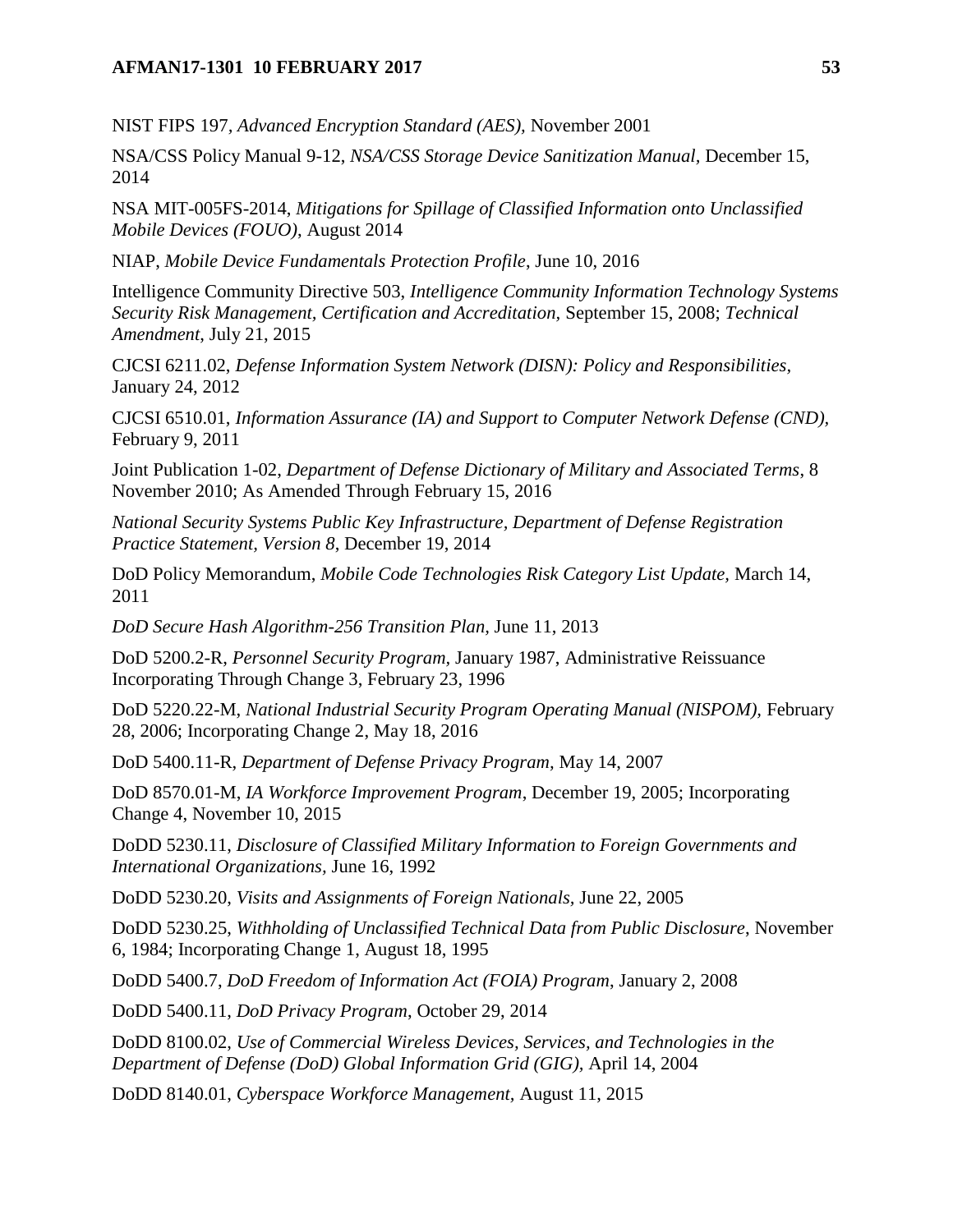DoDD 8521.01E, *DoD Biometrics,* January 13, 2016

DoDI 1035.01, *Telework Policy,* April 4, 2012

DoDI 1100.21, *Voluntary Services in the Department of Defense,* March 11, 2002; Incorporating Change 1, December 26, 2002

DoDI 4161.02, *Accountability and Management of Government Contract Property,* April 27, 2012

DoDI 6025.22, *Assistive Technology (AT) for Wounded, Ill, and Injured Service Members*, January 30, 2015

DoDI 8100.04, *DoD Unified Capabilities (UC)*, December 9, 2010

DoDI 8500.01, *Cybersecurity*, March 14, 2014

DoDI 8510.01, *Risk Management Framework (RMF) for DoD Information Technology (IT)*, March 12, 2014; Incorporating Change 1, May 24, 2016

DoDI 8520.02, *Public Key Infrastructure (PKI) and Public Key (PK) Enabling,* May 24, 2011

DoDI 8520.03, *Identity Authentication for Information Systems,* May 13, 2011

DoDM 1000.13, Volume 1, *DoD Identification (ID) Cards: ID Card Life-Cycle,* January 23, 2014

DoDM 4160.21, Volume 2, *Defense Materiel Disposition Manual: Property Disposal and Reclamation*, October 22, 2015

DoDM 4160.21, Volume 4, *Defense Materiel Disposition Manual: Instructions for Hazardous Property and Other Special Processing Materiel*, October 22, 2015

DoDM 5200.01, Volume 1, *DoD Information Security Program: Overview, Classification, and Declassification, February 24, 2012*

DoDM 5200.01, Volume 2, *DoD Information Security Program: Marking of Classified Information*, February 24, 2012; Incorporating Change 2, March 19, 2013

DoDM 5200.01, Volume 3, *DoD Information Security Program: Protection of Classified Information*, February 24, 2012; Incorporating Change 2, March 19, 2013

DoDM 5200.01, Volume 4, *DoD Information Security Program: Controlled Unclassified Information (CUI)*, February 24, 2012

*United States Department of Defense X.509 Certificate Policy Version 10.5,* January 23, 2013

DoD Administration Instruction (AI) 117, *Telework Program*, March 31, 2015

USCYBERCOM CTO 07-015, *Public Key Infrastructure (PKI) Implementation, Phase 2,*  December 11, 2007

USCYBERCOM CTO 08-001, *Encryption of Sensitive Unclassified Data at Rest (DAR) on Mobile Computing Devices and Removable Storage Media Used Within the Department of Defense (DoD),* January 8, 2008

USCYBERCOM TASKORD J3-12-0863, FRAGO 2, FOUO Title (U), July 1, 2013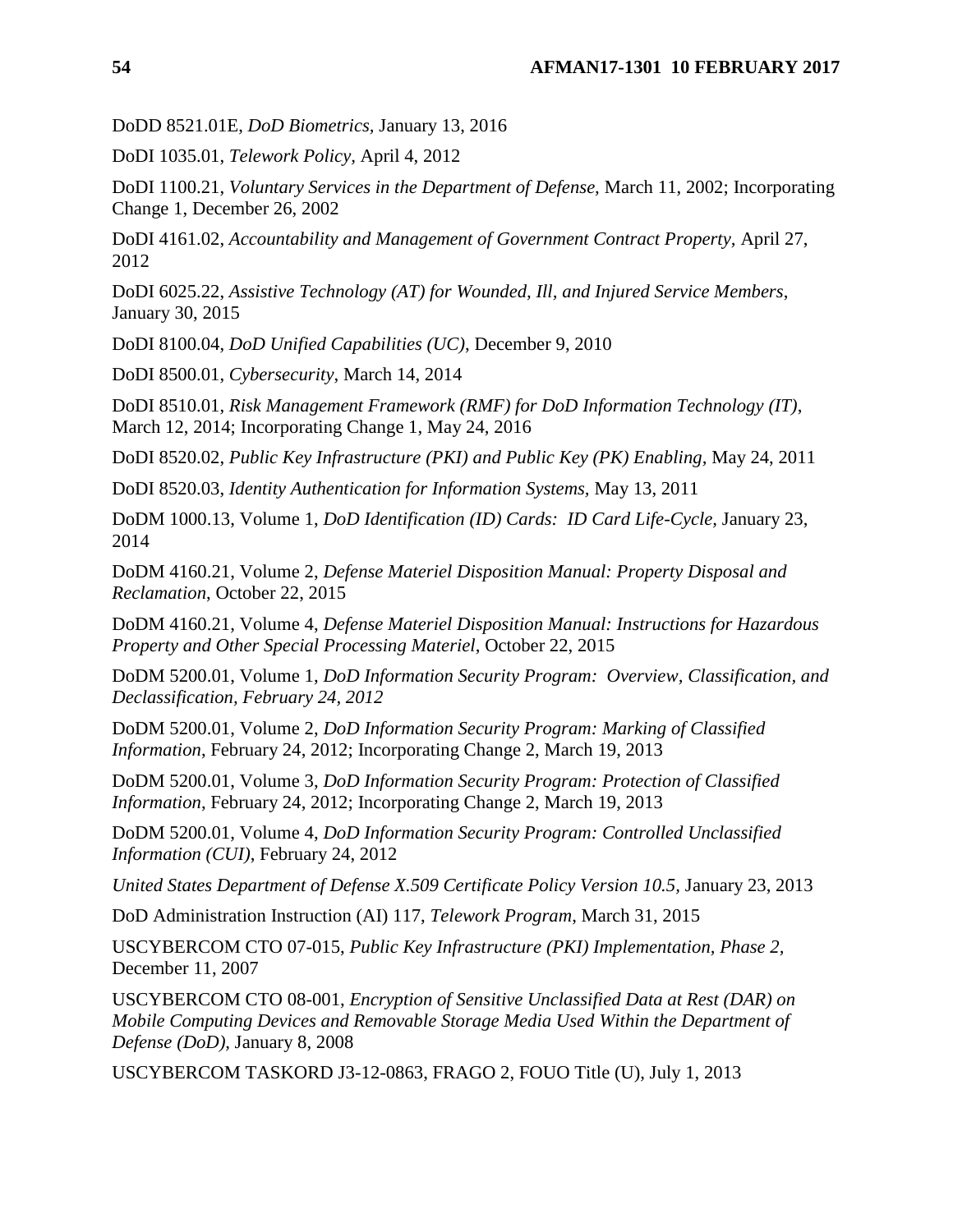#### **AFMAN17-1301 10 FEBRUARY 2017 55**

USCYBERCOM TASKORD 2015-0102, *Implementation and Reporting of DoD Public Key Infrastructure (PKI) System Administrator and Privileged User Authentication,* July 6, 2015

AFPD 17-1*, Information Dominance Governance and Management,* April 12, 2016

AFI 10-712, *Cyberspace Defense Analysis (CDA) Operations and Notice and Consent Process,* December 17, 2015

AFI 16-107, *Military Personnel Exchange Program (MPEP),* February 2, 2006

AFI 16-201, *Air Force Foreign Disclosure and Technology Transfer Program,* June 2, 2015

AFI 16-701, *Management, Administration and Oversite of Special Access Programs, February* 18, 2014

AFI 16-1404, *Air Force Information Security Program,* May 29, 2015

AFI 17-100, *Air Force Information Technology (IT) Service Management,* September 16, 2014

AFI 17-101, *Risk Management Framework (RMF) for Air Force Information Technology*, February 2, 2017

AFI 17-130, *Air Force Cybersecurity Program Management,* August 31, 2015

AFI 17-210, *Radio Management,* May 26, 2016

AFI 31-101, *Integrated Defense*, October 8, 2009; Incorporating Change 3, February 3, 2016

AFI 31-501, *Personnel Security Program Management,* January 27, 2005; Incorporating Change 2, November 29, 2012

AFI 33-332, *Air Force Privacy and Civil Liberties Program*, January 12, 2015

AFI 33-360, *Publications and Forms Management*, December 1, 2015

AFI 33-393, *Electronic and Information Technology Accessible to Individuals with Disabilities Section 508*, April 10, 2013; Incorporating Change 2, June 3, 2016

AFI 36-816, *Civilian Telework Program*, November 13, 2013

AFI 36-3026\_IP, Volume 1, *Identification Cards for Members of the Uniformed Services, Their Eligible Family Members, and Other Eligible Personnel,* June 17, 2009

AFI 63-101/20-101, *Integrated Life Cycle Management,* March 7, 2013; Incorporating Change 3, February 23, 2015

AFI 90-201, *The Air Force Inspection System,* April 21, 2015; Incorporating Change 1, February 11, 2016

AFMAN 17-1201*, User Responsibilities and Guidance for Information Systems,* June 1, 2012

AFMAN 17-1202, *Collaboration Services and Voice Systems Management,* September 6, 2012

AFMAN 17-1203*, Information Technology (IT) Asset Management (ITAM),* March 19, 2014; Incorporating Change 1, August 28, 2014

AFMAN 17-1302*, Communications Security (COMSEC) Operations, (U//FOUO),* September 3, 2014; Incorporating Change 1, June 4, 2015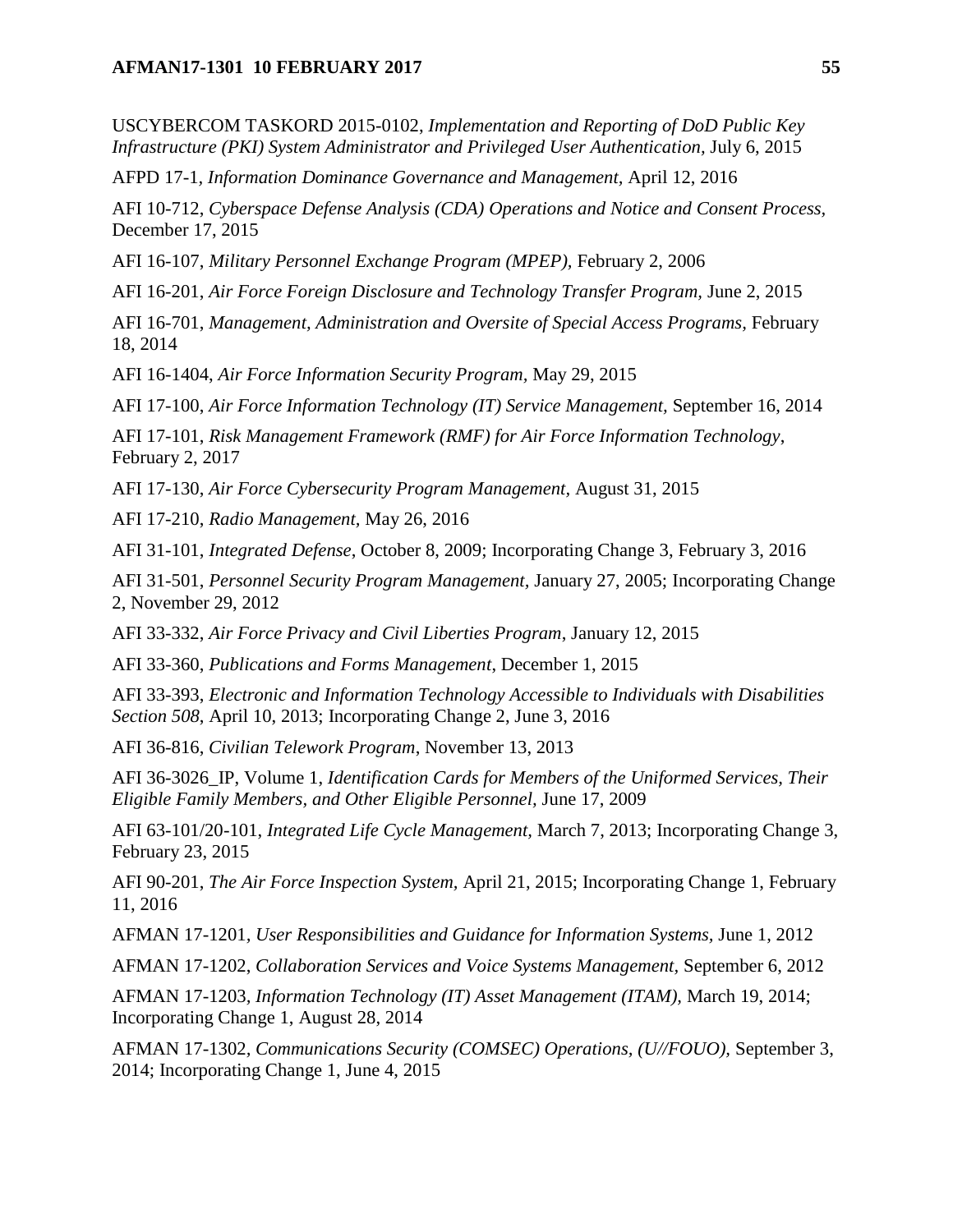AFMAN 17-1303, *Cybersecurity Workforce Improvement Program*, March 20, 2015; Incorporating Change 1, May 26, 2016

DoD 5400.7-R\_AFMAN 33-302, *Freedom of Information Act Program,* October 21, 2010; Incorporating Through Change 3, May 16, 2016

AFMAN 33-363, *Management of Records*, March 1, 2008; Incorporating Change 2, June 9, 2016

AFSPC/A6, *AF DAA Combined Implementation Guidance for USCYBERCOM CTO 10-084 and 10-133 Memorandum*, December 16, 2013

AFSPC/A6 Memorandum, *Guidance for Manual Data Transfers Across Security Domains*, January 10, 2012

Air Force Systems Security Instruction (AFSSI) 7700, *Emission Security*, October 24, 2007; Incorporating Change 1, April 14, 2009

MPTO 00-33A-1100, *AFNet Operational Change Management Process*, December 2, 2014

MPTO 00-33A-1202, *Air Force Network Account Management*, March 18, 2014

MPTO 00-33A-1301, *Foreign National NIPRNet Access Core Services,* April 4, 2016

MPTO 00-33B-5004, *Access Control for Information Systems*, July 23, 2015

MPTO 00-33B-5006, *End Point Security for Information Systems,* December, 19, 2012

MTPO 00-33B-5008, *Remanence Security for Information Systems,* December 19, 2012

MPTO 00-33D-2001, Active *Directory Naming Conventions*, April 17, 2015

MTO 2013-077-002C, FOUO Title (U), FOUO Date (U)

MTO 2014-295-001, FOUO Title (U), FOUO Date (U)

T.O. 31S5-4-7255-8-1, *Configuration and Operations Guide for Air Force Certificate-Based Smart Card Logon / Next Generation Using Personal Identity Verification (PIV) Certificate*, August 13, 2012

T.O. 31S5-4-7256-8-1, *Configuration and Operations Guide for Air Force Certificate-Based Smart Card Logon / Next Generation Using Alternate Security Identification (ALTSECID)*, December 13, 2011

T.O. 31S5-4-7282-1, *Alternate Logon Token (ALT) Issuance Standard Operating Procedures,*  August 28, 2012, Incorporating Change 2, September 11, 2015

*Air Force Developer's Guide for Obtaining DoD Code Signing Certificates,* August 2014

Computer/Electronic Accommodations Program, *Handbook for Providing Assistive Technology to Wounded Service Members*, Version 1.1, November 9, 2010

AFQTP 3D0X3-211RA, *Information Assurance Manager's Handbook,* March 11, 2010

## *Prescribed Forms*

AF RA Form 2842-2, *Air Force (AF) Registration Authority (RA) Public Key Infrastructure (PKI) Non Person Entity (NPE) Acceptance and Acknowledgement of Responsibilities*

AF Form 4433, *US Air Force Unclassified Wireless Mobile Device User Agreement*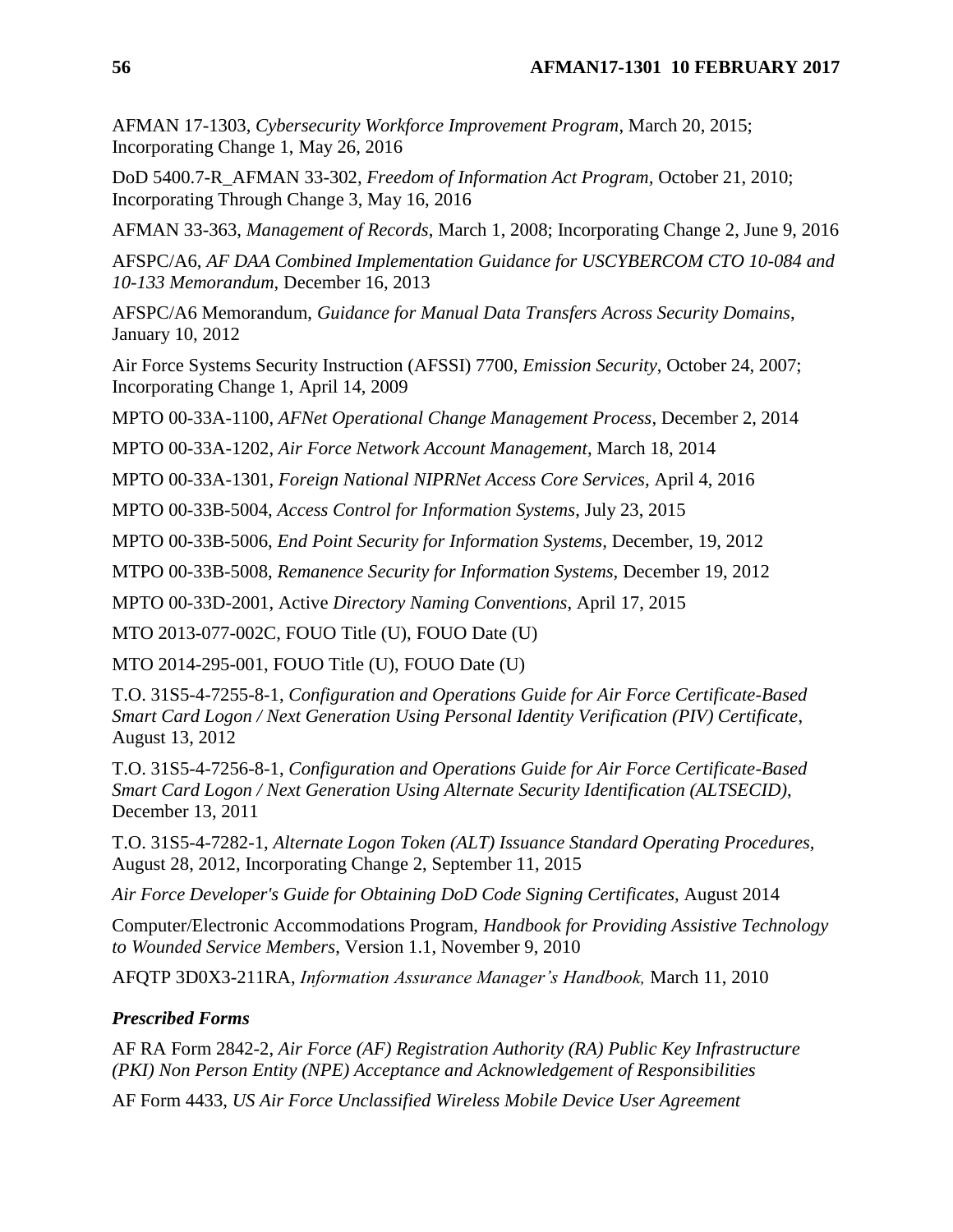# **AFMAN17-1301 10 FEBRUARY 2017 57**

### *Adopted Forms*

SF 312, *Nondisclosure Agreement*

SF 700, *Security Container Information Form* DD Form 1172-2, *Application for Department of Defense (DoD) CAC Defense Enrollment Eligibility Reporting System (DEERS) Enrollment*

DD Form 2793, *Volunteer Agreement for Appropriated Fund Activities and Non-Appropriated Fund Instrumentalities*

DD Form 2875, *System Authorization Access Request (SAAR)*

DD Form 2946, *Department of Defense Telework Agreement*

DD Form 2987, *CAP Accommodation Request*

AF Form 847, *Recommendation for Change of Publication*

AF Form 4394, *Air Force User Agreement Statement-Notice and Consent Provision*

### *Abbreviations and Acronyms*

**ADLS**—Advanced Distributed Learning Service

**ADMIN-I**—Admin Identity

**ADP**—Automated Data Processing

**AETC**—Air Education and Training Command

**AES**—Advanced Encryption Standard

**AF**—Air Force

**AFI**—Air Force Instruction

**AFIN**—Air Force Information Network

**AFIS**—Air Force Inspection System

**AFLCMC**—Air Force Life Cycle Management Center

**AFMAN**—Air Force Manual

**AFNET**—Air Force Network

**AFNET-S**—Air Force Network-SIPRNet

**AFNIC**—Air Force Network Integration Center

**AFPC**—Air Force Personnel Center

**AFPD**—Air Force Policy Directive

**AFQTP**—Air Force Qualification Training Package

**AFRIMS**—Air Force Records Information Management System

**AFSC**—Air Force Specialty Code

**AFSPC**—Air Force Space Command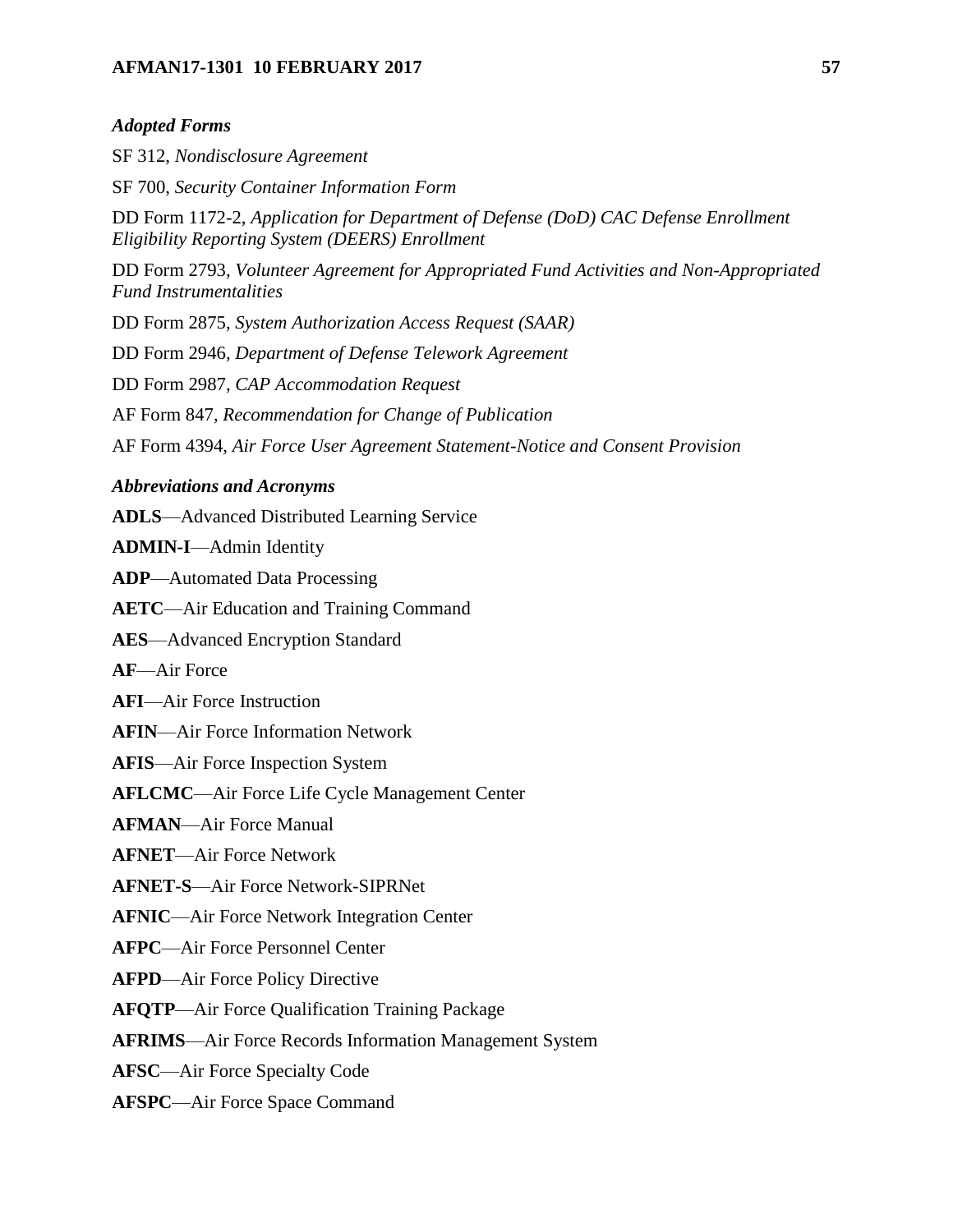- **AFSSI**—Air Force System Security Instruction
- **ALT**—Alternate Logon Token
- **AO**—Authorizing Official
- **APL**—Approved Products List
- **ATO**—Authorization to Operate
- **BPA**—Blanket Purchase Agreement
- **CA**—Certificate Authority
- **CA**—Certifying Authority
- **CAA**—Controlled Access Areas
- **CAC**—Common Access Card
- **CAP**—Computer/Electronic Accommodations Program
- **CAVP**—Cryptographic Algorithm Validation Program
- **CCEVS**—Common Criteria Evaluation and Validation Scheme
- **CD**—Compact Disk
- **CDAR**—Classified Data at Rest
- **CE**—Computing Environment
- **CE**—Continuing Education
- **CFP**—Communications Focal Point
- **CFR**—Code of Federal Regulation
- **CIO**—Chief Information Officer
- **CISP**—Commercial Internet Service Provider
- **CJCS**—Chairman of the Joint Chiefs of Staff
- **CJCSI**—Chairman of the Joint Chiefs of Staff Instruction
- **CMC**—Classified Materiel Conversion
- **CMD**—Commercial Mobile Device
- **CMI**—Classified Message Incident
- **CMVP**—Cryptographic Module Validation Program
- **CND**—Computer Network Defense
- **CND-SP**—Computer Network Defense Service Providers
- **CNSSI**—Committee on National Security Systems Issuances
- **CNSSP**—Committee on National Security Systems
- **COCOM**—Combatant Command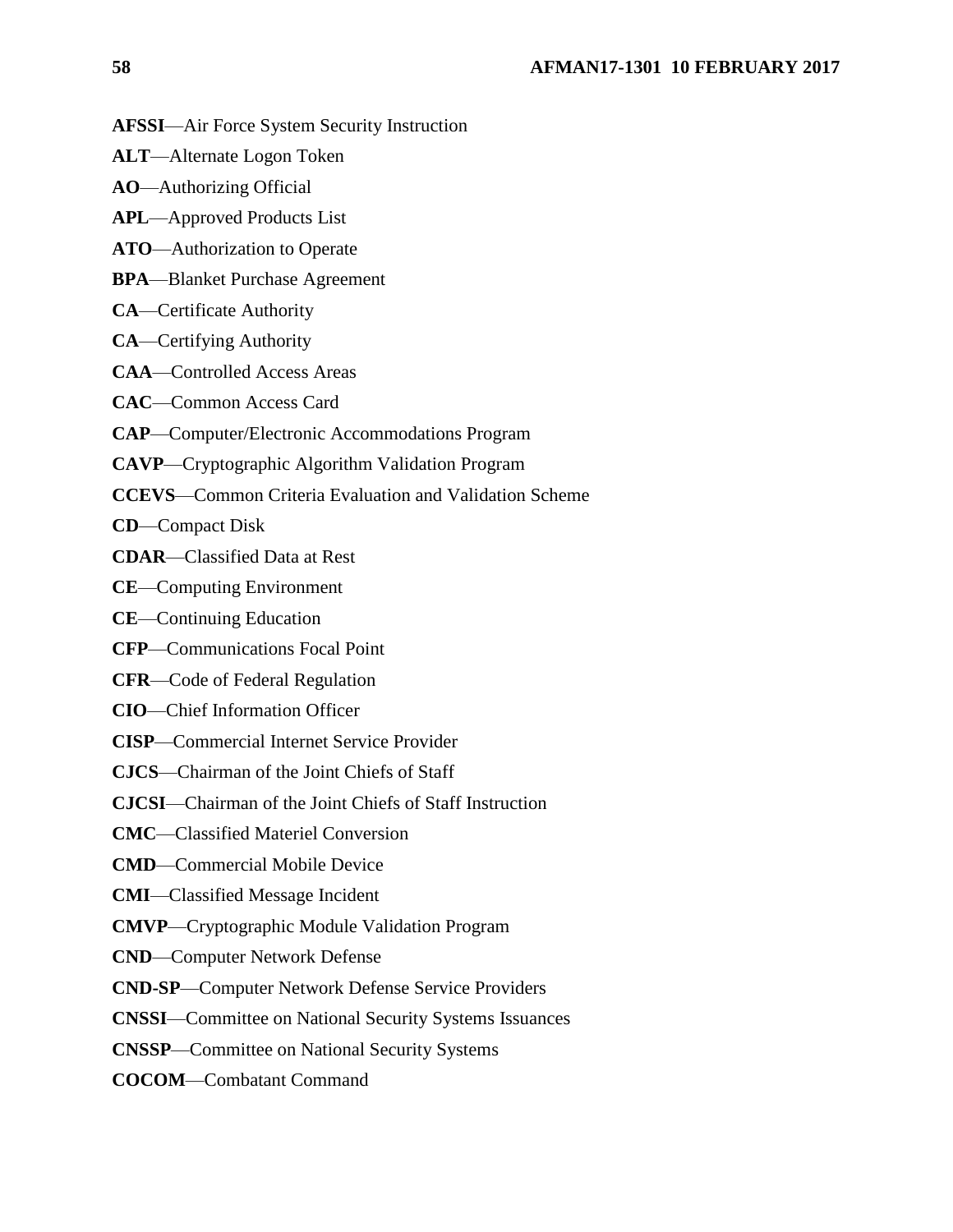#### **AFMAN17-1301 10 FEBRUARY 2017 59**

- **COMPUSEC**—Computer Security
- **COMSEC**—Communications Security
- **COR**—Contracting Officer's Representative
- **CPS**—Certificate Practice Statement
- **CRL**—Certificate Revocation List
- **CSAA**—Code Signing Attribute Authority
- **CSS**—Central Security Service
- **CSS**—Commanders Support Staff
- **CST**—Client Support Technician
- **CTTA**—Certified TEMPEST Technical Authority
- **CTO**—Communications Tasking Order
- **CUI**—Controlled Unclassified Information
- **CYSS**—Cyberspace Support Squadron
- **DAA**—Designated Accrediting Authority
- **DAR**—Data at Rest
- **DCS**—Defense Collaboration Services
- **DEE**—Defense Enterprise Email
- **DEERS**—Defense Enrollment Eligibility Reporting System
- **DEMAN**—Demanufacture
- **DFARS**—Defense Federal Acquisition Regulation Supplement
- **DFBA**—Defense Forensics and Biometrics Agency
- **DISA**—Defense Information Systems Agency
- **DISN**—Defense Information Systems Network
- **DLADS**—Defense Logistics Agency Disposition Services
- **DMCC-S**—DoD Mobility Classified Capability-Secret
- **DMDC**—Defense Manpower Data Center
- **DMUC**—DoD Mobility Unclassified Capability
- **DoD**—Department of Defense
- **DoDD**—Department of Defense Directive
- **DoDI**—Department of Defense Instruction
- **DoDIN**—Department of Defense Information Network
- **DoDM**—Department of Defense Manual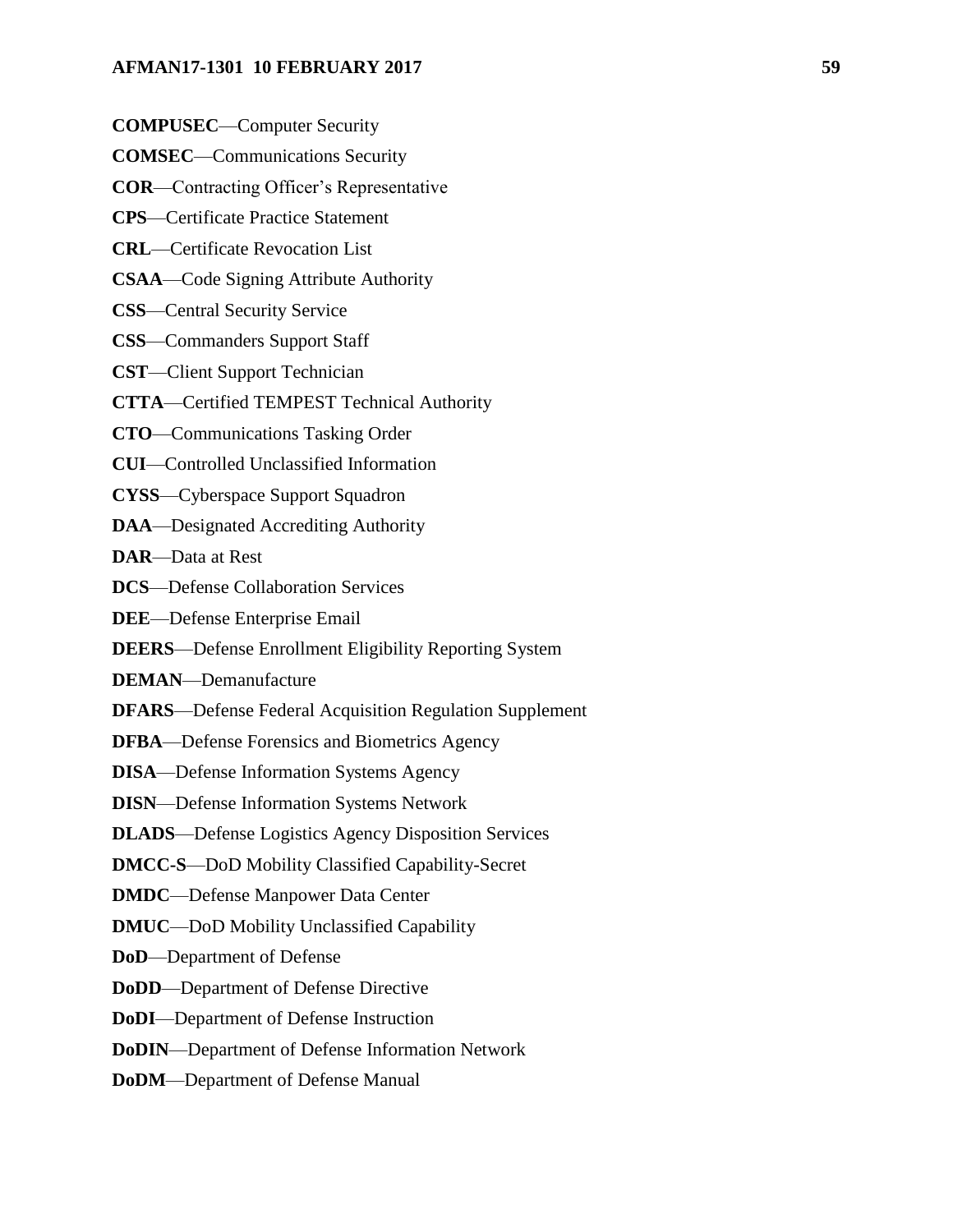**DRAM**—Dynamic Random-Access Memory

**DRU**—Direct Reporting Unit

**DSAWG**—Defense Information Assurance Security Accreditation Working Group

**DSS**—Defense Security Service

**DTIC**—Defense Technical Information Center

**DVD**—Digital Versatile Disc

**DVS-G**—DISA Video Service-Global

**EDI-PI**—Electronic Data Interchange Personal Identifier

**EEPROM**—Electrically Erasable Programmable Read Only Memory

**eMASS**—Enterprise Mission Assurance Support Service

**EPL**—Evaluated Products List

**EPROM**—Erasable Programmable Read Only Memory

**ESD**—Enterprise Service Desk

**ETIMS**—Enhanced Technical Information Management System

**EXCOM**—Executive Committee

**FAR**—Federal Acquisition Regulation

**FDO**—Foreign Disclosure Office

**FIPS**—Federal Information Processing Standards

**FISMA**—Federal Information Security Modernization Act

**FiST**—File Sanitization Tool

**FN/LN**—Foreign National/Local National

**FOA**—Field Operating Agency

**FOIA**—Freedom of Information Act

**FOUO**—For Official Use Only

**FPGA**—Field Programmable Gate Array

**FQDN**—Fully Qualified Domain Name

**FRAGO**—Fragmentary Order

**FRAM**—Ferroelectric RAM

**GFE**—Government Furnished Equipment

**GIG**—Global Information Grid

**GO**—General Officer

**GSA**—General Services Administration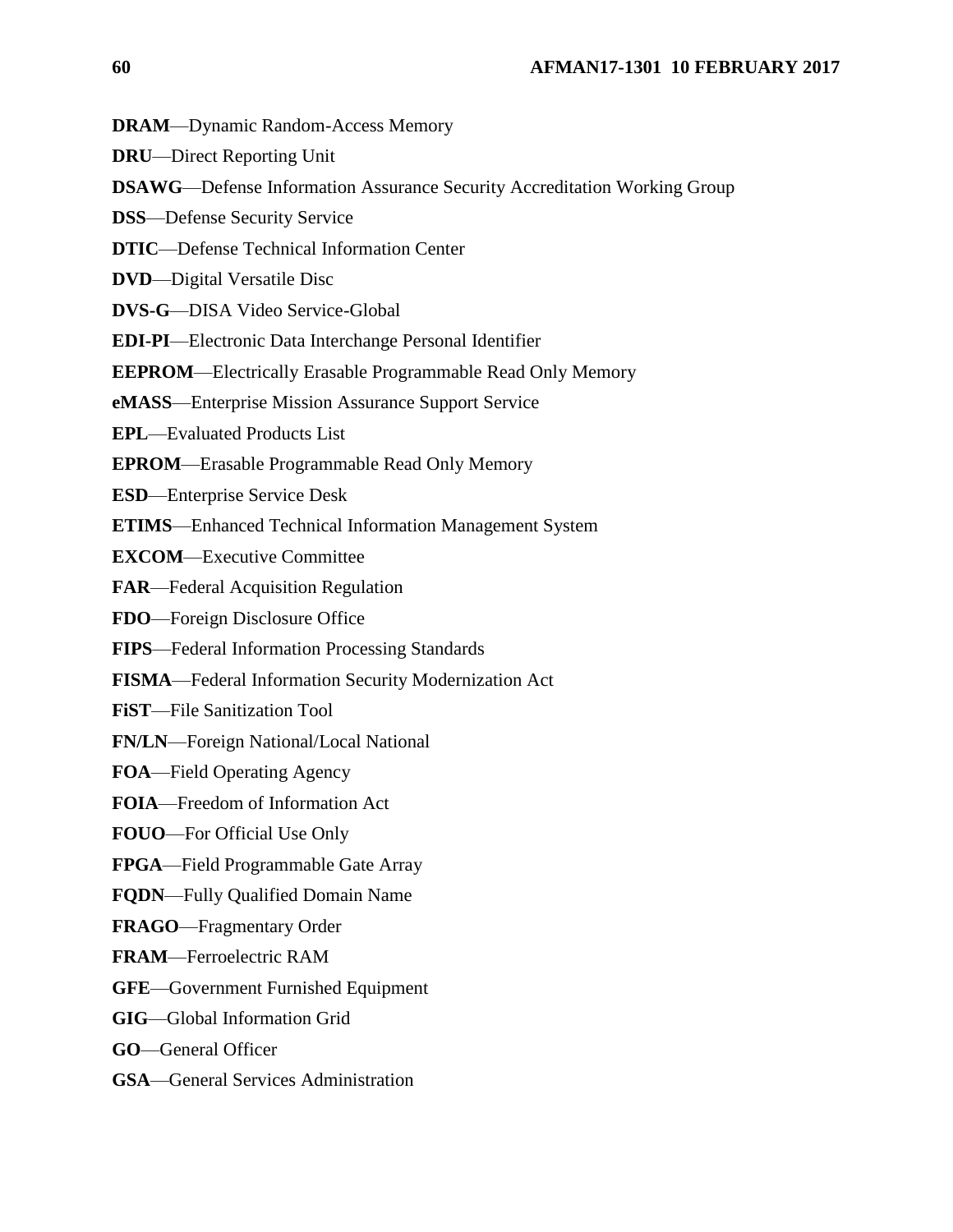## **AFMAN17-1301 10 FEBRUARY 2017 61**

- **GSU**—Geographically Separated Unit
- **GVS**—Global Video Services
- **HBSS**—Host Based Security System
- **HDD**—Hard Disk Drive
- **HIPAA**—Health Insurance Portability and Accountability Act
- **HQ**—Headquarters
- **IA**—Information Assurance
- **IACE**—Information Assurance Collaborative Environment
- **IACE-S**—Information Assurance Collaborative Environment-SIPRNet
- **IAM**—Information Assurance Management
- **IAM**—Information Assurance Manager
- **IAO**—Information Assurance Officer
- **IASAE**—Information Assurance System Architects and Engineer
- **IASE**—Information Assurance Support Environment
- **IAT**—Information Assurance Technical
- **IAW**—In Accordance With
- **IC**—Intelligence Community
- **ICD**—Intelligence Community Directive
- **ID**—Identification
- **IG**—Inspector General
- **IP**—Information Protection
- **IR**—Infrared
- **IS**—Information System
- **ISDN**—Integrated Services Digital Network
- **ISO**—Information System Owner
- **ISP**—Internet Service Provider
- **ISSM**—Information Systems Security Manager
- **ISSO**—Information Systems Security Officer
- **IT**—Information Technology
- **ITCC**—Information Technology Commodity Council
- **JPAS**—Joint Personnel Adjudication System
- **JTIC**—Joint Interoperability Test Command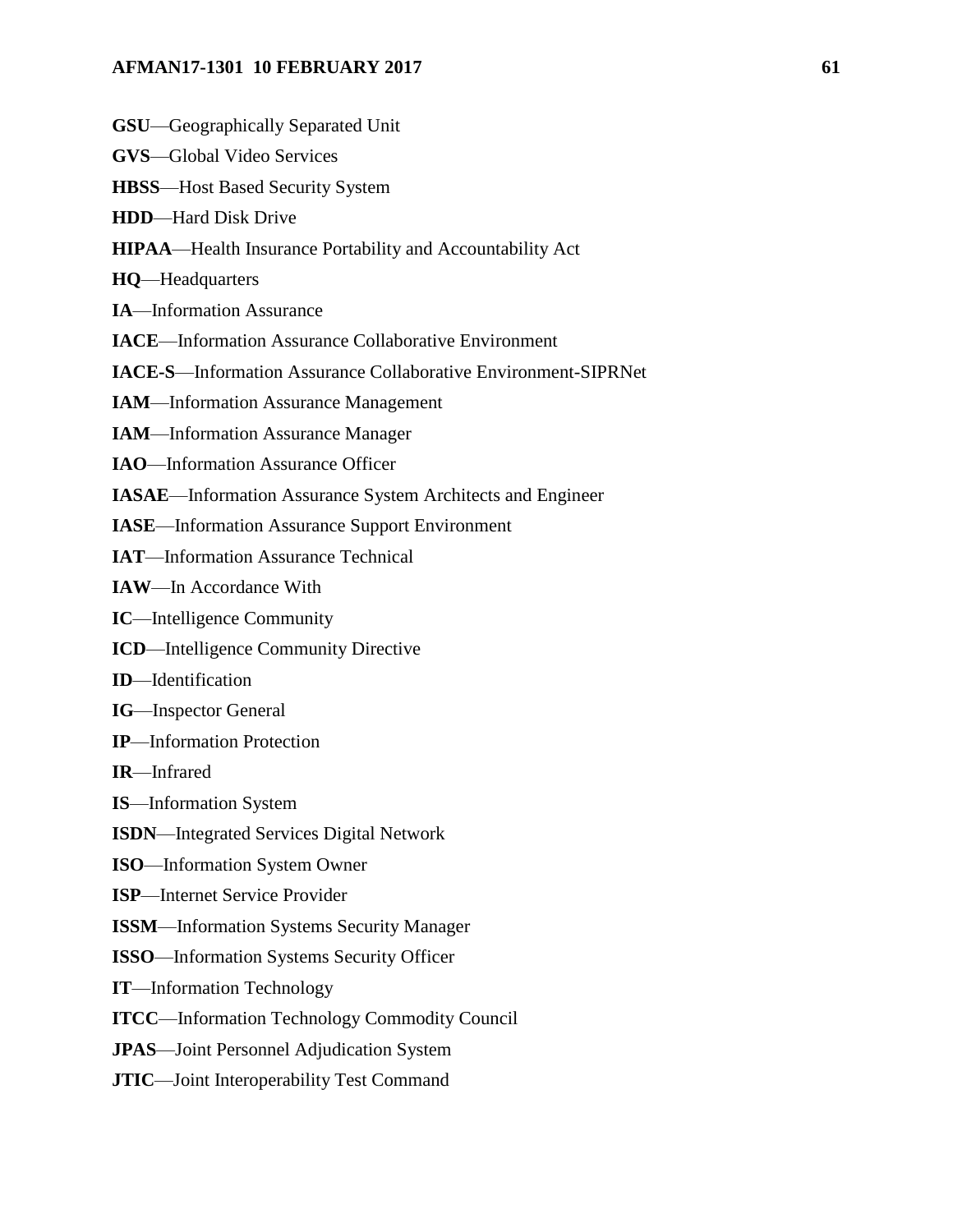**JWICS**—Joint Worldwide Intelligence Communications System

- **KVM**—Keyboard, Video, Monitor
- **LAN**—Local Area Network
- **LRA**—Local Registration Authority
- **MAJCOM**—Major Command
- **MICT**—Management Internal Control Toolset
- **MFD**—Multifunction Device
- **MPS**—Military Personnel Section
- **MPTO**—Methods and Procedures Technical Order

**MRAM**—Magnetic RAM

- **MTF**—Medical Treatment Facilities
- **MTO**—Maintenance Tasking Order
- **NAF**—Non-Appropriated Fund
- **NEA**—Non-Enterprise Activated
- **NIAP**—National Information Assurance Partnership
- **NIPRNet**—Non-classified Internet Protocol Router Network
- **NISPOM**—National Industrial Security Program Operating Manual
- **NIST**—National Institute of Standards and Technology
- **NLT**—No Later Than
- **NOS**—Network Operations Squadron
- **NSA**—National Security Agency
- **NSS**—National Security Systems
- **NSTISSP**—National Security Telecommunications and Information Systems Security Policy
- **OCONUS**——Outside the Continental U.S.
- **OPR**—Office of Primary Responsibility
- **OS**—Operating System
- **PCA**—Permanent Change of Assignment
- **PCC**—Personnel Category Code
- **PCS**—Permanent Change of Station
- **PED**—Portable Electronic Device
- **PII**—Personally Identifiable Information
- **PIN**—Personal Identification Number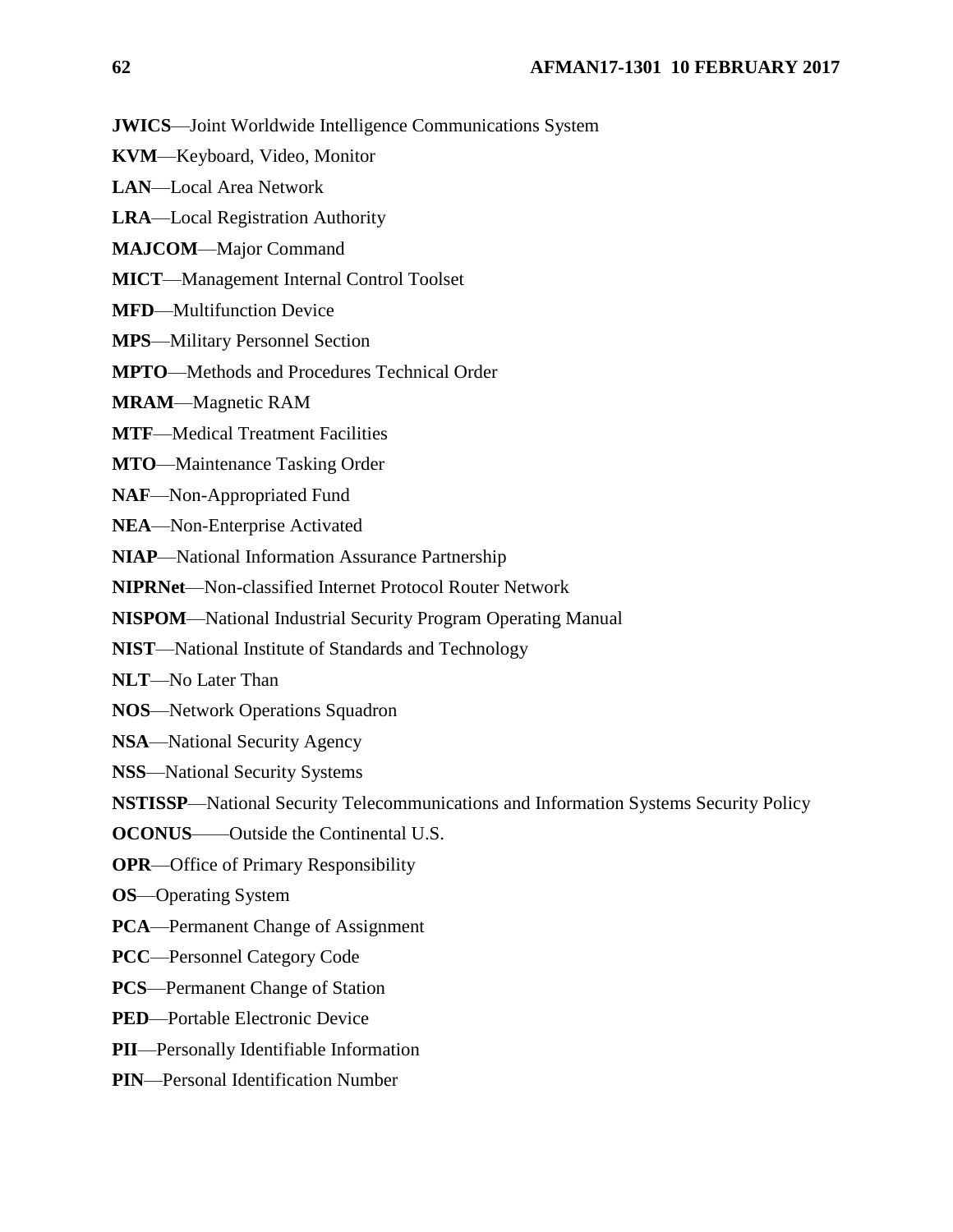#### **AFMAN17-1301 10 FEBRUARY 2017 63**

**PIT**—Platform Information Technology **PIV**—Personal Identity Verification **PIV-I**—Personal Identity Verification-Interoperable **PKE**—Public Key Enablement **PKI**—Public Key Infrastructure **PMA**—PKI Management Authority **POA&M**—Plan of Actions and Milestones **PoP**—Period of Performance **RA**—Registration Authority **RAM**—Random Access Memory **RAPIDS**—Real-time Automated Personnel Identification System **RDS**—Records Disposition Schedule **REMSEC**—Remanence Security **RF**—Radio Frequency **RMF**—Risk Management Framework **ROM**—Read Only Memory **RPS**—Registration Practice Statement **SAAR**—System Authorization Access Request **SAC**—Self-Assessment Communicator **SAF**—Secretary of the Air Force **SCI**—Sensitive Compartmented Information **SCL**—Smart Card Logon **SES**—Senior Executive Service **SF**—Standard Form **SHA**—Secure Hash Algorithm **SHS**—Secure Hash Standard **SII**—Special Interest Item **SIPRNet**—Secret Internet Protocol Router Network **SLA**—Service Level Agreement

**SME PED**—Secure Mobile Environment PED

**SOFA**—Status of Forces Agreement

**SPO**—System Program Office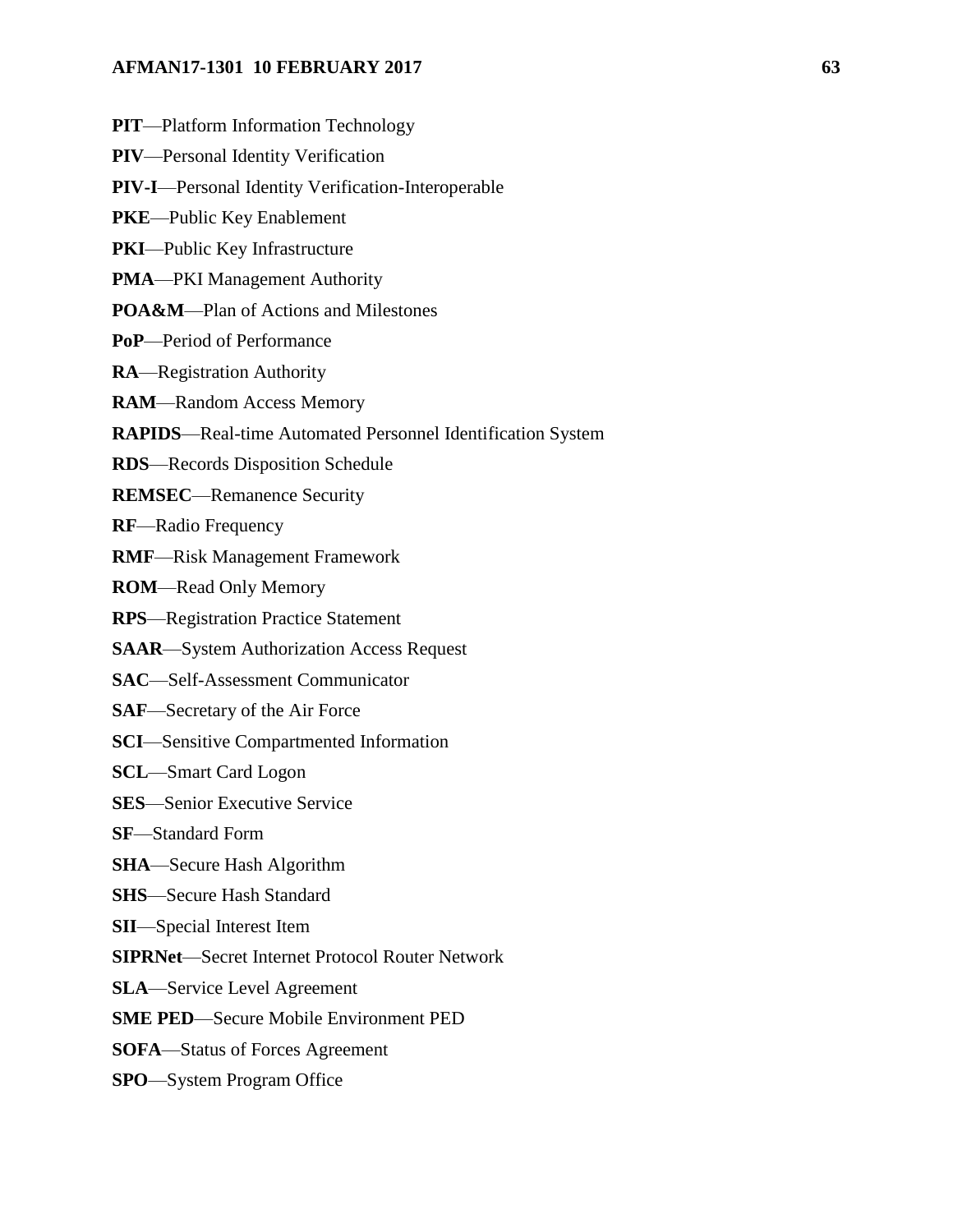**SP**—Special Publication

- **SRAM**—Static Random Access Memory
- **SRG**—Security Requirements Guide
- **SSD**—Solid State Drive
- **SSL**—Secure Sockets Layer
- **SSP**—System Security Plan
- **STIG**—Security Technical Implementation Guide
- **TA**—Trusted Agent
- **TASKORD**—Tasking Order
- **TASS**—Trusted Associate Sponsorship System
- **TDY**—Temporary Duty
- **TLS**—Transport Layer Security
- **TMS**—Token Management System
- **TO**—Technical Order
- **TODA**—Technical Order Distribution Account
- **UC**—Unified Capabilities
- **USB**—Universal Serial Bus
- **U.S.C**—United States Code
- **USCYBERCOM**—United States Cyber Command
- **UCCO**—Unified Capabilities Certification Office
- **US**—United States
- **UVEPROM**—Ultra-Violet EPROM
- **VAR**—Visit Authorization Request
- **VoIP**—Voice over Internet Protocol
- **VoLAC**—Volunteer Logical Access Credential
- **VVoIP**—Voice and Video over Internet Protocol
- **VPN**—Virtual Private Network
- **VTC**—Video Teleconferencing
- **WCO**—Wing Cybersecurity Office
- **WTO GPA**—World Trade Organization Government Procurement Agreement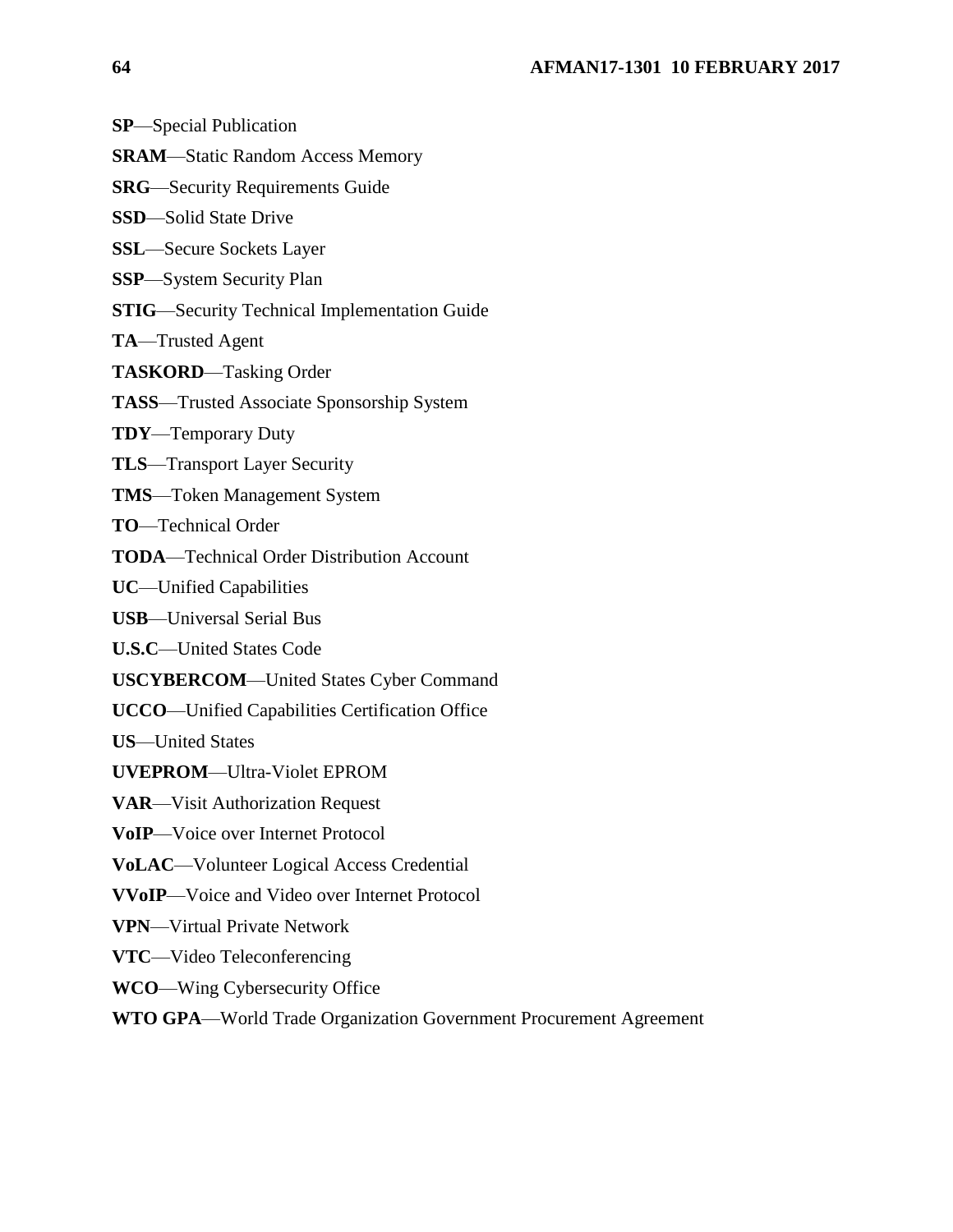### *Terms*

**Air Force Information Network (AFIN)**—AF provisioned portion of the DoDIN.

**Alternate Logon Token (ALT)**—A portable, user-controlled, physical device used to generate, store, and protect cryptographic information, and to perform cryptographic functions. (DoDI 8520.02)

**Assistive Technology (AT)**—AT refers to a service or device that is used to increase, maintain, or improve functional capabilities of individuals with disabilities. AT solutions may include compact keyboards, breath-controlled keyboard/mouse devices, alternative pointing devices, assistive listening devices (wired, FM, and Bluetooth), video phones, screen reader software, screen magnification software, voice recognition software, etc.

**Authorized User**—Any appropriately cleared individual with a requirement to access a DoD information system in order to perform or assist in a lawful and authorized governmental function. Authorized users include DoD employees, contractors, and guest researchers. (DoD 8570.01-M).

**Biometrics**—Measurable physical characteristics or personal behavioral traits used to identify, or verify the claimed identity, of an individual. Facial images, fingerprints, and handwriting samples are all examples of biometrics. (CNSSI 4009 and DoDD 8521.01)

**Certification Authority (CA)**—An entity authorized to create, sign, and issue public key certificates. (CNSSI No. 1300)

**Certification Authority System (CAS)**—The collection of hardware, software, and operating personnel that create, sign, and issue public key certificates to subscribers. (CNSSI No. 1300)

**Classified Message Incident (CMI)**—A higher classification level of data is transferred to a lower classification level system/device via messaging systems, e.g., email, instant messaging, etc. (AFI 16-1404)

**Classified Information Spillage**—Security incident that occurs whenever classified data is spilled either onto an unclassified IS or to an IS with a lower level of classification. (CNSSI 4009)

**Collaborative Computing**—Applications and technology (e.g., white boarding, group conferencing) that allow two or more individuals to share information real time in an inter- or intra-enterprise environment. (CNSSI 4009)

**Common Criteria**—Governing document that provides a comprehensive, rigorous method for specifying security function and assurance requirements for products and systems. (CNSSI 4009)

**Commercial Mobile Device (CMD)**—A subset of PED as defined in DoDD 8100.02 that provide one or more commercial wireless interfaces along with a compact user input interface (Touch Screen, Miniature Keyboard, etc.) and exclude PEDs running a multi-user operating system (Windows OS, Mac OS, etc.). This definition includes, but is not limited to smart phones, tablets, and e-readers.

**Computer Security**—Measures and controls that ensure confidentiality, integrity, and availability of information system assets including hardware, software, firmware, and information being processed, stored, and communicated. (CNSSI 4009)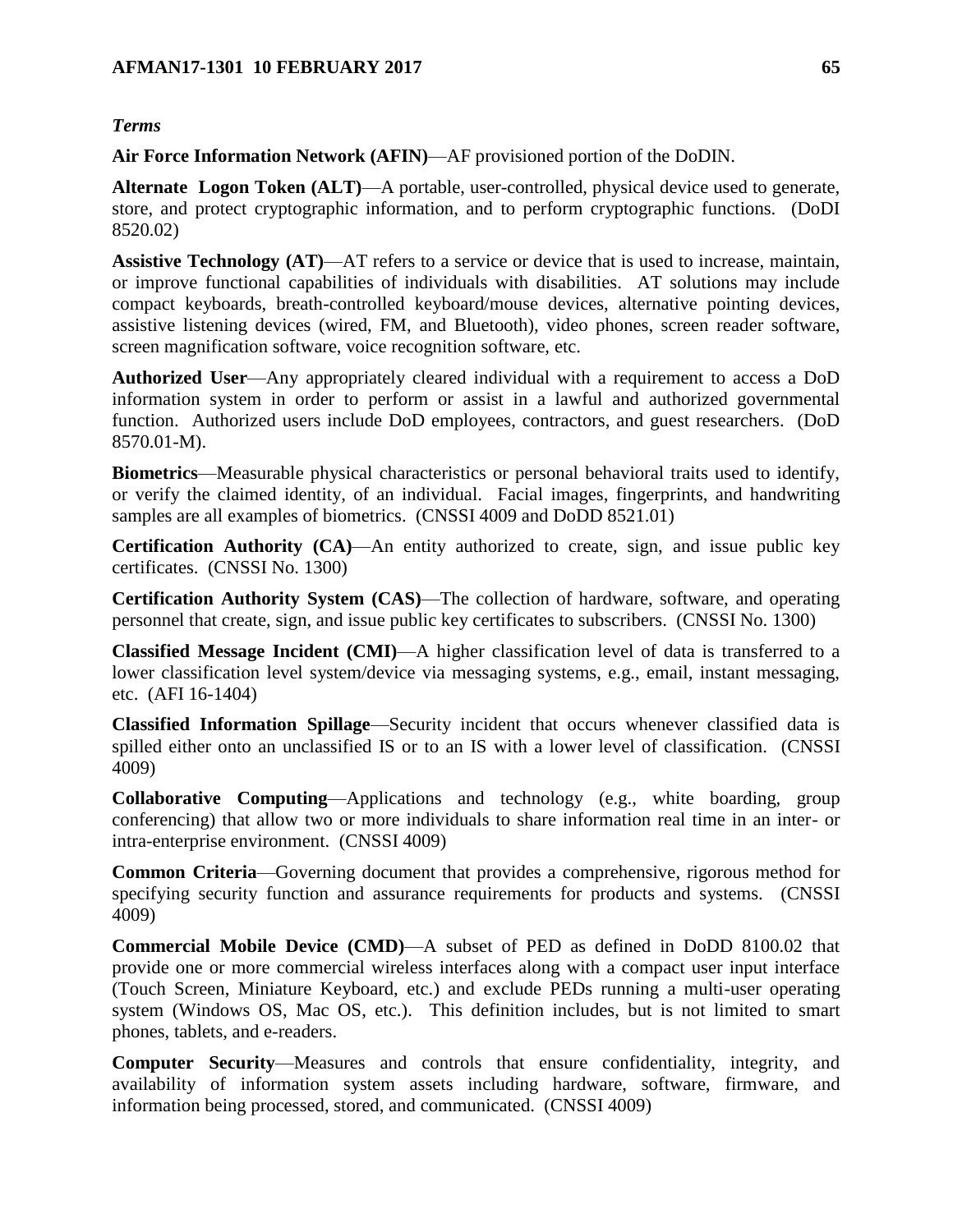**Countermeasures**—Actions, devices, procedures, or techniques that meet or oppose(i.e., counters) a threat, a vulnerability, or an attack by eliminating or preventing it, by minimizing the harm it can cause, or by discovering and reporting it so that corrective action can be taken. (CNSSI 4009)

**Cybersecurity**—Prevention of damage to, protection of, and restoration of computers, electronic communications systems, electronic communications services, wire communication, and electronic communication, including information contained therein, to ensure its availability, integrity, authentication, confidentiality, and nonrepudiation. (DoDI 8500.01)

**Cybersecurity Workforce**—Personnel who secure, defend, and preserve data, networks, netcentric capabilities, and other designated systems by ensuring appropriate security controls and measures are in place, and taking internal defense actions. This includes access to system controls, monitoring, administration, and integration of cybersecurity into all aspects of engineering and acquisition of cyberspace capabilities. (DoDD 8140.01).

**Data Spillage**—Security incident that results in the transfer of classified or CUI information onto an information system not accredited (i.e., authorized) for the appropriate security level. (CNSSI 4009)

**Declassification**—An administrative decision/action, based on a consideration of risk by the owner, whereby the classification of a properly sanitized storage device is downgraded to UNCLASSIFIED. (NSA Policy Manual 9-12)

**Degaussing (or Demagnetizing)**—Process for reducing the magnetization of a storage

device to zero by applying a reverse (coercive) magnetizing force, rendering any previously stored data unreadable and unintelligible, and ensuring that it cannot be recovered by any technology known to exist. (NSA Policy Manual 9-12)

**Destroy—A** method of Sanitization that renders Target Data recovery infeasible using state of the art laboratory techniques and results in the subsequent inability to use the media for storage of data. (NIST SP 800-88)

**Department of Defense Information Network (DoDIN)**—The set of information capabilities, and associated processes for collecting, processing, storing, disseminating, and managing information on-demand to warfighters, policy makers, and support personnel, whether interconnected or standalone, including owned and leased communications and computing systems and services, software (including applications), data, security services, other associated services, and national security systems. Formerly known as the Global Information Grid (GIG). (JP1-02)

**Flash Media**—Devices or products that maintain stored data without any external power source. Data can be electro-magnetically written, erased, and/or reprogrammed. General storage and example devices used for data transfers between ISs and other digital products are items such as memory cards, USB flash drives, and solid-state drives. (CNSS 4009)

**Foreign Disclosure Office (FDO)—A U.S.** Government official designated in writing whose primary responsibilities are to authorize disclosure of classified military information or CUI and manage and implement a disclosure program for their command or organization. (AFI 16-201)

**Foreign National (FN)—Any person other than a U.S. citizen, U.S. permanent or temporary** legal resident alien, or person in U.S. custody. (JP 1-02)**High Impact Personally Identifiable**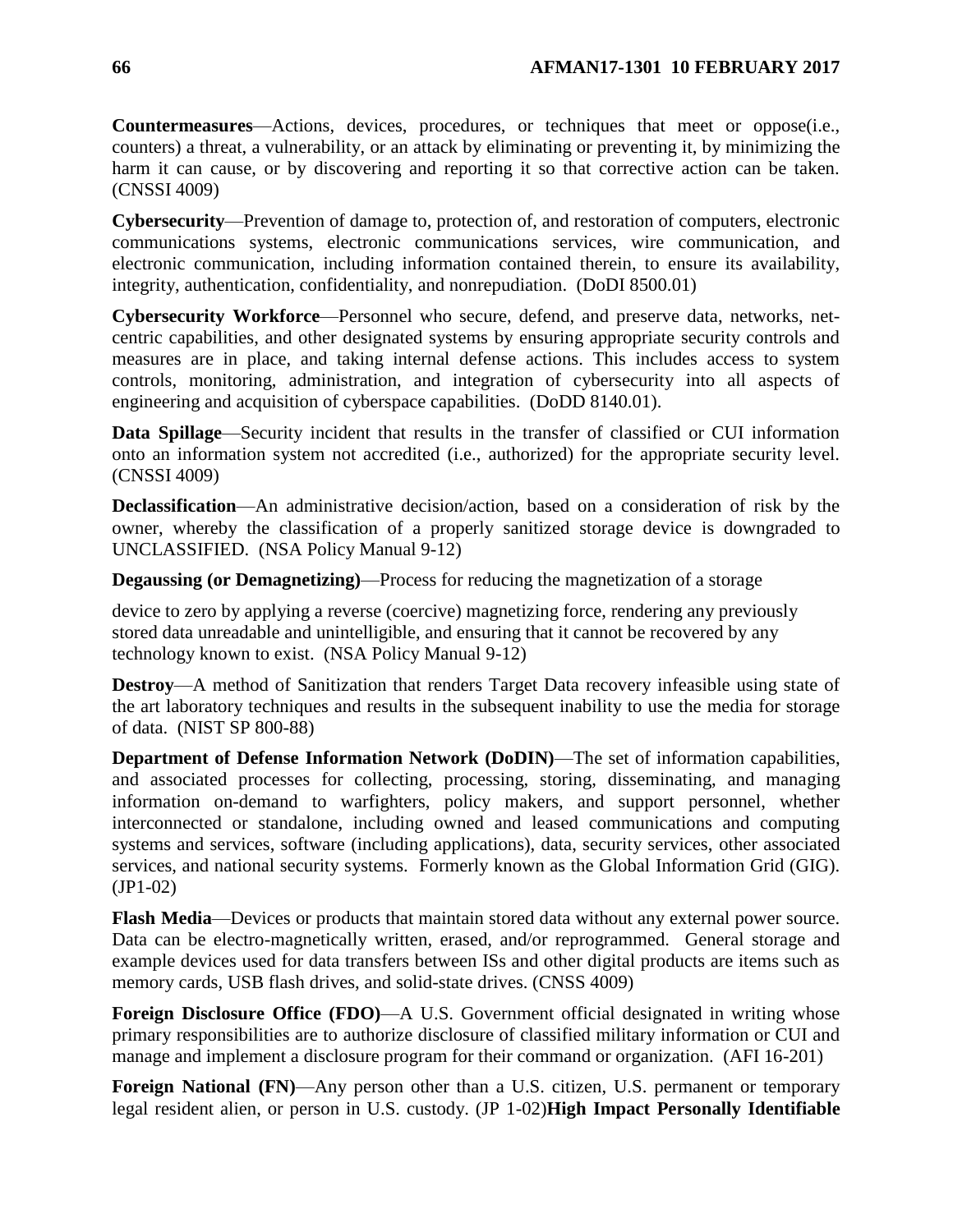**Information (PII)**—Any Defense-wide, organizational (e.g., unit or office), program or project level compilation of electronic records containing PII on 500 or more individuals stored on a single device or accessible through a single application or service, whether or not the compilation is subject to the Privacy Act. Any compilation of electronic records containing PII on less than 500 individuals identified by the Information or Data Owner as requiring additional protection measures. Examples: A single mobile computing or storage device containing PII on 500 or more individuals, even if the PII is distributed across multiple files or directories, is considered High Impact PII. A DoD enclave of 500 or more users, with the PII for each user embedded in his/her individual workstation, is not considered High Impact PII. (DoD Memorandum, *Department of Defense (DoD) Guidance on Protecting Personally Identifiable Information (PII)*)

**IA-Enabled Product**—Product whose primary role is not security, but provides security services as an associated feature of its intended operating capabilities. **Note:** Examples include such products as security-enabled web browsers, screening routers, trusted operating systems, and security enabling messaging systems. (CNSSI 4009)

**IT Position Category**—Applicable to unclassified DoD ISs, a designator that indicates the level of IT access required to execute the responsibilities of the position. It is based on the potential for an individual assigned to the position to adversely impact DoD missions or functions. IT Position categories include: IT-I (Privileged), IT-II (Limited Privileged) and IT-III (Non-Privileged), as outlined in DoD 5200.2-R, Appendix 10. Investigative requirements for each category vary, depending on role and whether the incumbent is a U.S. military member, U.S. civilian government employee, U.S. civilian contractor, or a foreign national, as outlined in DoD 5200.2-R in **[Chapter](#page-9-0) 3**.

**Note:**—The term IT Position is synonymous with the older term Automated Data Processing (ADP) Position outlined in DoD 5200.2-R. (DoD 5200.2-R)

**Least Privilege**—The principle that a security architecture should be designed so that each entity is granted the minimum system resources and authorizations that the entity needs to perform its function. (CNSSI 4009)

**Management Internal Control Toolset (MICT)—the AF program of record to communicate a** unit's current status of SAC, HAF Self-Assessment Communicator Fragmentary Order (SAC FRAGO) and Special Interest Item (SII) compliance. (AFI 90-201)

**Moderate Impact PII**—Any electronic records containing PII not identified as High Impact (DoD Memorandum, *Department of Defense [DoD] Guidance on Protecting Personally Identifiable Information (PII)*).

**Mobile Code**—Software programs or parts of programs obtained from remote ISs, transmitted across a network, and executed on a local information system without explicit installation or execution by the recipient. **Note:** Some examples of software technologies that provide the mechanisms for the production and use of mobile code include Java, JavaScript, ActiveX, VBScript, etc. (CNSSI 4009)

**Non-Enterprise Activated (NEA) CMD**—A non-enterprise activated (NEA) device is any DoD mobile handheld device that is not connected at any time to a DoD network or enterprise, and does not process sensitive or classified DoD data or voice communications. Sensitive data or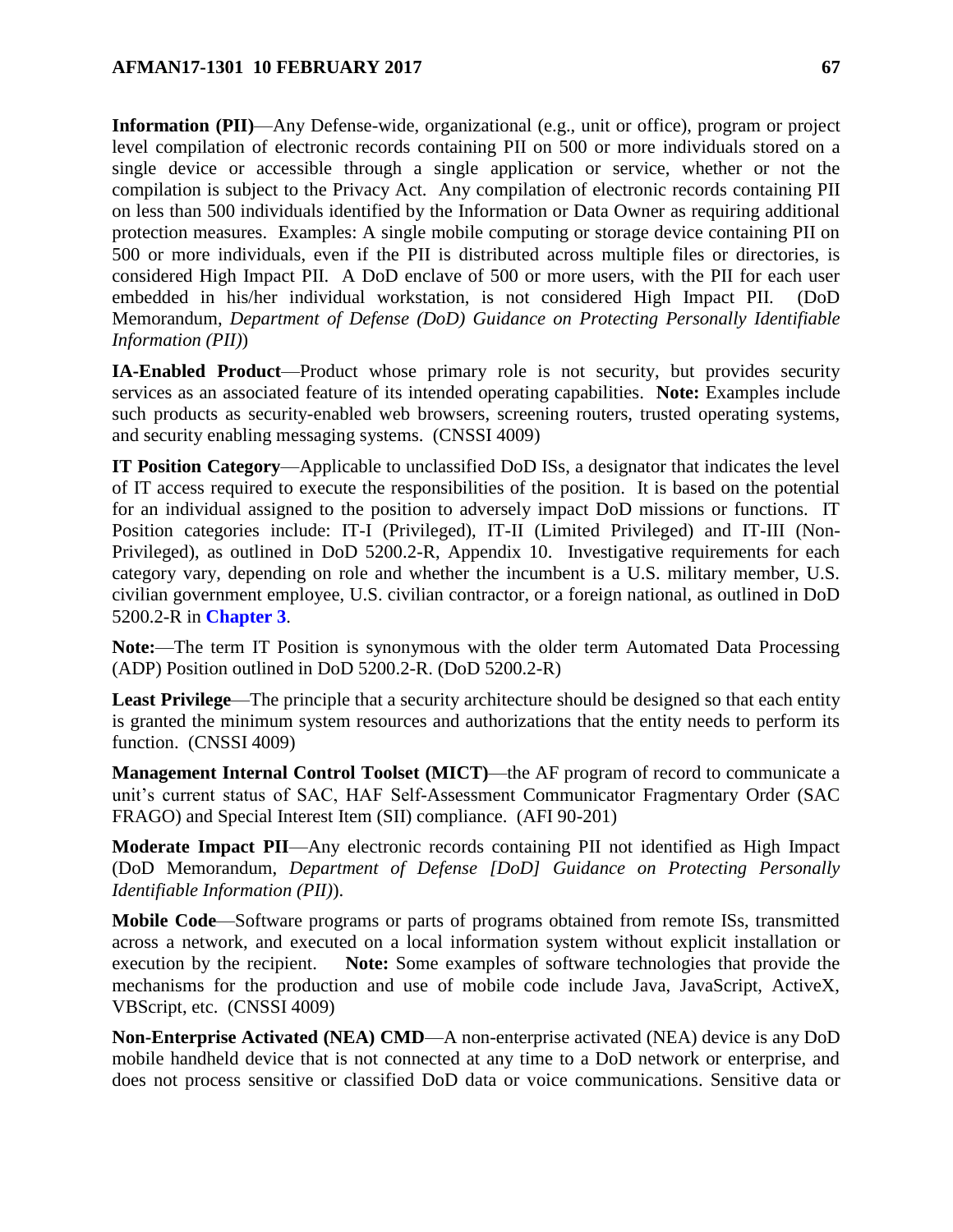information is defined as any DoD data or information that has not been deemed as publicly releasable by a DoD Public Affairs Officer. (Mobile Policy SRG Overview)

**Nonrepudiation**—Assurance that the sender of information is provided with proof of delivery and the recipient is provided with proof of the sender's identity, so neither can later deny having processed the information. (CNSSI 4009)

Protection against an individual falsely denying having performed a particular action. Provides the capability to determine whether a given individual took a particular action such as creating information, sending a message, approving information, and receiving a message. (NIST 800- 53)

**Overwriting**—The process of writing data on top of the physical location of data stored on the media. (NIST SP 800-88)

**Periods Processing**—The processing of various levels of classified and unclassified information at distinctly different times. Under the concept of periods processing, the system must be purged of all information from one processing period before transitioning to the next. (CNSSI 4009)

**Privileged User—A** user that is authorized (and, therefore, trusted) to perform security-relevant functions that ordinary users are not authorized to perform. (CNSSI 4009)

Have the same requirements as an authorized user, but have additional permissions to configure IA-enabled software products and systems. These uses must hold baseline commercial certifications IAW DoD 8570.01-M and be placed in unit manning documented positions that require privileged access. (DoDI 8500.01)

**Public Key Enable—The incorporation of the use of certificates for people, networks, systems** and applications to provide security services such as strong identification, authentication, confidentiality, data integrity, and non-repudiation. (DoDI 8500.01, DoDI 8520.02, and DoDI 8520.03).

**Public Key Infrastructure (PKI)—The framework and services that provide for the generation,** production, distribution, control, accounting, and destruction of public key certificates. Components include the personnel, policies, processes, server platforms, software, and workstations used for the purpose of administering certificates and public-private key pairs, including the ability to issue, maintain, recover, and revoke public key certificates. (CNSSI 4009)

**Registration Authority (RA)**—An entity (hardware, software, and individual) authorized by the (Certification Authority System) CAS to collect, verify, and submit information provided by potential subscribers that is to be entered into public key certificates. (CNSSI No. 1300)

**Registration Practice Statement (RPS)**—A document representing a statement of practices a RA employs when performing RA duties for a CAS. (CNSSI No. 1300)

**Remanence**—Residual information remaining on data media after clearing. (CNSSI 4009)

**Removable Media**—Portable electronic storage media such as magnetic, optical, and solid state devices, which can be inserted into and removed from a computing device for the purpose of storing text, video, audio, and image information. Such devices lack independent processing capabilities. Examples include hard disks, floppy disks, zip drives, compact disks (CD), thumb drives, pen drives, and similar USB storage devices. (CNSSI 4009)